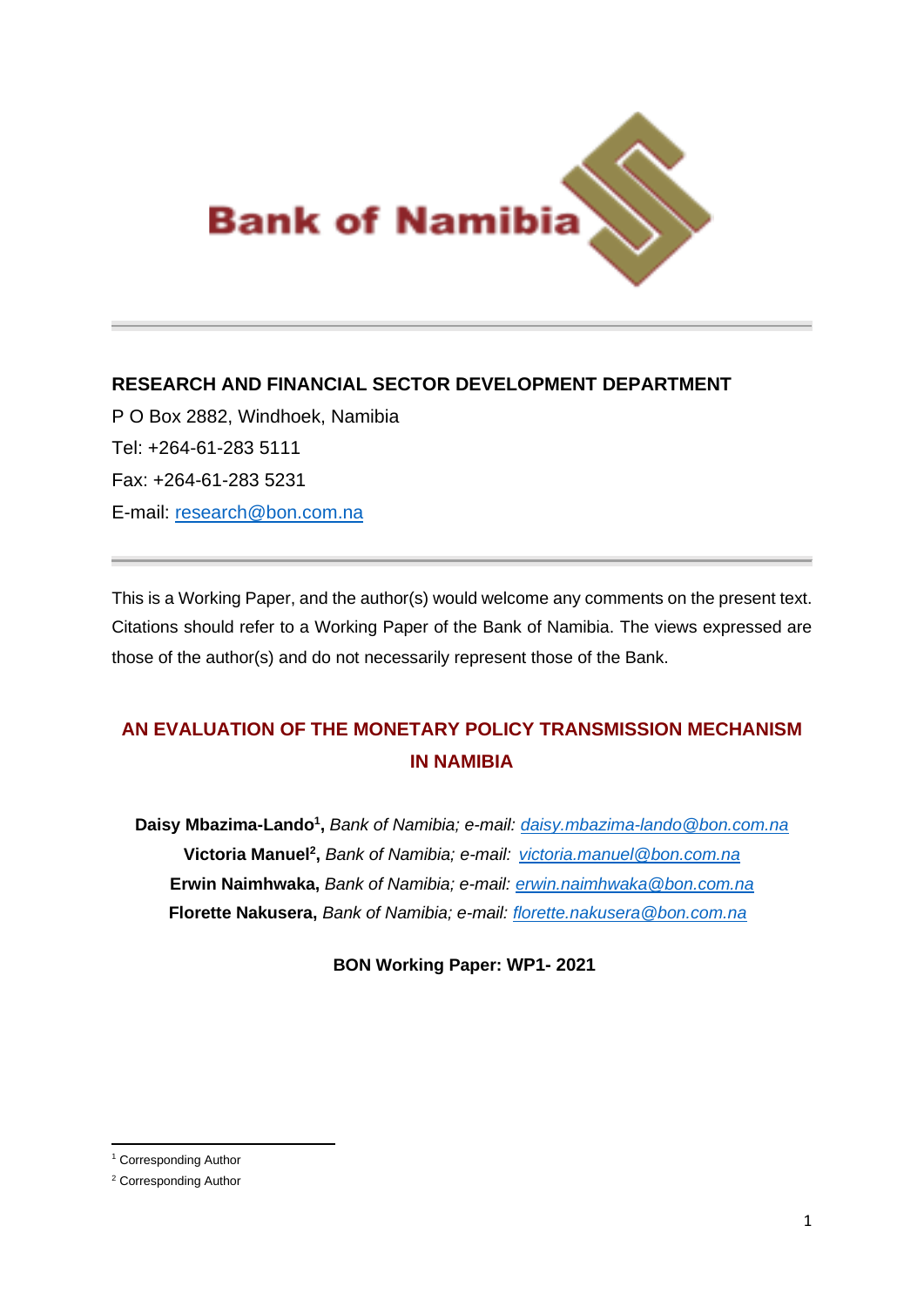# © **Copyright of the Bank of Namibia, Research and Financial Sector Development Department 2021**

All rights reserved. No part of this publication may be reproduced, copied or transmitted in any form or by any means, including but not limited to photocopying, recording and storing, without fully acknowledging an empirical analysis of the sustainability of Namibia's current account paper as the source. The contents of this publication are intended for general information only and are not intended to serve as financial or other advice. While every precaution is taken to ensure the accuracy of information, the Bank of Namibia is neither liable to any person for inaccurate information nor for any opinion contained in this publication.

Published by the Research and Financial Sector Development Department of the Bank of Namibia

Enquiries related to this publication should be directed to:

The Chief Economist and Head of the Research and Financial Sector Development **Department** 

P O Box 2882 WINDHOEK NAMIBIA

Tel: +264 61 283 5111 Fax: +264 61 2835231 e-mail: [research@bon.com.na](mailto:research@bon.com.na)

[https://www.bon.com.na](https://www.bon.com.na/)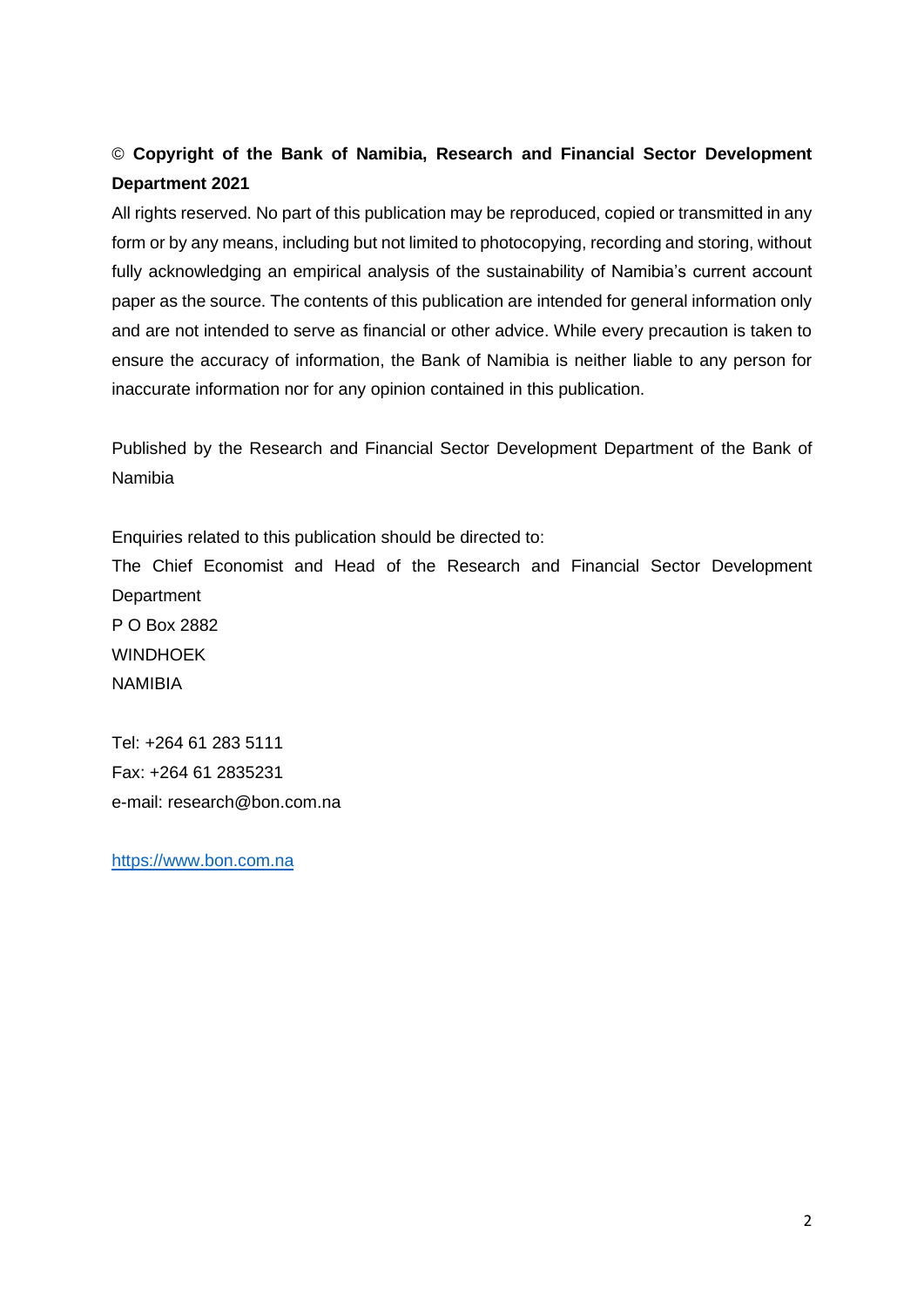#### *Abstract*

*This paper evaluates the monetary policy transmission mechanism and draws implications on the effectiveness of monetary policy in Namibia. The paper uses the Structural Vector Autoregressive (SVAR) methodology on quarterly data from 2002Q1 to 2020Q4 to empirically test the effectiveness of monetary policy through the key channels of the monetary policy transmission mechanism. These are the interest rate, credit, asset price and exchange rate channels. The findings indicate that the interest rate and credit channels emerge as the most effective channels of the monetary policy transmission mechanism to achieve the ultimate goals of price stability and sustainable economic growth. Furthermore, the effect of a policy rate change by the monetary authorities on inflation and real GDP occurs immediately from the first quarter with the effects lasting into the twelfth quarter. This translates into a monetary policy transmission mechanism of between 3 to 36 months and implies that the effects of monetary policy decisions occur much faster in the short-term and last longer in the long-term than the theoretical expectations of 12 to 24 months. The key policy finding points to reaffirm that despite Namibia being in a fixed exchange rate regime, the monetary policy decisions enacted by the monetary authorities, given some level of discretion, have an effective impact on the aggregate economy.*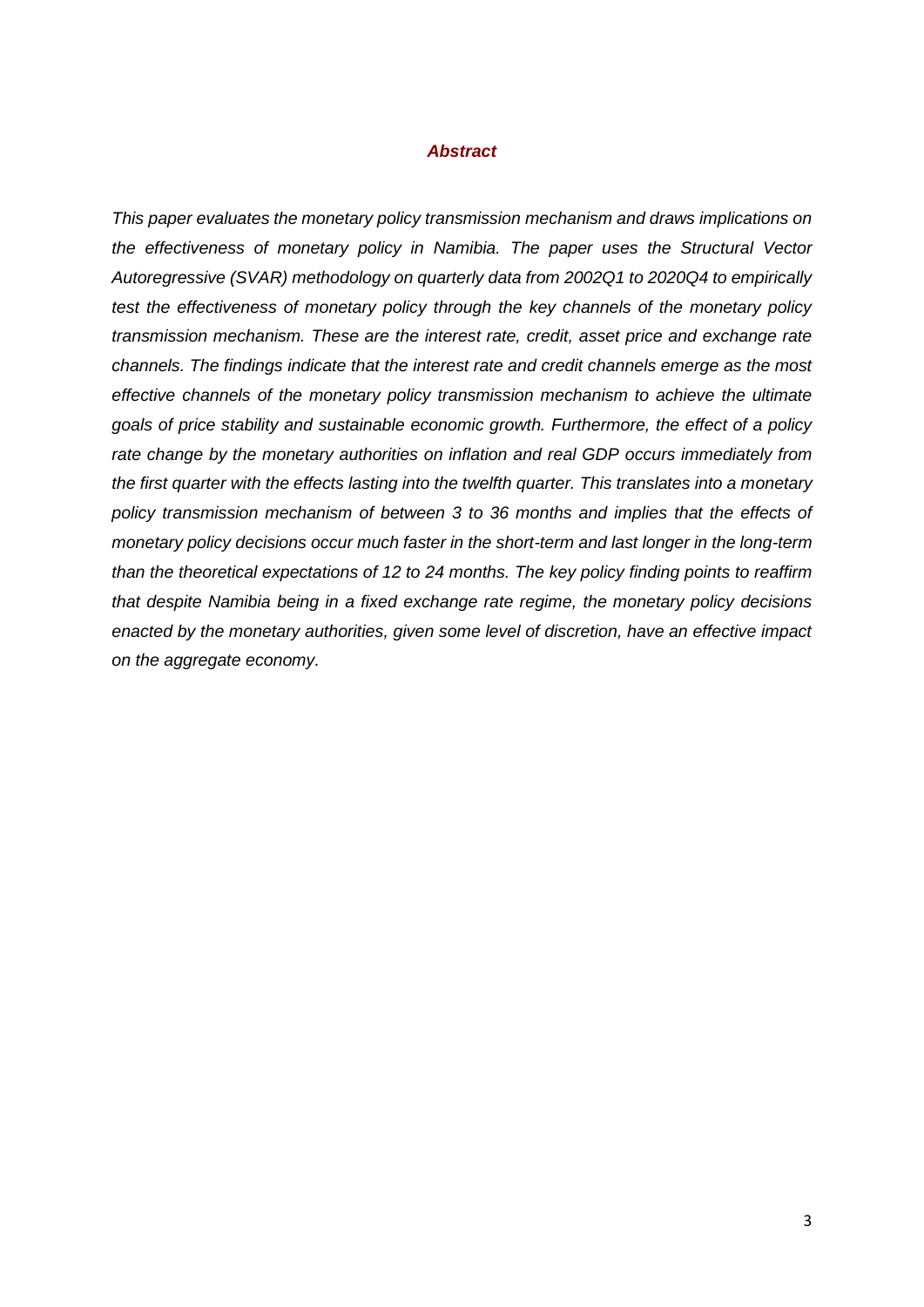# **Contents**

| 1.  |                                                                            |
|-----|----------------------------------------------------------------------------|
| 1.1 |                                                                            |
| 2.  |                                                                            |
| 3.  | The Common Monetary Area and Implications for Monetary Policy in Namibia 8 |
|     |                                                                            |
| 4.  | Literature Review on the Monetary Policy Transmission Mechanism  9         |
|     |                                                                            |
|     |                                                                            |
|     |                                                                            |
|     |                                                                            |
|     |                                                                            |
|     |                                                                            |
| 5.  |                                                                            |
| 6.  |                                                                            |
| 7.  |                                                                            |
| 8.  |                                                                            |
| 9.  |                                                                            |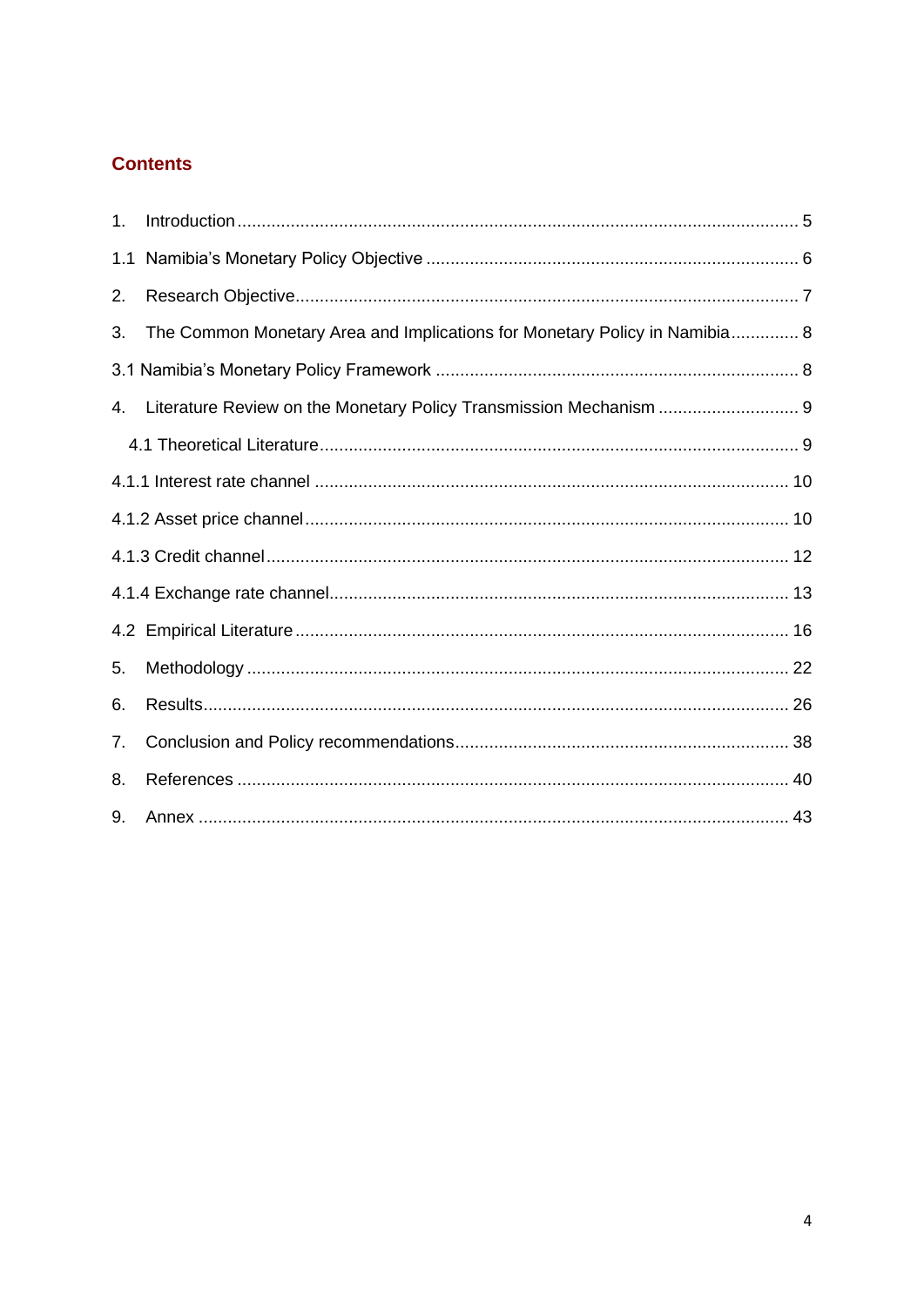#### <span id="page-4-0"></span>**1. Introduction**

**The monetary policy transmission comprises of four channels through which a change in the policy rate impacts the real economy**. The monetary policy transmission mechanism is a channel through which changes in the central bank's official policy rate transmits to the real economy and inflation, affect the commercial bank lending rates, and transmit through key channels such as the interest rate, credit, exchange rate and market expectations. Generally, the transmission process influences the demand and supply of goods and the setting of wages and ultimately domestic and import prices in the economy (Mbazima-Lando and Manuel, 2020). However, in the case of Namibia and as member of the Common Monetary Area (CMA) with a fixed exchange rate regime, a change in the repo will not significantly affect import prices as a small market player that is often a price taker in the global economy.

**The monetary policy transmission mechanism is unlikely to change unless a country is faced with significant internal and external shocks that change the structure of its economy.** As it is unlikely that a country will frequently change its monetary policy framework and thereby its exchange rate regime (both of which are not exclusively mutually dependent) which would then dictate the effectiveness of any one of the channels, it can be argued that transmission channels can remain relatively unchanged over the long-term. Significant changes to the structure of an economy may prompt the monetary authority to adjust its monetary policy framework and ensure the efficient working of the transmission mechanism. The schematic working of the monetary transmission mechanism is therefore broadly universal to most central banks. The main differences in the permeability of the channels may arise from the type of exchange rate regime pursued as this determines which channels are more effective than others in different countries.

**Namibia's monetary policy framework is premised on the fixed exchange rate regime to the South African Rand**. Namibia's monetary policy framework is dictated by the peg of the Namibia dollar to the South African Rand. As South Africa adopted an inflation targeting monetary policy framework with a predetermined inflation target range of 3-6 percent, Namibia by de facto, through the peg aims to achieve this price stability. Differences in the effectiveness of the channels of transmission might be characterised by country specific factors such as the level of financial sector development.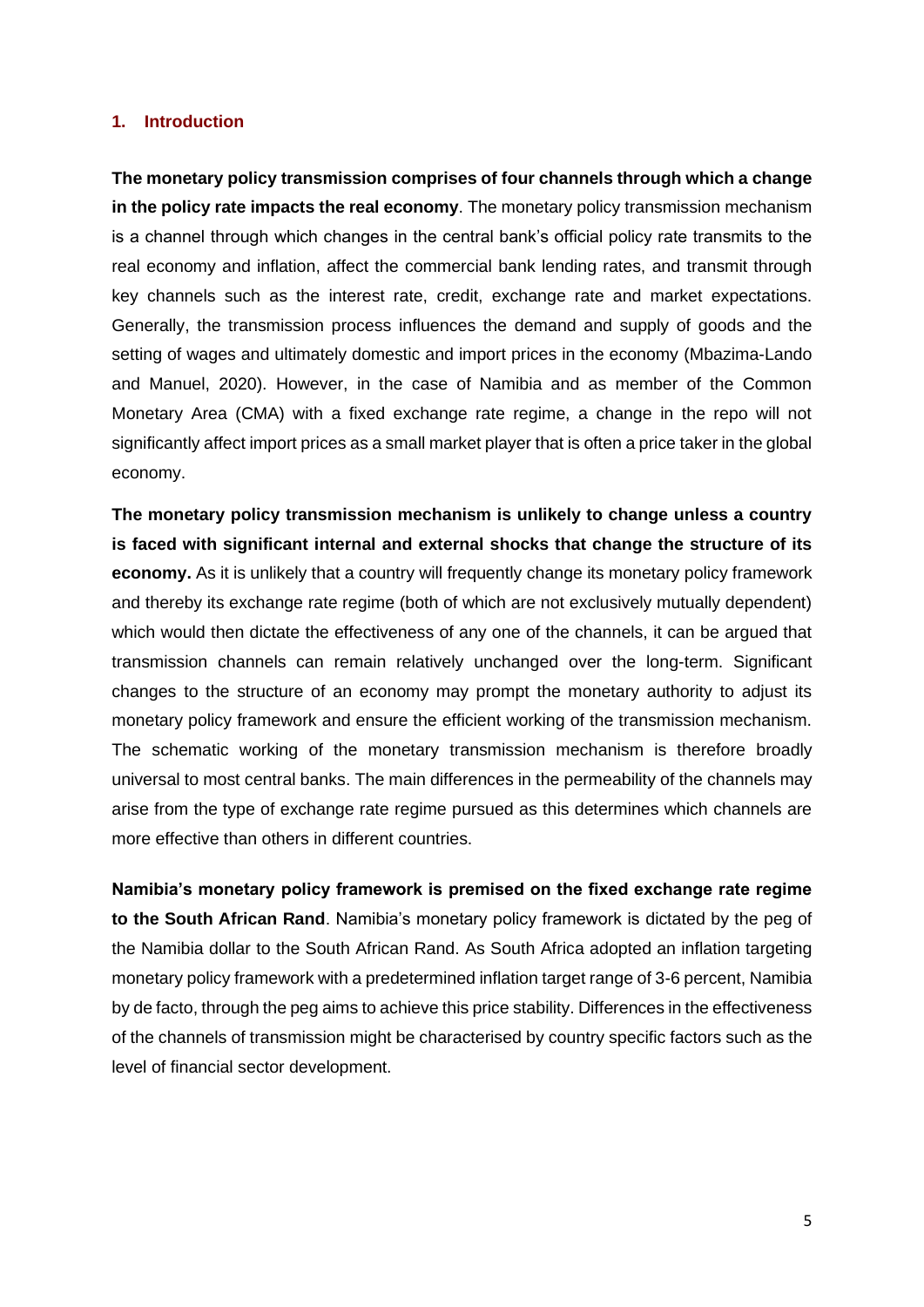**An effective monetary policy transmission mechanism serves as an important monetary policy toolkit for central banks.** An effective transmission mechanism ensures that policy decisions are effectively transmitted to the real economy and contribute towards sustainable economic growth. However, the transmission mechanism is theoretically and practically known to operate with a lag of between 18 to 24 months due to the dynamic nature of the financial sector, legal structures (Smal and de Jager, 2001) and economic conditions. In this regard, country specific characteristics become important in determining the lag length and magnitude of responses.

**The rest of the paper is structured as follows**. The rest of Section 1 contextualises Namibia's monetary policy objective and addresses the research question, after which Section 2 presents the research objective. Thereafter, a review of the Common Monetary Area (CMA) and its implications for Namibia is done in Section 3 after which Namibia's Monetary Policy Framework is discussed. Section 4 reviews the theoretical literature that underpins various channels of the monetary policy transmission mechanism and the empirical literature is discussed thereafter. Section 5 analyses the methodology of the paper while section 6 analyses the empirical results. The paper ends with a conclusion and policy recommendations in Section 7, while the list of references and the annex are presented in Section 8 and 9 respectively.

## <span id="page-5-0"></span>**1.1 Namibia's Monetary Policy Objective**

**The main objective of monetary policy in Namibia is to ensure price stability in the interest of sustainable growth and development of the economy.** Namibia's monetary policy has been underpinned by the fixed currency peg to the South African Rand. Maintenance of the fixed currency peg ensures that the ultimate goal of price stability is achieved by importing stable inflation from the anchor country, South Africa. In recent years, South Africa's monetary authority has increasingly emphasised the importance of steering inflation towards the 4½ percent midpoint of the target range of 3-to-6 percent per annum (Bank of Namibia).

**The need to maintain adequate foreign exchange reserves is central to monetary policy in Namibia.** In terms of the bilateral monetary agreement between Namibia and South Africa, it is required that Namibia's currency in circulation is backed by international reserves to a minimum ratio of one to one. In order to maintain the one-to-one fixed currency peg, Namibia is required to keep a minimum international reserves equivalent to the amount of Namibia Dollar notes and coins in circulation. To this end, the Bank of Namibia has consistently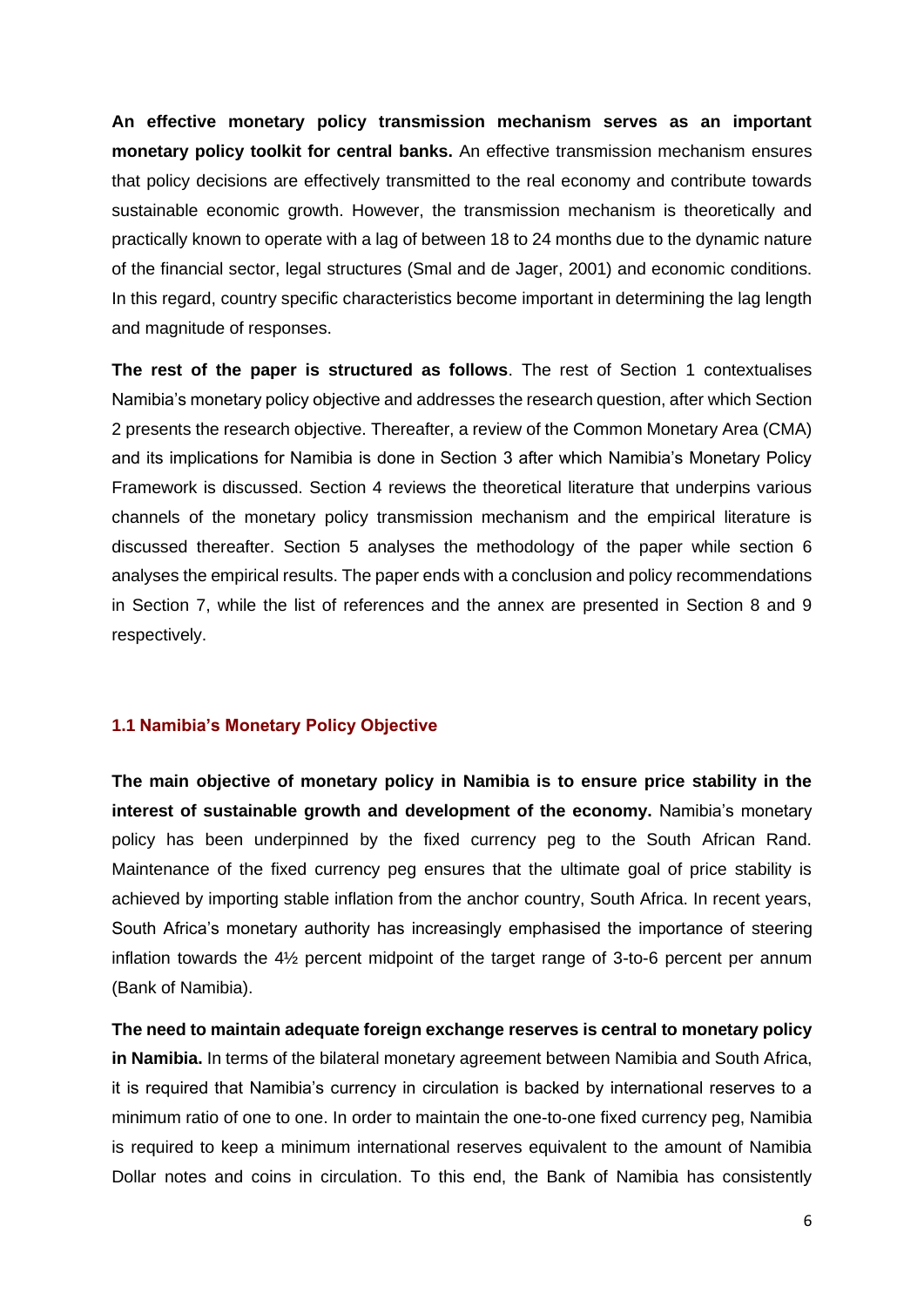maintained foreign exchange reserves at levels far higher than the minimum level required (Bank of Namibia).

**Namibia's monetary policy uses the Repo rate to influence changes in the supply of credit and money through commercial bank lending rates**. Due to this practice, the interest rate channel of the monetary policy transmission plays an important role as it is linked to other macro-economic variables. Changes in nominal interest rates are expected to influence real rates and eventually the cost of holding money. Namibia's monetary policy transmission mechanism therefore runs from the repo rate to market lending rates, with the aim of ensuring price stability in the interest of sustainable growth and development (Bank of Namibia, 2020).

This paper arises from two objectives with the first being the need for custodianship as the monetary policy advisor to Government on the workings of the monetary policy transmission. The last working paper by the Bank of Namibia was done by Uanguta and Ikhide in 2002 and despite other academics and researchers having written about one and / or the other channels of transmission, the current paper aims to validate and / or reaffirm the general findings. Secondly, although no significant changes are anticipated, the analysis on the transmission mechanism in the current Monetary Policy Framework would benefit from an update given recent findings.

## <span id="page-6-0"></span>**2. Research Objective**

**This paper, therefore, evaluates Namibia's monetary policy transmission mechanism.** Empirical work on the monetary policy transmission mechanism in Namibia include Sheefeni (2012, 2013, 2017 and 2020), Kamati (2014) and Uanguta and Ikhide (2002). The conclusion from most of these studies seem to suggest that interest rate and credit channel are the most effective channels of monetary transmission, with one study suggesting that the porosity asset price could be equally important and should be investigated further. In addition, however, there appears to be conflicting conclusions with regard to the effective period of monetary transmission from the time of a policy shock. In this regard, the objective of the paper is to evaluate and validate the workings of the monetary policy transmission mechanism in Namibia. The paper empirically tested the four key transmission channels, after which monetary policy recommendations are provided based on the findings. The paper will also form the basis to update the analysis on the transmission mechanism in Namibia's Monetary Policy Framework in 2022.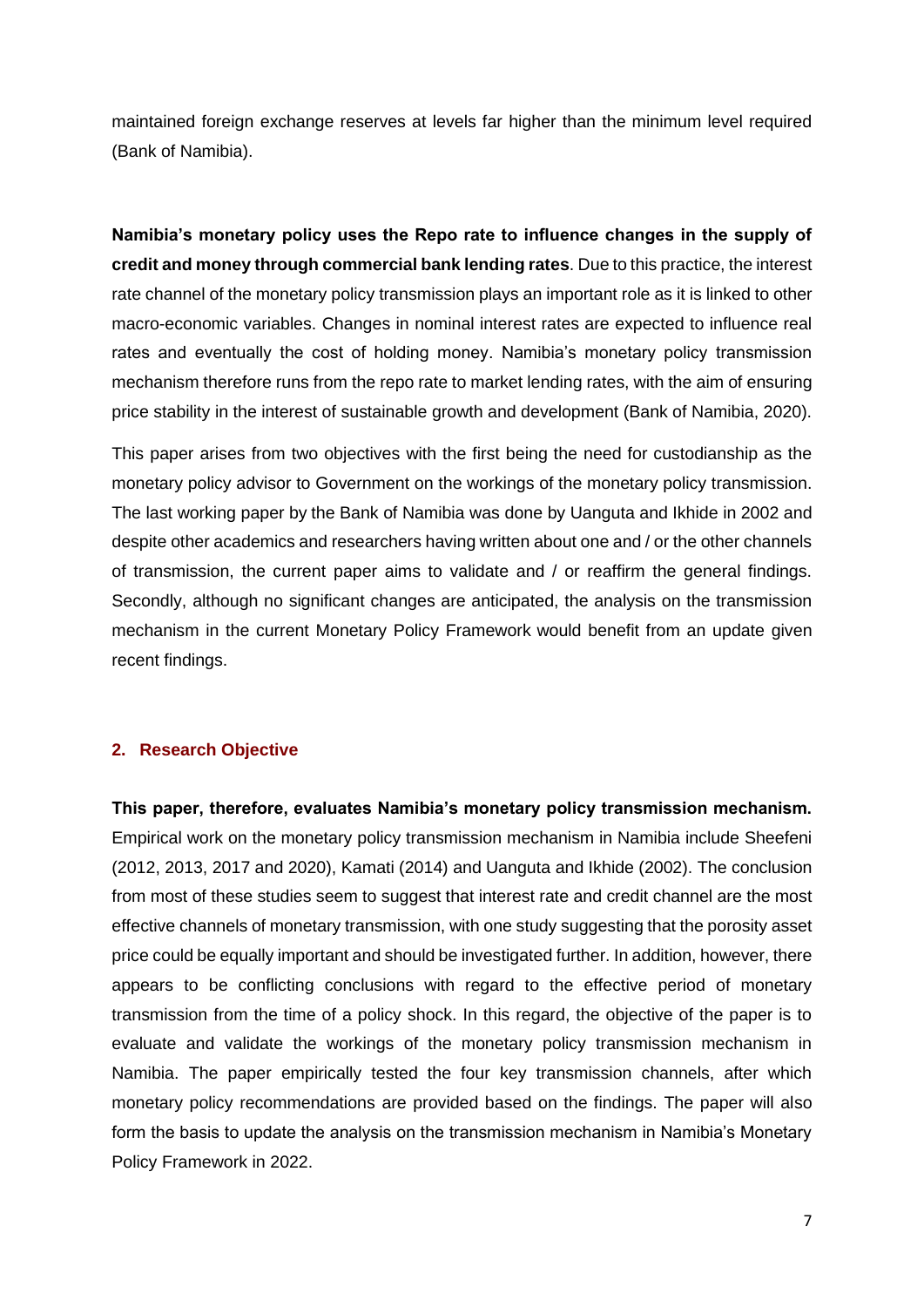#### <span id="page-7-0"></span>**3. The Common Monetary Area and Implications for Monetary Policy in Namibia**

**Namibia's membership to the Common Monetary Area (CMA) underpins the Monetary Policy Framework.** With this view, monetary matters between South Africa, Namibia, Lesotho and Eswatini (previously Swaziland) are regulated by an agreement between the governments of the four countries, usually referred to as the Common Monetary Area Agreement or CMA Agreement. It in fact technically consists of several agreements. The initial agreements date back to 1974. A Multilateral Agreement is in force between all four countries and is complemented by a Bilateral Agreement between South Africa and each of the other three countries, tailored to the specifics of each country. The full set of agreements are legal documents that set out the modalities of how, among others, the Common Monetary Area (CMA) is governed, while taking note of each country's sovereignty within the jurisdiction of the CMA. Fifteen Articles exist in both agreements and not only set out relevant definitions but also provide for national currencies and legal tender of the Rand in the ELN countries, transfer of funds, access to CMA money and capital markets and compensation payments, to mention a few. While Namibia became a de facto member of the CMA upon independence in 1990, it formally joined the monetary union in 1992 (CMA Multilateral Agreement,1993).

**Within the context of the CMA agreement, Namibia's monetary policy although submissive to the peg can still deviate to a certain degree from that of South Africa.** If interest rates between Namibia and South Africa diverge greatly and significant capital outflows emerge, Namibia will likely affect a policy interest rate adjustment in order to safeguard the fixed currency peg. These powers and characteristics make it possible for the Bank of Namibia to maintain a Repo rate somewhat different from the Repo rate of the South African Reserve Bank (SARB), when warranted, and allow it some discretion in controlling the domestic short-term interest rates, money supply, credit extension, aggregate demand and ultimately, domestically induced inflation (Bank of Namibia, 2020).

## <span id="page-7-1"></span>**3.1 Namibia's Monetary Policy Framework**

**Namibia's monetary policy framework is therefore underpinned by the fixed currency peg to the South African Rand which governs the conduct of its monetary policy and where the monetary authority uses the repo rate to influence macroeconomic policy.** Namibia's monetary policy transmission mechanism therefore runs from the repo rate to market lending rates, with the aim of ensuring price stability in the interest of sustainable growth and development. Maintenance of the fixed peg, which is the intermediate target, ensures that the goal of price stability is achieved by importing stable inflation from the anchor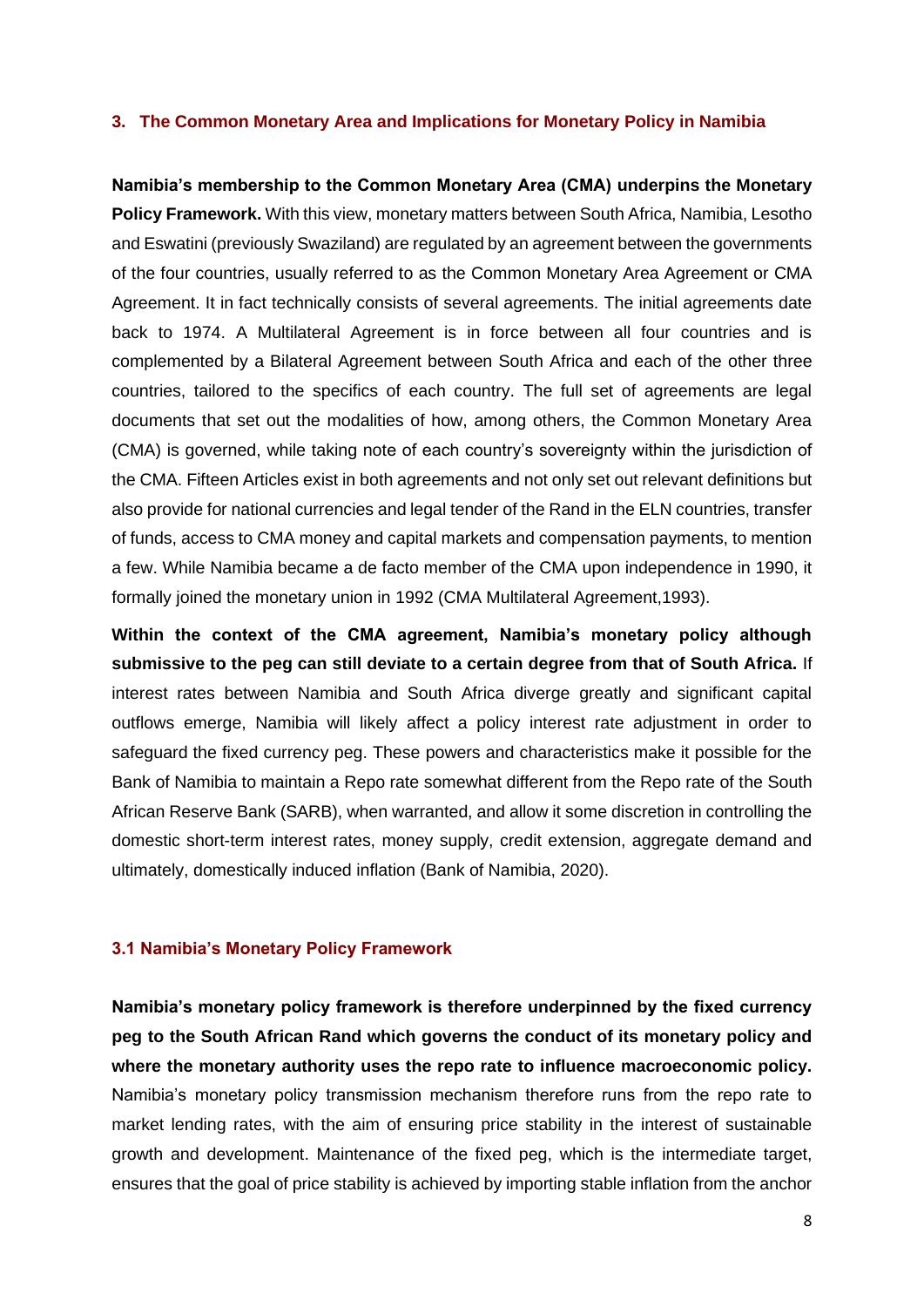country. Under a fixed exchange rate arrangement, a country cannot operate monetary policy independently from the anchor country. As such, Namibia has limited monetary policy independence due to the fixed exchange rate arrangement, however, with some discretion (Bank of Namibia, 2020).

# <span id="page-8-0"></span>**4. Literature Review on the Monetary Policy Transmission Mechanism**

## <span id="page-8-1"></span>**4.1 Theoretical Literature**

**Four main channels of the transmission mechanism have consistently been emphasised in the literature.** Literature on the monetary transmission mechanism has traditionally been quite consistent with reference being made to four key channels, the interest rate, asset price, credit and exchange rate channels. They all work to establish how a policy rate change by a central bank transmits to the aggregate economy and influences inflation and output.

**The four channels are theoretically linked**. According to Mishkin (1995,1996), the transmission mechanism of monetary policy highlights the importance of monetary policy as a powerful tool in influencing the aggregate economy, *"the outcomes which may at times be unexpected or result in unwanted consequences".* As a result, he emphasises the *"need for monetary authorities to have an accurate assessment of the timing and the effect of their policies on the aggregate economy by thoroughly understanding the monetary policy transmission mechanism".*

**The transmission mechanism theory is based on the Keynesian monetary theory**. The Keynesian monetary theory postulates that a monetary policy stance taken by a central bank to influence the money supply is transmitted to the real economy and positively impacts autonomous investment and output through the multiplier effect. The result has been a schematic illustration on which most of the transmission mechanisms pursued by central banks have been adapted and tailored to their monetary policy frameworks.

This paper also adopts for illustration purposes, the monetary transmission mechanism based on the work of Mishkin (1995,1996) as cited in Smal and de Jager's (2001) paper.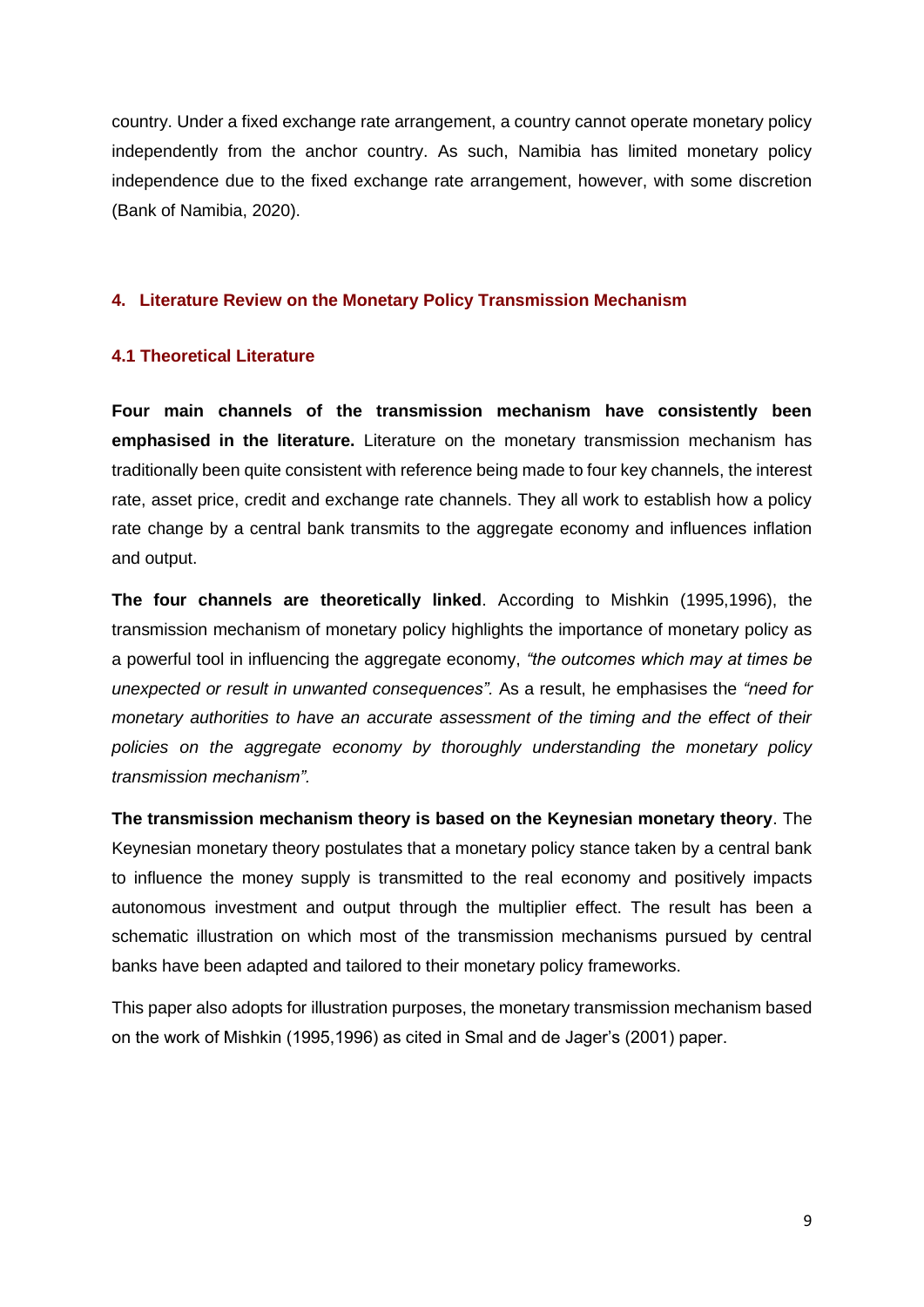#### <span id="page-9-0"></span>**4.1.1 Interest rate channel**

**This channel is premised on the Keynesian monetary theory and looks at how monetary policy is transmitted to the real economy.** In his 1995 and 1996 papers Mishkin reflects on the work of Taylor (1995) where the interest rate channel of monetary transmission emerged to be relatively strong in comparison to other channels due to the effect that a policy change had on consumer spending and investment. Although the validity of this channel should be left to empirical evidence, it can be assumed to be of importance to those economies that use interest rates as their main monetary policy tool, which in today's context would be most of the low and middle-income developing countries.

**In the case of Namibia, changes in the repo rate tend to influence the pricing of retail financial products**. Almost immediately after the official rate is changed, commercial banks accordingly adjust their lending rates, but this may not necessarily be by the same margin of the policy rate change. Theoretically, firms and individuals respond to a change in commercial bank lending rates by altering their spending and investment decisions. This spurs a resultant response on consumer spending (C), investment (I) and real output (Y) (Smal and de Jager, 2001). The interest rate channel therefore influences domestic demand, and such changes filter through to domestic inflation and output (Bank of Namibia, Monetary Policy Framework, 2020). Thus, there is an inverse relationship between the repo rate and investment, consumption and output. A change in the repo rate affects the investment, consumption, and output as demonstrated with Mishkin's simple framework of the interest rate transmission channel as cited and tailored by Smal and de Jager (2001) below:

**↑ Repo rate → ↑ interest rates→ (↓ I, ↓C) →↓Y**

## <span id="page-9-1"></span>**4.1.2 Asset price channel**

**The asset price channel emerged as a monetarist contribution to the literature after some perceived shortcomings with the Keynesian view on interest rates.** In this regard, the argument was that the Keynesians' key indicators for an asset price measure were only the interest rate, be it short-term or long-term, and the exchange rate. Economists such as Tobin (1969) through his q theory and Modigliani's life-cycle hypothesis (1971) as cited in Mishkin (1995,1996) argued that monetary policy and hence the transmission mechanism required an assessment of how the relative prices of other assets and real wealth were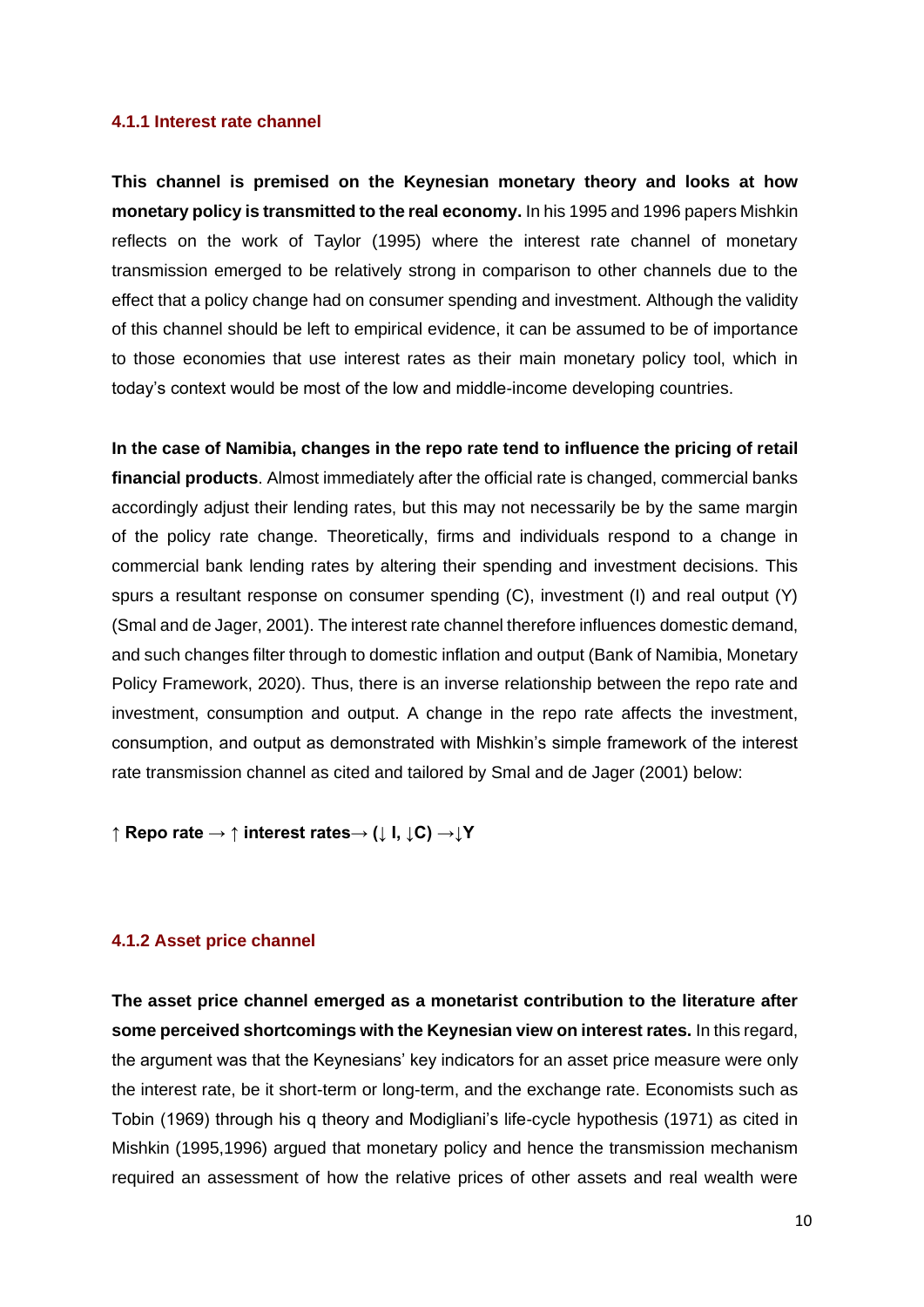transmitted considering an evolving business cycle and hence transmission mechanism respectively. In this regard, according to Tobin's (1969) q theory, where q is defined as the ratio of the market value of firms divided by the replacement cost of capital, monetary policy affected the economy through its effect on the valuation of equities. If q was high, investment spending would increase as the market price of firms relative to their market value was also higher and investment spending would increase and vice versa. In terms of the monetary transmission, an increase in interest rates results in decreased consumer spending and the public will divert any savings to investing on the stock market by acquiring equity. The influx of such demand drives down equity prices. A similar conclusion is derived from the Keynesian view where contractionary monetary policy makes bond prices more appealing relative to equities and this results in a decline in equity prices (Mishkin 1995,1996).

Theoretically, changes in interest rates among other factors have an impact on bond and equity prices as they can impact the return on investment for both households and firms with the latter's profitability affected through fluctuations in share price valuations (Bank of Namibia, 2020).

**In the case of Namibia, this channel primarily works through the real estate and the trading in bonds and equities.** For instance, when the central bank tightens its monetary policy, it will result in the rise of mortgage lending rates by the commercial banks. The rise in interest rates also tends to reduce the value of assets, and lower wealth leads to decreased spending. This resulting lower spending will ultimately filter through to domestic inflation and output (Bank of Namibia, 2020).

Mishkin (1995) viewed the asset price channel as one of the most potent for monetary policy and below is the transmission for households as cited in Smal and de Jager (2001):

**↑Repo rate →↓equity prices, land, housing→ ↓C→↓ I ↓ Y**

**However, given the above transmission mechanism, the structure of the Namibian financial sector has historically meant that the impact might be somewhat muted or qualified for Namibia.** This is attributed to a relatively small and less developed financial sector where most of the investments in locally listed equity are dominated by institutional investors and some strategic investors. In this regard, the markets tend to be quite illiquid as there continues to be a relatively short supply of domestic assets for this investor segment. Due to this shortcoming, locally listed equity prices may not always respond to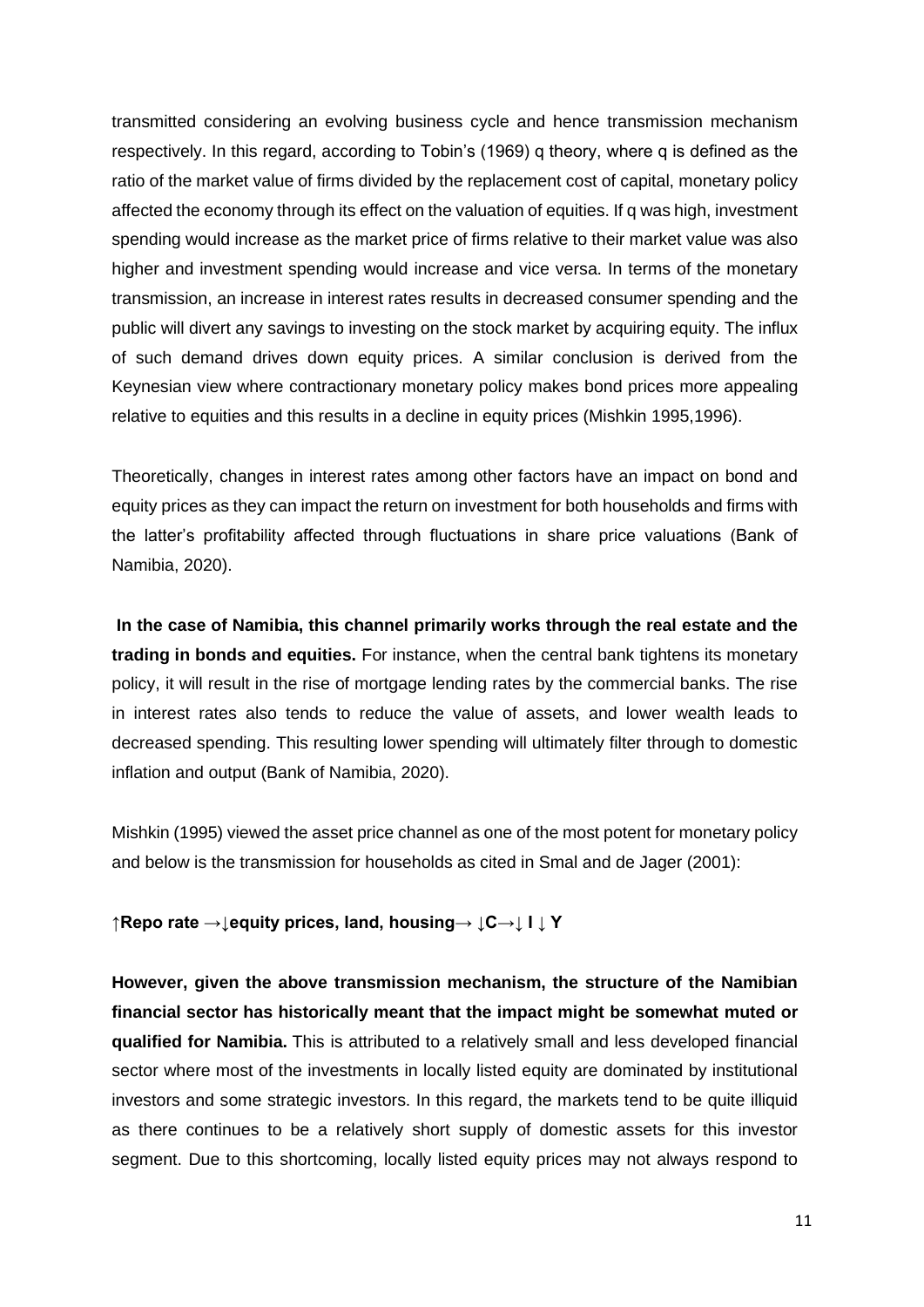changes in interest rates as per theoretical expectation. In the case of bonds, the changes in prices are more consistent as they are not only affected by factors such as market sentiment, risk appetite and market yields of comparable investment products, but also inflation expectations. Therefore, central banks use interest rates to control inflation and thereby manage inflation expectations which will have some impact on bond prices. Given Namibia's membership of the CMA and the interlinkage that exists in the bond market of both countries, just as changes in the South African Repo rate will have an impact on South African bond prices, the benchmarking of Namibian bonds to their South African counterparts ensures that their valuation is likely to change ahead of any local repo rate adjustment (Bank of Namibia, 2020).

# <span id="page-11-0"></span>**4.1.3 Credit channel**

**This channel is also based on monetarist foundations, and it addresses the issue of asymmetric information in the financial sector and works through two sub-channels, namely bank lending and the balance sheet of households and firms.** 

**With the bank lending channel, the assumption is that not all borrowers will have access to credit markets unless they borrow from the commercial banks.** Therefore, when interest rates are low, commercial bank reserves, deposits and loans will increase. The increase in loans will translate into a rise in investment and consumer spending which will eventually increase the level of output. The transmission is depicted below according to Smal and de Jager (2001):

## **↓Repo rate → ↑commercial bank deposits → ↑ commercial bank loans ↑ I→↑C ↑Y**

According to Mishkin (1995), the impact of monetary policy will be greater for those consumers dependent on bank loans such as households and small firms as large firms will have access to credit via the stock and bond markets without necessary going to the banks. However, the potency of this channel may be compromised if changes in regulatory frameworks allow banks to raise funds via other means or due to the impact of financial innovation.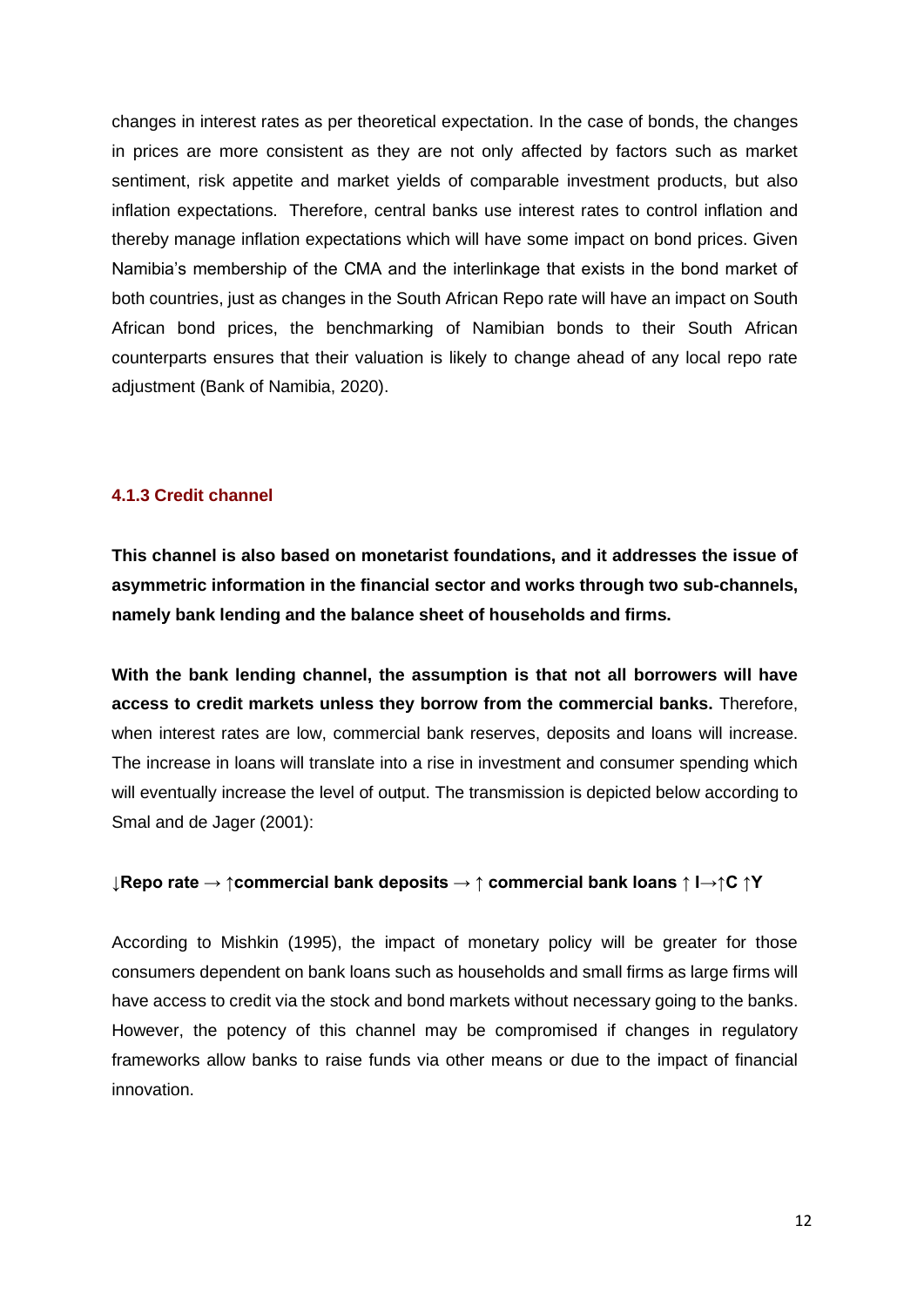**The balance sheet channel also arises from asymmetric information in credit markets as inferred by Bernanke and Gertler (1995).** The concept is discussed by Mishkin (1995) as referenced in Smal and de Jager (2001) where expansionary monetary policy is viewed to raise the net worth of households and firms as more money becomes available for these segments with potential losses from adverse selection lowered on the part of commercial banks. The adverse selection problem is therefore lowered with higher net worth and raised with lower net worth. Similarly, the moral hazard problem which arises from lower net worth is exacerbated as households and businesses may be enticed to engage in risky investment projects, while it is lowered with a higher net worth of these two market players.

The schematic transmission is depicted below:

**↓Repo rate → ↑price expectations → ↑ cash flow →↓adverse selection, ↓moral hazard →↑bank lending→↑ I ↑C ↑Y**

#### <span id="page-12-0"></span>**4.1.4 Exchange rate channel**

**This channel assesses how a policy rate change by the central bank transmits to the exchange rate and hence, affects output.** Theoretically, the schematic transmission mechanism would be such that if interest rates are lowered (raised), the nominal exchange rate will appreciate (depreciate), and this will decrease (increase) export earnings and increase (decrease) imports and the effect on output will be positive. Below is the transmission mechanism adapted to compliment the discussions above.

**Scenario 1: ↓Repo rate → ↓interest rates → ↑nominal exchange rate ↓export earnings, ↑imports→ ↓Y**

**Scenario 2: ↑Repo rate → ↑interest rates → ↓ nominal exchange rate ↑Export earnings, ↓imports → ↑Y**

**The exchange rate channel is more relevant for countries pursuing flexible as opposed to fixed exchange rate regimes.** Countries that pursue flexible exchange rate regimes have the characteristic of full monetary policy independence, which is required to intervene, when necessary, by the monetary authority in the event of any negative internal or external shocks. Given Namibia's CMA membership and the prevailing fixed exchange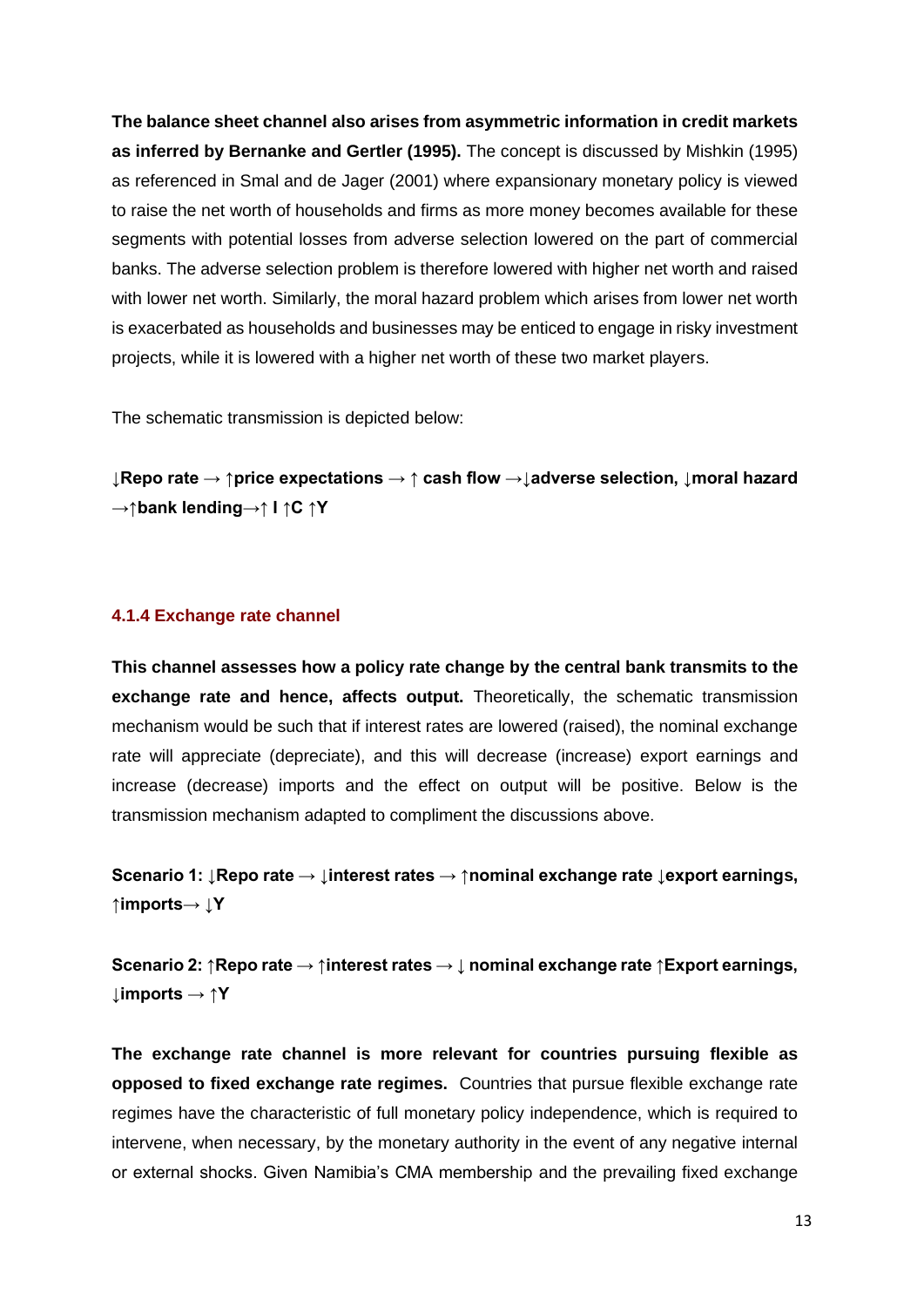rate regime, the effectiveness of the exchange rate channel is therefore non-existent due to the characteristic of incomplete monetary independence to intervene by the monetary authority previously discussed in the paper.



# **4.2 Namibia's Monetary Policy Transmission Mechanism Schema**

The above monetary policy transmission mechanism schema summarises all the key channels discussed above in the context of Namibia and her exchange rate regime. Some minor amendments for ease of reference have been made in this paper to include the credit channel, the bank rate channel has been renamed to "interest rate channel", market rates to "market interest rates" and official rate to "official policy rate".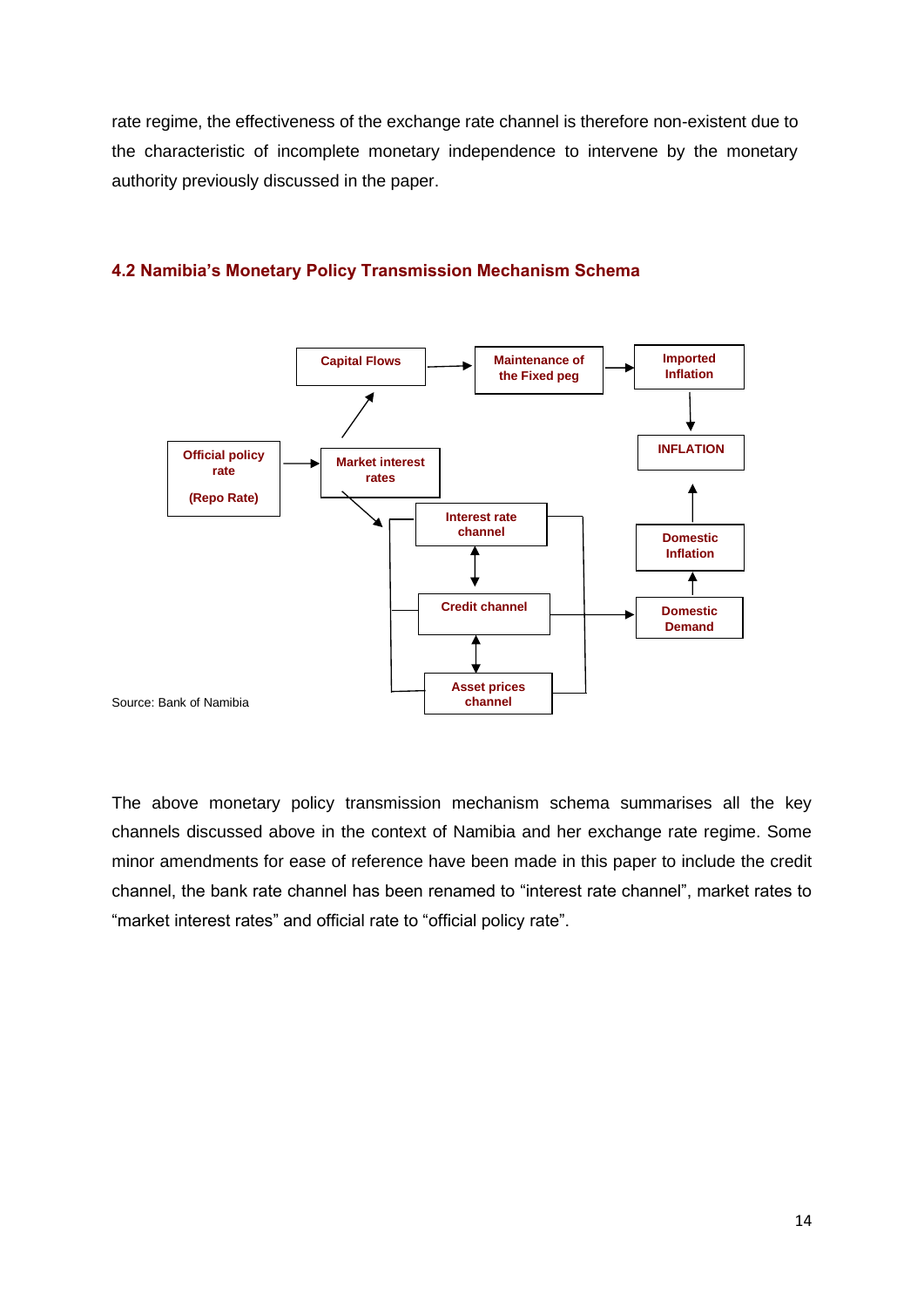# **4.2.1 Channels in the Monetary Policy Transmission Mechanism of Namibia**





# **The above chart shows the movements of nominal interest rates in Namibia overtime.**

The movement in the repo rate is closely aligned with the deposit and prime lending rates overtime. However, there is a larger spread between the deposit rate and prime lending rate than there is between the latter and the repo rate. Furthermore, there is clearly a narrowing of the deposit rate and repo rate over time. These developments are in line with the general adjustment mechanism of market rates in Namibia.

Source: Bank of Namibia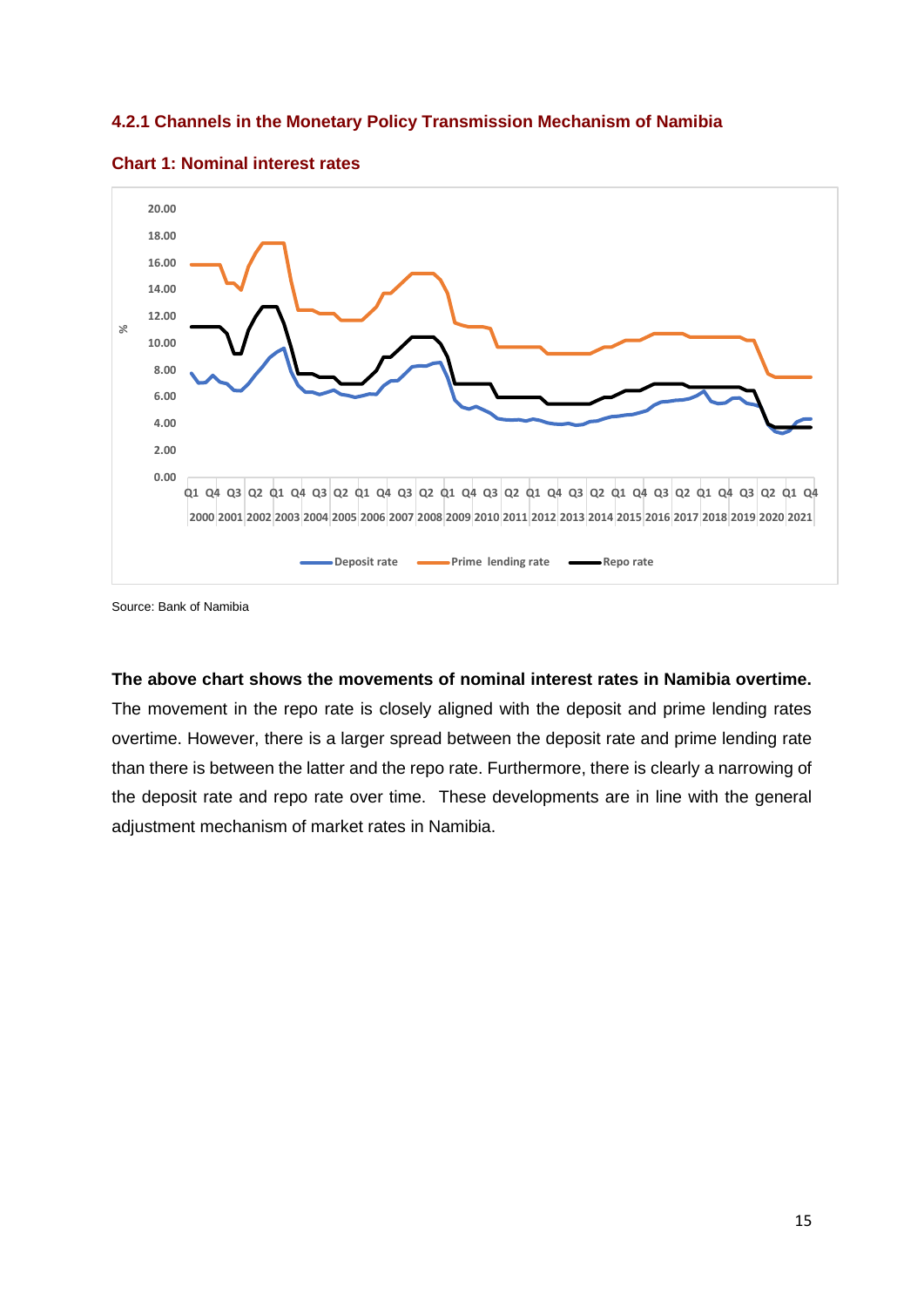## <span id="page-15-0"></span>**4.2 Empirical Literature**

**Empirical literature on the monetary policy transmission mechanism is often based on findings in Emerging Market and Developing Economies (EMDEs).** This is primarily due to the divergent country characteristics by which economies are known such as the level of financial sector development and exchange rate regime among others. Indications from the review are that both the interest rate and credit channels are important for the transmission mechanism in most LICs while the interest rate channel might be relatively more important for the EMDEs due to the contemporary monetary framework pursued such as inflation targeting and their level of economic and financial development. Namibia's empirical evidence thus far points to the confirmation of the literature reviewed for a sample of African countries, regional trading blocs and monetary unions as presented below.

**Sheefeni's (2017) paper found that the interest rate and credit channels remained important in Namibia's transmission mechanism.** Analysing all the four key channels of the transmission mechanism, Sheefeni (2017) used quarterly data for the period 2000 Q1 to 2016 Q4 and applied the Bayesian Vector Autoregression (BVAR) technique where the impulse response functions and forecast error variance decomposition were derived.

**The results by Sheefeni (2017) suggest that monetary policy in Namibia affects output in medium term, but not in the long term.** The impulse response functions assessed the impact of monetary policy on output and inflation and indicated that a rise in the interest rate, i.e., positive shock, resulted in output declining up to eight quarters ahead but without persistence. This implied that monetary policy affected output in the medium term but not long term. Furthermore, the effect of a positive interest rate shock negatively affected inflation over the same observed period.

A positive exchange rate shock (appreciation) on output and inflation resulted in an initial increase in output, followed by a non-persistent decline after three quarters with the effects totally wearing out after six quarters. Inflation rose with the effects wearing out after five quarters. Sheefeni (2017) attributes Namibia's strong import dependency for the empirical results that showed a rise in output and inflation.

**Results of a positive shock to credit led to a decline in both output and inflation with the effects wearing out after four quarters in both instances.** This finding was attributed to the working of monetary policy transmission mechanism which operates with a lag, as commonly recorded in literature for most developing countries.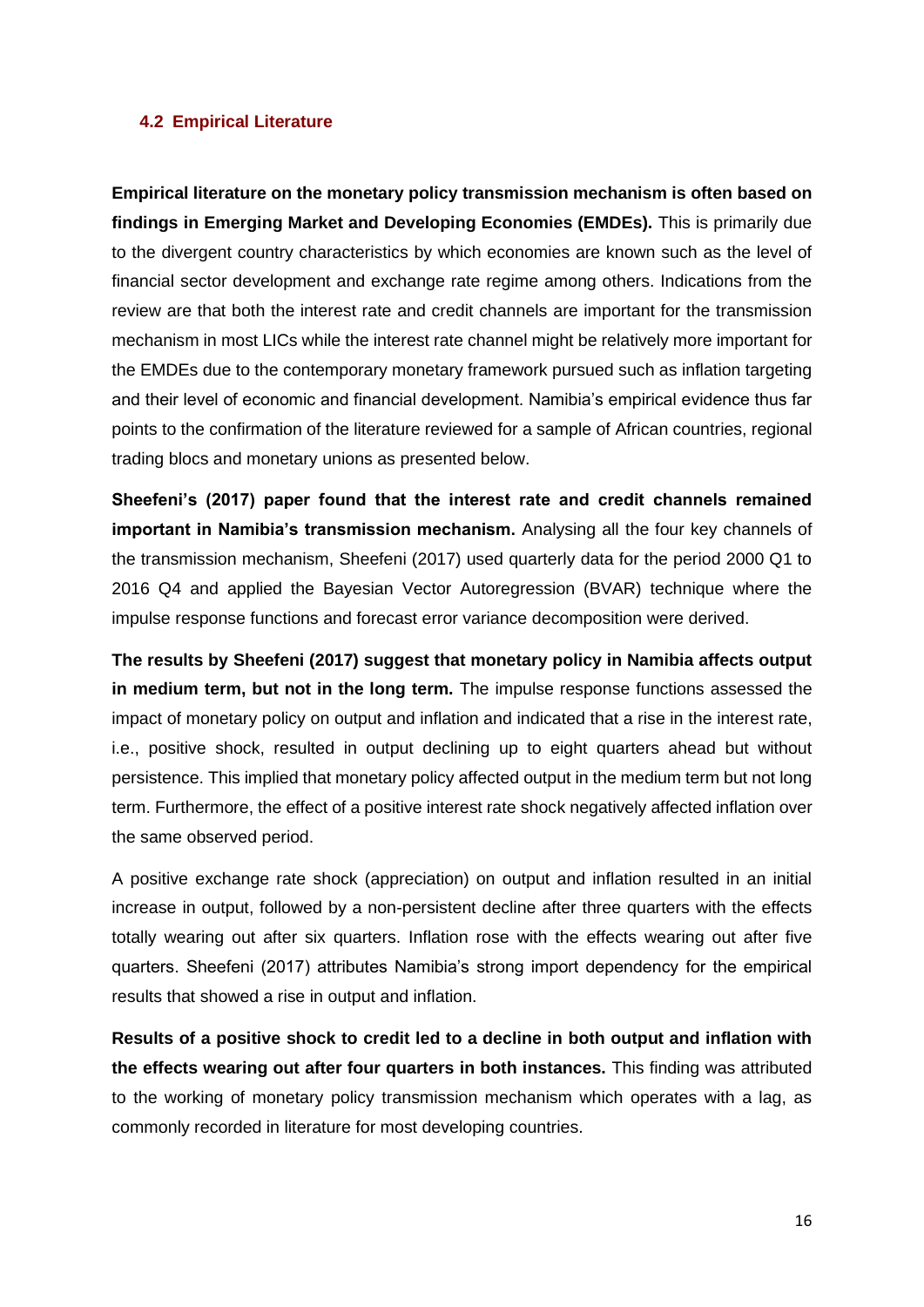Shocks to housing prices resulted in a decline in output with the effects wearing out after seven quarters while inflation rose with the persistence wearing out after five quarters with the responses being of a lesser magnitude.

The overall findings suggested that the interest rate and credit channels remained important for the transmission mechanism even though the impact of monetary policy was short-lived.

**Sheefeni and Ocran's (2012) earlier work on the interest rate channel of the transmission mechanism found that it was effective.** Built on the premise that restrictive monetary policy raises both short-term and long-term rates, the paper specifically analysed the interest rate channel to determine how monetary policy shocks were transmitted to the real economy. Using quarterly data for the period 1993Q1 to 2009Q4, a Structural Vector Autoregression (SVAR) methodology was applied from which the impulse response functions and variance decompositions were derived. The estimation results showed that monetary policy was effectively transmitted in the short run and long run and had a significant impact on output and inflation. In this regard, the interest rate channel was effective in Namibia.

**Sheefeni and Ocran (2013) found strong evidence of the monetary policy transmission mechanism through the credit channel in Namibia.** With the aim of investigating the significance of the credit channel in Namibia, Sheefeni and Ocran (2013) use quarterly data for from 1993Q1 to 2011Q4. The authors used the SVAR technique from which they derived the impulse response and variance decompositions to analyse the transmission mechanism. The empirical evidence suggested the presence of a significant bank lending channel through which monetary policy ultimately influences output and inflation. In this regard, two main outcomes were unraveled, the first showed that the response of inflation to an increase in the repo rate was indicative of a price puzzle. The price puzzle is premised on the theoretical expectation that a surprise increase in the short-term interest rate will efficiently lower inflation almost immediately (Dueker, 2006). However, most empirical evidence, including the results of the authors, proved otherwise, with inflation, often immediately rising well beyond the perceived lag of the transmission mechanism. Secondly, the response of the bank lending channel was not immediate but rather effective two quarters after a policy change. According to the authors, this was in line with international empirical evidence on the subject matter.

**Kamati (2014) finds that domestic monetary policy shocks to key monetary economic aggregates in Namibia had an impact in the short run and long run.** In chapter two of his PhD thesis, Kamati (2014) investigates the effectiveness of monetary policy in Namibia. Using quarterly data from 1991Q1 to 2012Q3, a Structural Vector Autoregression (SVAR) estimation technique was applied with structural impulse response functions and cumulative response functions derived to show how output, inflation and private sector credit responded to structural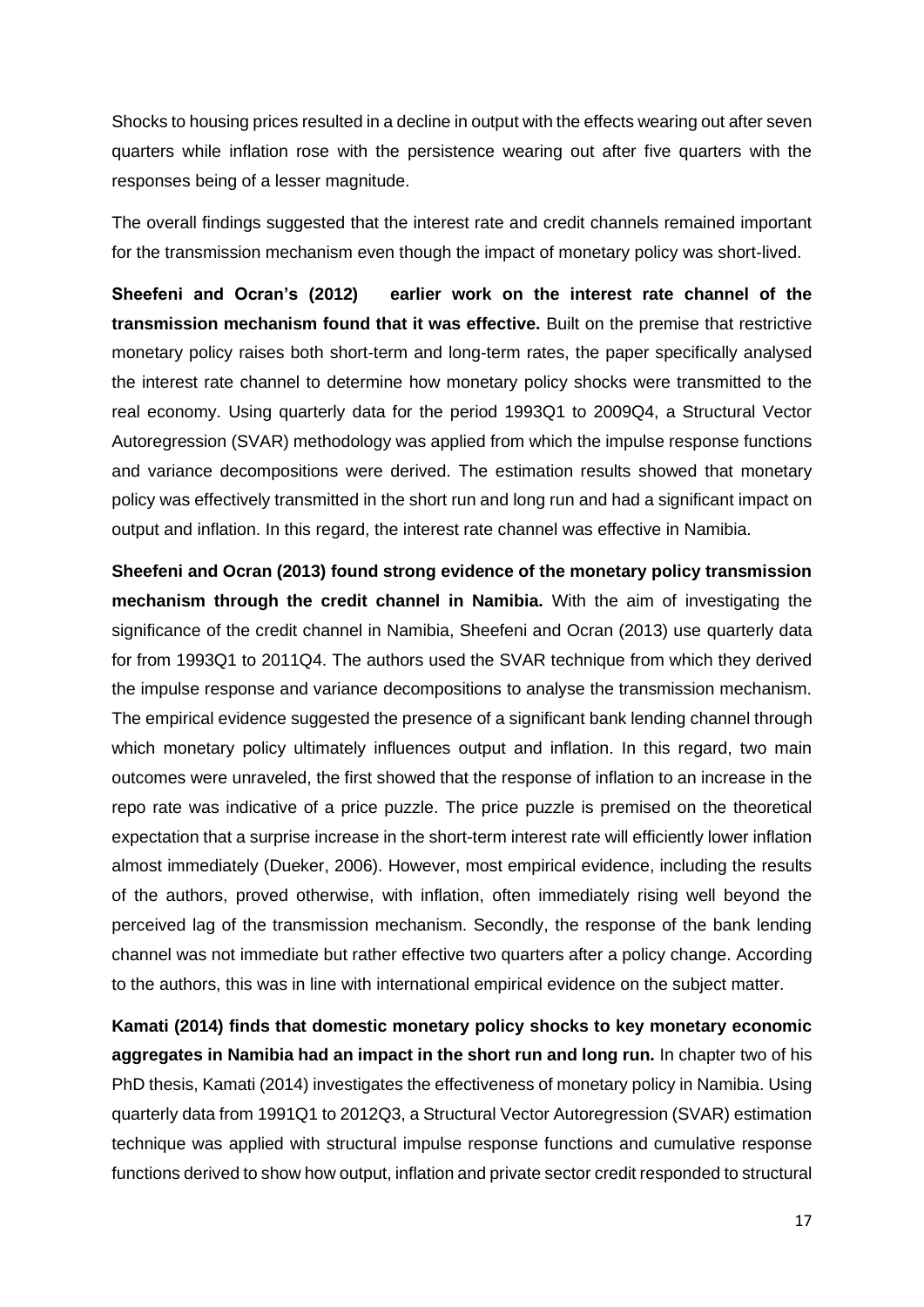monetary and credit shocks in the short run and long run respectively. Capturing monetary policy shocks by an unsystematic component of changes in the repo rate showed that in the short run, real GDP, inflation, and private sector credit declined significantly in response to these shocks. In this regard, a sharp decline was observed for more than three quarters after the first impact on real GDP. Furthermore, the structural impulse response functions showed that real GDP and inflation increased to one standard deviation in response to the private credit shock. In the long run, the cumulative impulse response functions showed that inflation declined and remained below the initial level while responses for the other variables were statistically insignificant.

**South African monetary policy shocks negatively affected private sector credit in Namibia.** It was further established that a South African monetary policy shock negatively impacted Namibia's private sector credit while the impact on real GDP was barely statistically significant in the short run. With regards to the monetary policy transmission mechanism, results from the structural forecast error variance decompositions showed that the responsiveness of the interest rate channel was relatively much stronger than that of the credit channel given the variations of output attributed to an interest rate shock. This implied that interest rate shocks accounted for a large variation in output compared to the variation attributed to the private sector credit shock. It was then concluded that domestic monetary policy using the repo rate was effective with the central bank encouraged to pursue independent monetary policy actions to achieve price stability (Kamati, 2014).

**Uanguta and Ikhide's (2002) paper found evidence of an operational interest rate and bank lending channel.** With the aim of analysing the two main channels of the transmission mechanism, they applied two methodologies namely, the Cumulative forecast error and a Vector Autoregressive model (VAR) using monthly data from 1990 to 1999. The results, despite lacking an assessment of the magnitude of response to the monetary policy, revealed that a rise in the repo rate led to a rise in the lending rates which depressed private investment, output and employment in the short run. With regards to the impact on credit, tight monetary policy was anticipated to affect the households and firms' investment behaviour from otherwise optimal levels.

In summary, empirical evidence on Namibia suggests that the interest rate channel and bank lending channel remain the key channels of the monetary policy transmission mechanism with some advocation to investigate the relevance of the asset price channel.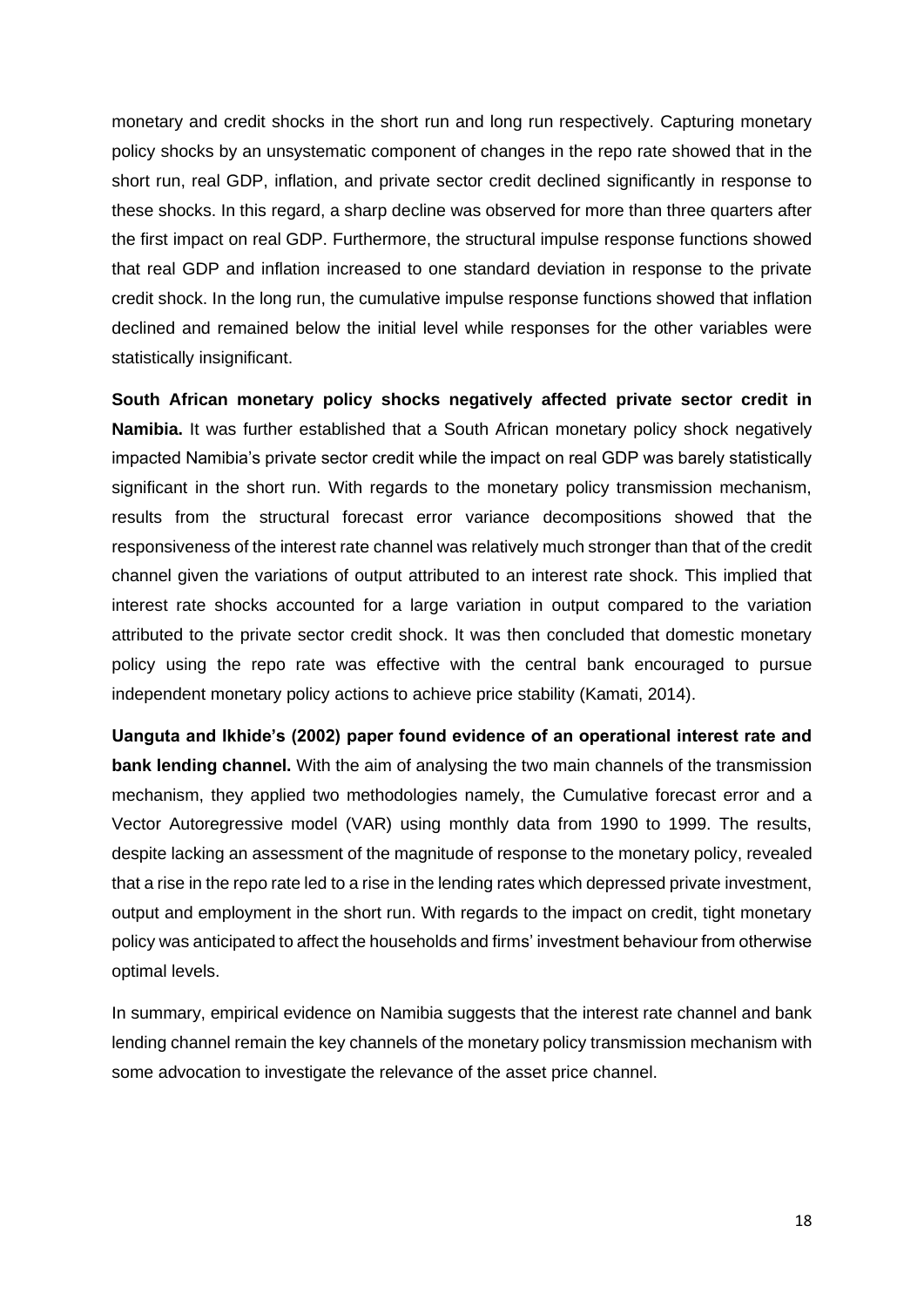**Khoabane (2020) evaluated Lesotho's monetary policy transmission mechanism and found a weak transmission through the interest rate, credit, and exchange rate channels.** As one of the CMA economies, Khoabane (2020) investigated the effect of South Africa's monetary policy decisions on Lesotho's interest rates and the monetary policy transmission mechanism. A Vector Autoregression (VAR) model was used on quarterly data from 2007Q1 to 2017Q4. However, due to data constraints, only three channels were assessed, and the findings indicated that despite a strong transmission mechanism of South African monetary policy decisions to Lesotho's short-term interest rate, the transmission to output and inflation through tested channels was found to be statistically insignificant and hence ineffective.

**Sander and Kleimeier (2006) found that the bank lending channel of the CMA economies was effective with a fast and complete pass-through.** The authors investigated the interest rate pass-through to the bank lending channel and deposit rates in the CMA economies to answer three questions. The first being, how the monetary transmission mechanism works; secondly, the dependency of national monetary policy on the anchor economy; and finally, how similar the responses to monetary policy impulses were across the CMA economies. Monthly data from 1991 to 2005 and an interest rate pass-through methodology was used which allowed for long run cointegration relationships with asymmetric and threshold adjustment. This allowed for the assessment of the speed and completeness of monetary policy transmission. The methodology rested on the market structure of the banking sector, information asymmetries and competition. The results showed that the bank lending channel of the CMA was homogeneous with a fast and complete pass-through. Furthermore, the adjustment of deposit rates was heterogeneous with divergent degrees of interest rate stickiness and asymmetric adjustment in some countries. Namibia's exhibited pronounced stickiness with the deposit rates indicating some degree of market imperfection. CMA policy makers were alerted to the potential existence of imperfect competition in the banking sector which may have accounted for the remaining differences of the CMA transmission mechanism.

**Ouchchikh (2017) found evidence of the monetary policy transmission mechanism through the interest rate and credit channels.** Seeking to investigate the transmission mechanism in Morocco, which is in a fixed exchange rate regime, the author used monthly data from 1992 to 2011 and the structural vector autoregression model (SVAR) to examine the transmission of a positive monetary policy shock to the real economy. The findings suggested that monetary policy shocks were transmitted to the real economy primarily through the interest rate and credit channels while the asset price and exchange rate channel were ineffective.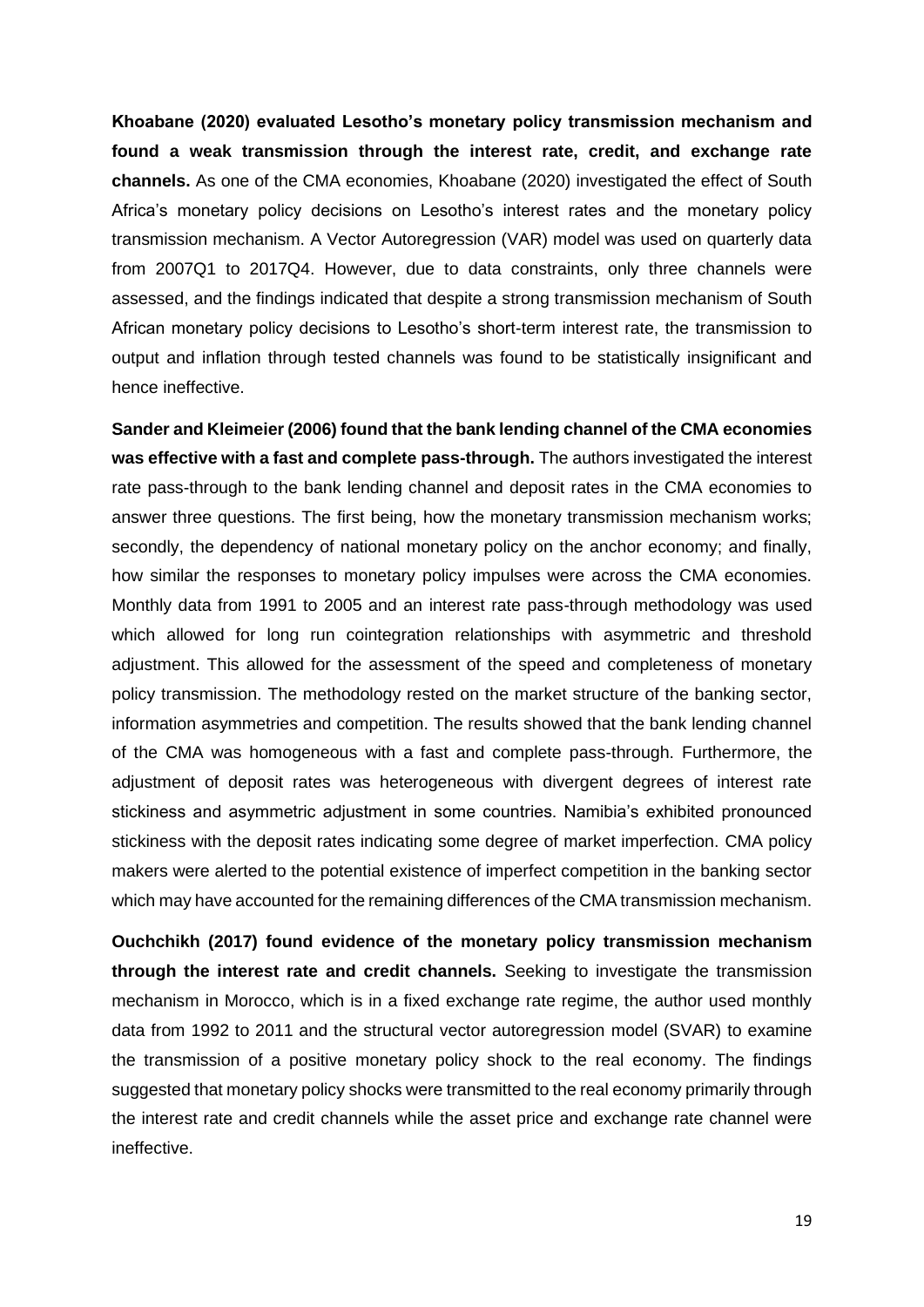**Awana (2021) found that the credit channel was only effective in the long run for the Central African Economic and Monetary Community (CEMAC).** The author assessed the relevance of the credit channel via the risk-taking channel from where monetary policy is assumed to act on the supply of credit by taking into consideration, the risk-averse behaviour of banks. Persistently low interest rates entice banks to increase their supply of credit to risky borrowers and by doing so inadvertently assume more risk on their credit portfolio. The author uses annual data from 2000 to 2016, in a modified fourth-generation Dynamic Stochastic General Equilibrium (DSGE) model which analyses the dynamics of credit propagation with financial frictions. In this regard, banks are assumed to factor in expected inflation in their credit policy and empirically, expected inflation in the interest differential that corresponds to the term structure of nominal interest rates. The slope of the yield curve is therefore seen to portray the dynamics of the supply of credit and hence the transmission mechanism of monetary policy on bank credit. The results showed that the credit channel was relevant in the long term for the CEMAC economies and that its short-term relevance was dependent on the internal and external governance of creditor and shareholder banks.

**Empirically testing the exchange rate channel remains important to confirm or dispute the theoretical and empirical literature for fixed exchange rate regimes.** Assessing the exchange rate channel for countries in fixed exchange rate regimes might seem counterintuitive given the theoretical underpinnings and empirical evidence; however, it remains necessary to validate or dispute it. As Kamati (2014) infers from a theoretical point of view, since the effects of monetary policy are often transmitted via the import of goods and services from the anchor country, any domestic monetary policy decisions that might have had a bearing on the exchange rate are rendered void by virtue of the peg regime. This is often the basis of insignificant empirical results frequently cited in the literature.

**Smal and de Jager (2001) assessed the main channels of the monetary policy transmission mechanism in South Africa and confirmed the existence of the interest rate channel.** South Africa adopted an inflation targeting framework in February 2000 implying that the central bank has a precise inflation target of 3 to 6 percent making the relevance of an effective interest rate channel important. In this regard, to assess the transmission mechanism, a small macro-econometric model was developed to simulate the potential impact of a change in monetary policy on the real economy through the key channels. The simulation included two scenarios, one where the repurchase rate was shocked by an increase of 100 basis points from its baseline scenario during the first year of a three-year simulation period to graphically illustrate the change and time lag of the response. The alternative scenarios reflected a one percentage increase in the repurchase rate and a one percentage increase in the repurchase rate with a Taylor-type monetary policy reaction function added to the model.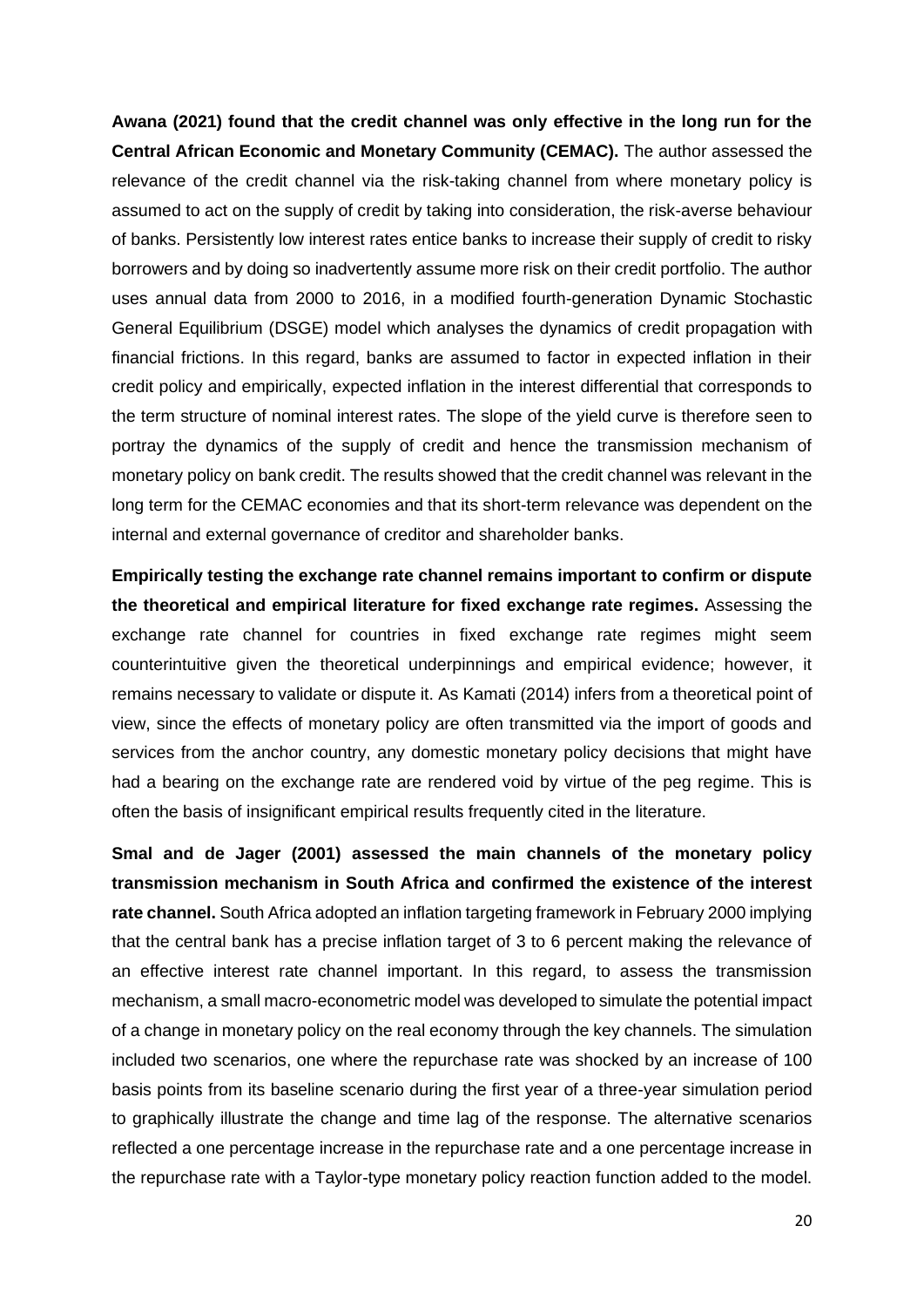The results confirmed the functioning and existence of the interest rate channel and indicated the existence of rather long-time lags between a change in the interest rate and its impact on the real economy and inflation of about four to six quarters.

In spite of economists usually referring to a lag of three to six quarters (12 to 24 months), empirical results such as those of South Africa dictated otherwise. According to Smal and de Jager (2001), the magnitude and time lags of the transmission mechanism depend on domestic and external factors such as the perceptions of the economy, business and consumer sentiment, the state of the global economy, the extent to which the interest rate adjustment was anticipated, and the functioning of the financial market.

**Kelikume (2014) found an effective monetary policy transmission mechanism through the interest rate channel in Nigeria.** The author set out to establish the effectiveness of the interest rate channel in Nigeria using a cointegration error correction methodology with quarterly data from 1996Q1 to 2013Q3. An increase in interest rates reduced output over the long run via its effect on investment and consumption. The short run result, however, showed a marginal increase in output which contrasted with theory.

**Salihu** *et a***l (2020) found that the interest rate and credit channels were effective in the monetary policy transmission mechanism of the Economic Community of West African States (ECOWAS).** The paper sought to evaluate the effectiveness of the transmission mechanism among ten ECOWAS member states using quarterly data for the period 2005Q1 to 2017Q4. A Panel Structural Vector Autoregression model (PSVAR) was applied to test three channels and the results showed that only the interest rate and credit channels were effective despite a weak outcome for the effect of monetary policy on output. A weak transmission of the exchange rate channel was also established, and this was attributed to the indirect effect through which monetary policy is transmitted into the real economy, i.e., initially through the earlier two channels mentioned.

**Brandao-Marques et al (2020) find that the interest rate channel was effective in a sample of forty Emerging Market and Developing Economies.** In assessing how the 40<sup>3</sup> EMDE monetary policy rates were transmitted to output and inflation, the authors accounted for several financial sector development indicators such as whether they were inflation targeting or not, differences in liquidity and structure of the interbank money markets as being important for an effective interest rate channel. With regards to the bank lending channel, attributes such as market segmentation, lack of access to financing, dollarisation and the

<sup>3</sup> Botswana and South Africa were part of the sample.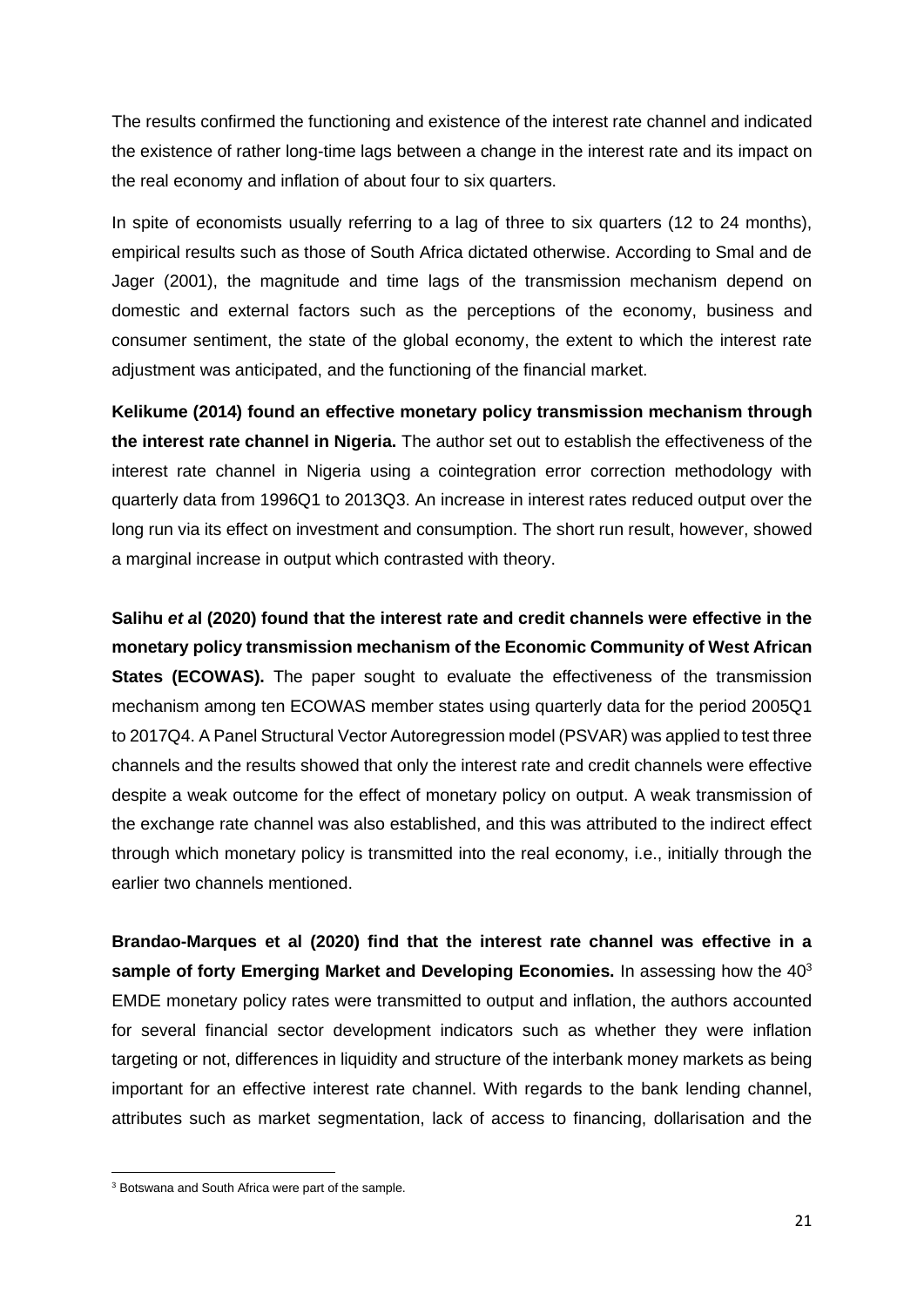presence of state banks was seen to hamper its effectiveness. Using monthly data for the period 1995 to 2017, Jordà's (2005) local projection method, applying country fixed effects and a Taylor rule to identify monetary policy shocks, the results confirmed an effective interest rate channel once the exchange rate was explicitly accounted for. Furthermore, it was established that having a modern monetary policy framework such as Inflation targeting, central bank independence and transparency mattered more for the transmission mechanism than financial development. The bank lending channel was found to be more important in less developed countries where households and firms relied heavily on banks for credit.

# <span id="page-21-0"></span>**5. Methodology**

**To empirically assess Namibia's monetary policy transmission mechanism, the study applied the Structural Vector Autoregressive (SVAR) methodology.** This methodology is similar to that applied by Uanguta and Ikhide (2002), Sheefeni and Ocran (2012), Kamati (2014), and Sheefeni (2020), to assess Namibia's monetary transmission mechanism in the past. According to Stock and Watson (2001) as cited in Kamati (2014), an SVAR model is defined 'as a system of  $\kappa$ -equations and  $\kappa$ -variables of stationary linear relation, where current variables are explained by contemporaneous terms, their own lags and the lags of remaining variables. In addition, an SVAR model is a multivariate, linear representation of a vector of observables on its own lags and (possibly) other variables as a trend or a constant. It allows for the identification of economic assumptions to isolate estimates of policy and private agents' behaviour and its effects on the economy, while keeping the model free of the many additional restrictive assumptions needed to give every parameter a behavioural interpretation. The model was first introduced by Sims (1980), and it is the most widely used model to empirically analyse monetary policy transmission mechanisms (Fernández-Villaverde and Rubio-Ramirez, 2008).

In this paper, the description of SVAR model followed and closely resembles the description by Kamati (2014), Drama (2017) and Sheefeni (2020) in deriving the SVAR model. In this regard, the Namibian monetary transmission mechanism using the SVAR model is described by a dynamic system whose structural form equation is expressed as follows:

0 = Փ + <sup>1</sup> <sup>∗</sup> −1 + <sup>2</sup> <sup>∗</sup> −2 + <sup>∗</sup> − + Ɛ ………………………… (1)

Where:

•  $A_0$  is an invertible  $(nxn)$  matrix of parameters, that explains the contemporaneous relations among the variables  $(i = 0,1, 2...p)$ ,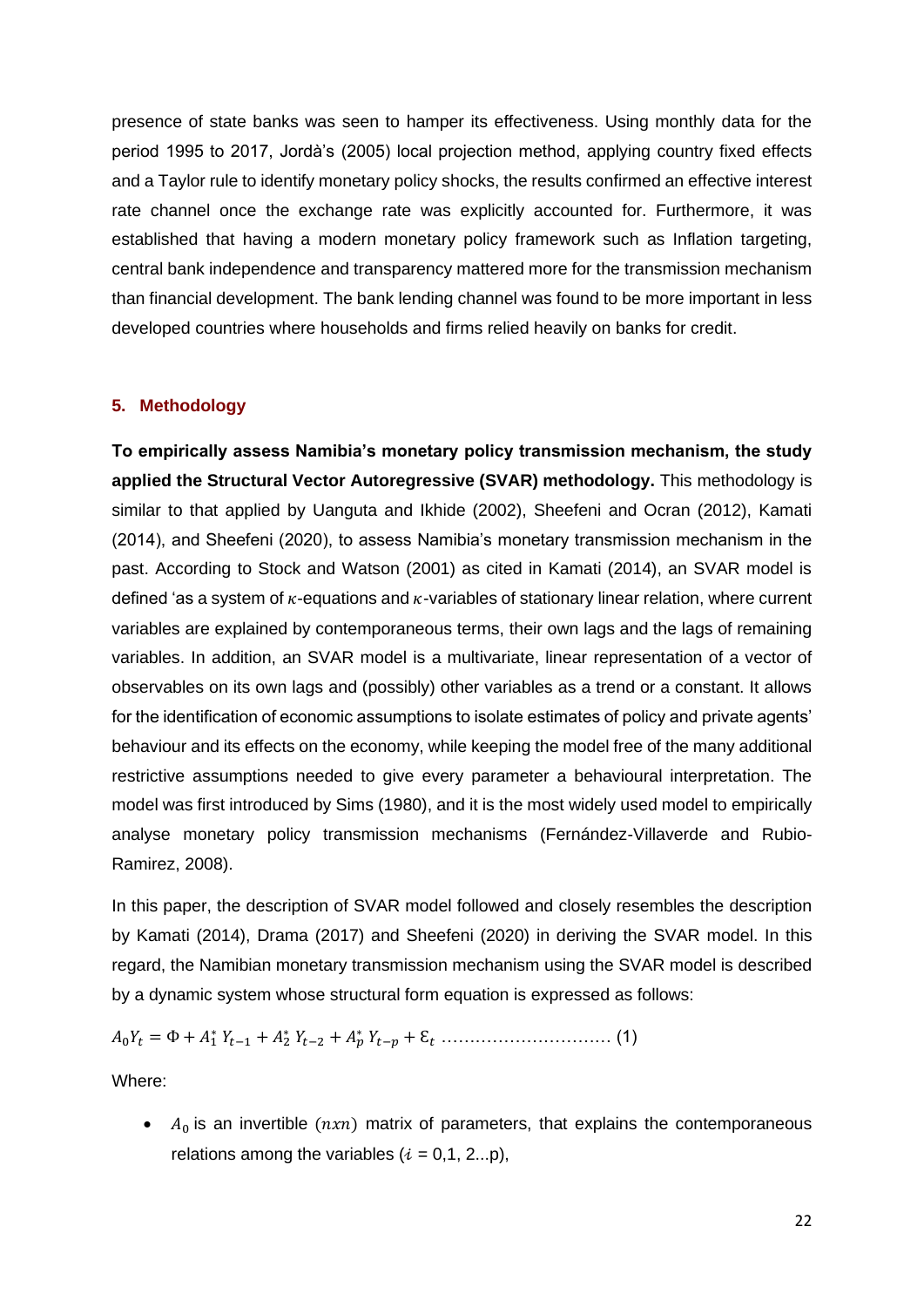- $Y_t$  is a column vector  $(nx1)$  of endogenous vector variables at time t  $(y_{t-1},y_{t-2},y_{t-n})$ ,
- $A_t^*$  (for  $i=1, 2...p$ ) are matrices of structural coefficients on the lagged variables,
- $\bullet$   $\Phi$  is a vector of constants
- while  $\varepsilon_t$  is  $(nx1)$  is multivariate white noise error process

The endogenous vector in equation 1 has the following properties:

 $E(\mathcal{E}_t \mathcal{E}_\tau) = \sum t = \tau \text{ or } E(\mathcal{E}_t) = 0 \text{ otherwise.}$ 

The SVAR framework above assumes that the structural innovation  $\varepsilon_t$  are orthogonal while the variance-covariance matrix is constant and diagonal, and the structural disturbances are uncorrelated. In addition, the contemporaneous matrix  $A_0$  in equation 1 above is normalised across the main diagonal so that each equation in the SVAR system has a designated dependent variable.

Equation 1 is expressed in its reduced forms as follows.

 = <sup>0</sup> −1<sup>1</sup> <sup>∗</sup> −1 + <sup>0</sup> −1<sup>2</sup> <sup>∗</sup> −2 + … + <sup>0</sup> −1 <sup>∗</sup> − + <sup>0</sup> −1Ɛ………………..(2) = <sup>1</sup> −1 + 2−2 + ⋯ + 3− + ……………………….(3)

Where  $\beta = A_0^{-1}A_i^*$ ,  $(i = 0, 1, 2, ...)$  and  $\delta_t = A_0^{-1}\epsilon_t$  is the innovation linking to the reduced form with zero mean and constant variance. The structural innovation in equation 2 is linked to the reduced form in equation 3. Hence, equation 3 can further be re-written as follows.

( 1 ) = <sup>0</sup> −1 (ƐƐ 1 )<sup>0</sup> −1′ =………………….(4) = <sup>0</sup> −1 ∑(<sup>0</sup> −1 )′ *………………………………………….(5)*

Hereafter, the contemporaneous and the variance-covariance matrix can be identified; this allows the maximisation of the likelihood function conditional on the parameter estimates of the obtained VAR.

**The study estimated four SVAR models representing various channel of monetary policy transmission.** The ordering of the variables in the models is based on assumption that shocks on monetary policy target variables will be transmitted to the variables in the model in the same order:

*Interest rate channel;*  $\text{repo} = (\text{lnp} \times \text{er} \rightarrow \text{inf} \cdot \text{let} \rightarrow \text{ln} \cdot \text{GDP})$ *Credit channel;*  $\text{lnp}$ *sce* =  $(\text{rep} \rightarrow \text{inf} \text{lation} \rightarrow \text{ln} \text{GDP})$ *Exchange rate channel; lnreer* = (*lnpsce*  $\rightarrow$ , *repo*  $\rightarrow$  *inflation*  $\rightarrow$  *lnGDP*) *Asset price channel; lnhpi* = (*lnpsce*  $\rightarrow$  *repo*  $\rightarrow$  *inflation*  $\rightarrow$  *lnGDP*)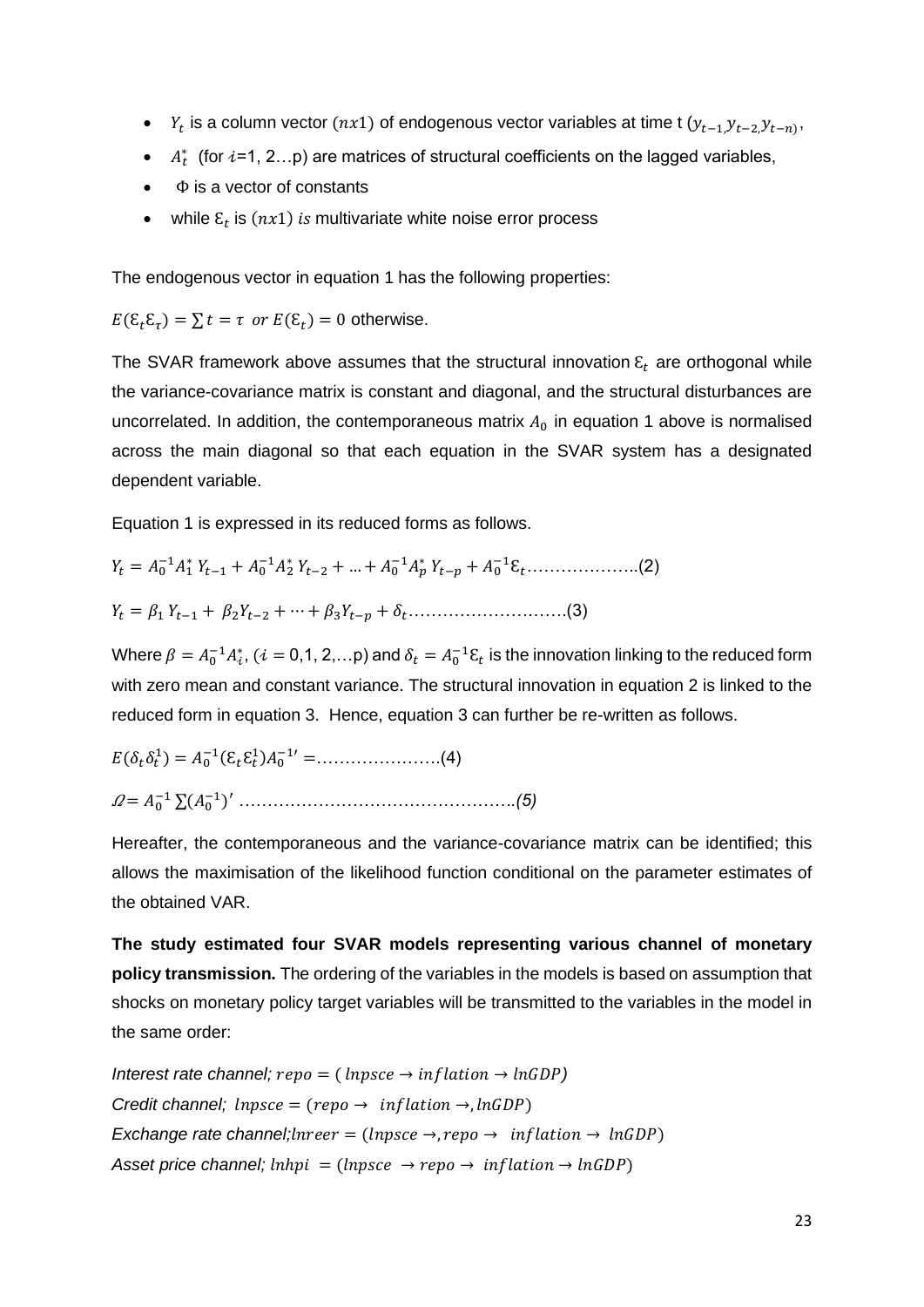Where, *psce* stands for private sector credit extended and *hpi* stands for the housing price index.

**The impulse response and variance decomposition were used to assess the transmission of monetary policy shocks.** The advantages of using a SVAR model is that it allows the use of impulse response functions, variance decompositions and historical decompositions which can be important when analysing the effects of the policy shocks on other macroeconomic variables. The use of impulse response is key in assessing the transmission mechanism of monetary policy to the rest of the economy. This is because it describes the contemporaneous relationships between the analysed variables in the model, by making use of the orthogonal impulse response where the correlation between the errors is obtained from the (lower) Cholesky decomposition of the error covariance matrix. This enables the analysis of the simultaneous effects of a shock to the general economy (Gerlach and Smets,1995). Moreover, "an SVAR model only requires a minimum of restrictions in order to disentangle movements in endogenous variables such as output, prices and interest rates into the parts due to underlying shocks, such as shifts in aggregate supply and demand schedules and changes in the stance of monetary policy" (Gerlach and Smets, 1995). The use of variance decomposition additionally assesses the effects of monetary policy shocks on other variables in the model. This technique determines how much of the forecast error variance for the variables in a system, is explained by innovations to each explanatory variable, over a series of time horizons, (Stock and Watson, 2001 as cited in Sheefeni, 2020).

**The study was mindful of some of the limitations associated with SVAR methodology.**

Despite its usefulness to analyse the dynamics of a model by subjecting it to an unexpected shock and it being the most preferred method for policy simulations, the study was mindful of some of the limitations associated with SVAR methodology. These include the argument that 'due to the low dimension of typical SVAR models, the assumption that the underlying shocks are orthogonal is likely to be fairly restrictive' (Jan, 2001).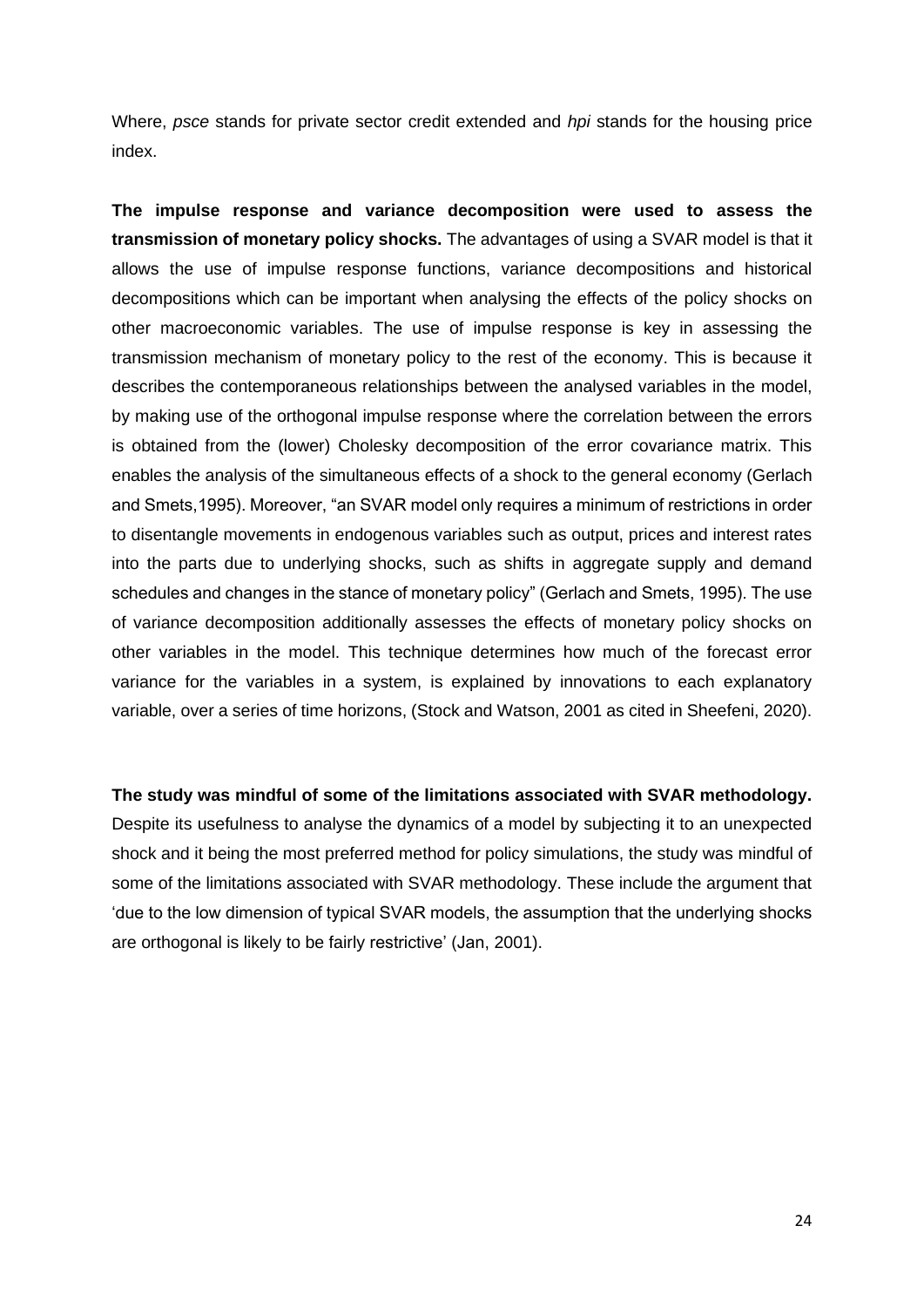# **5.1. Variables and Data description**

**This study used quarterly time-series data with time period spanning from 2002Q1 to 2020Q4.** Data were sourced within the Bank and Namibia and Namibia Statistics Agency. The variables included a policy indicator variable (repo rate), a variable representing the intermediate monetary policy target variable (Private sector credit extension), as well as variables representing the key macroeconomic objectives of the monetary policy in Namibia (inflation and real GDP). In addition, the study included an exchange rate variable (REER) and asset price variable represented by the House price index (HPI) in order to validate and test additional transmission channels of monetary policy to the rest of the economy. These variables are as follows:

# *The policy shock variable, Namibia's main policy tool:*

• Repo rate

# *Namibia's intermediate monetary policy target:*

• Private sector credit extension (PSCE)

# *Monetary policy key macroeconomic goals:*

- Inflation
- Real GDP

PSCE, real GDP, REER and HPI were transformed into logarithms, while the repo rate and inflation were used in their original form**.** 

**Prior to the estimation of the four SVAR models', stationarity and lag tests were carried out**. It is always important to test for stationarity of data to be used in order to establish the characteristics of the data being analysed. In this regard, the study used the Augmented Dicky-Fuller test for data stationarity in order to determine the order of integration. This step was followed by the lag length criteria test, which determines the appropriate number of lags to be applied in the models.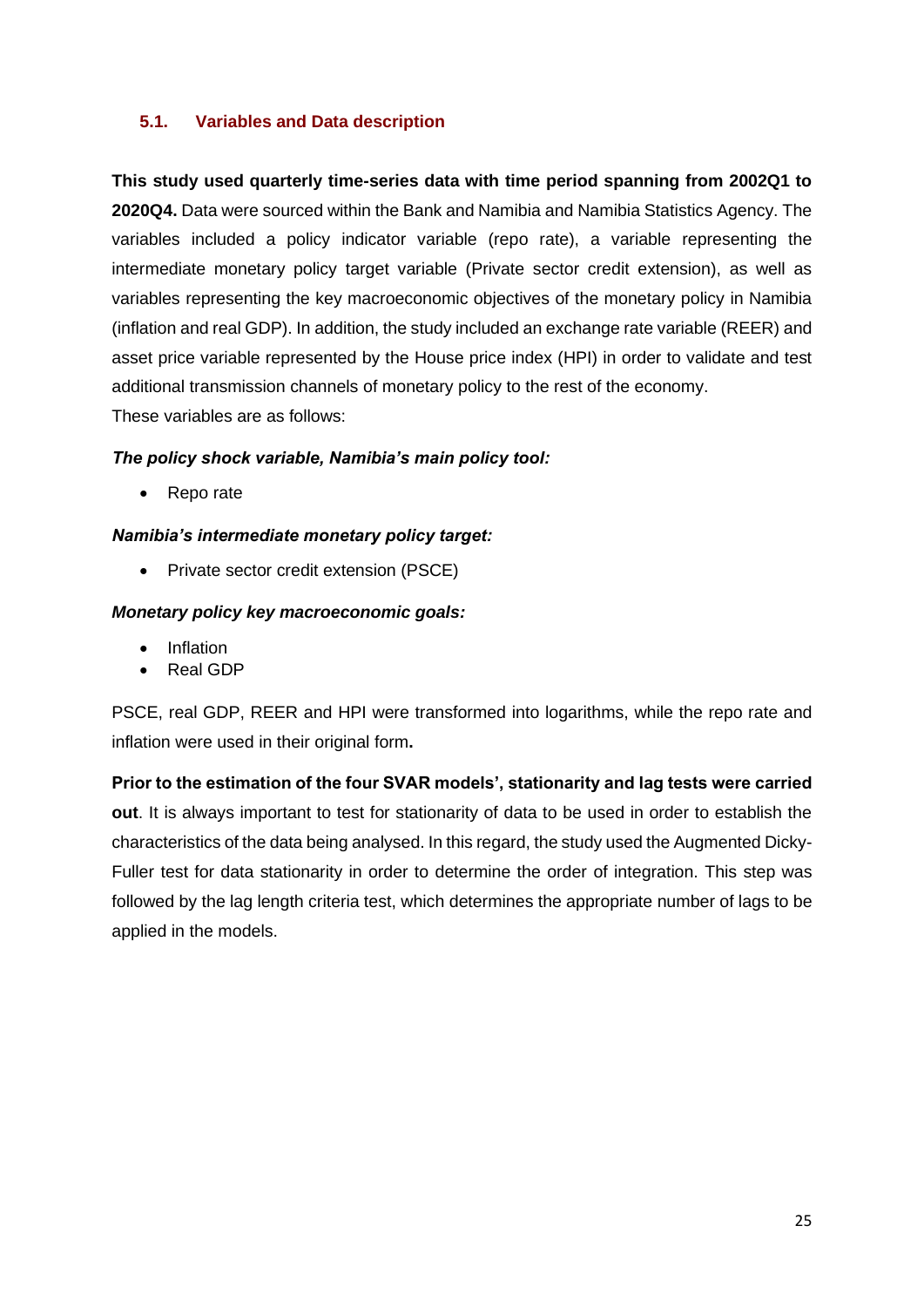# <span id="page-25-0"></span>**6. Results**

# **Unit root test**

| Table 1: Augmented Dickey-Fuller unit root test |  |  |  |
|-------------------------------------------------|--|--|--|
|-------------------------------------------------|--|--|--|

| Variable    | <b>ADF</b> (intercept)<br><b>Levels</b> |        | ADF (Intercept)1 <sup>st</sup><br><b>Difference</b> | Order of<br>integration |      |
|-------------|-----------------------------------------|--------|-----------------------------------------------------|-------------------------|------|
| Repo        | $-1.567931$                             | 0.4957 | -7.037484                                           | 0.0000                  | 1(1) |
| Inflation   | $-2.200164$                             | 0.2075 | $-9.152443$                                         | 0.0000                  | 1(1) |
| <b>PSCE</b> | $-0.295580$                             | 0.9210 | $-3.755141$                                         | 0.0044                  | 1(1) |
| <b>GDP</b>  | $-1.761225$                             | 0.3980 | $-3.000156$                                         | 0.0379                  | 1(1) |
| <b>HPI</b>  | 0.905198                                | 0.9953 | $-11.64779$                                         | 0.0000                  | 1(1) |
| <b>REER</b> | $-1.720742$                             | 0.4182 | $-9.088373$                                         | 0.0000                  | 1(1) |
| Repo SA     | $-1.816120$                             | 0.0662 | -4.603871                                           | 0.0003                  | 1(1) |

**The unit root tests show that all variables were stationary after taking their first differences.** The study used the Augmented Dicky-Fuller (ADF) test to examine whether variables had unit roots or not. The results of the unit root test presented in Table 1 show that the null hypothesis of unit root was rejected in levels and failed to reject after first differences. This conclude that all variables are integrated of the order I (1), they are only stationary after taking first their differences. The results of integration conform to the Vector Auto-Regression methodology, which requires variables to be of I (1). Based on the unit root results, all variables were differenced while running the SVAR model.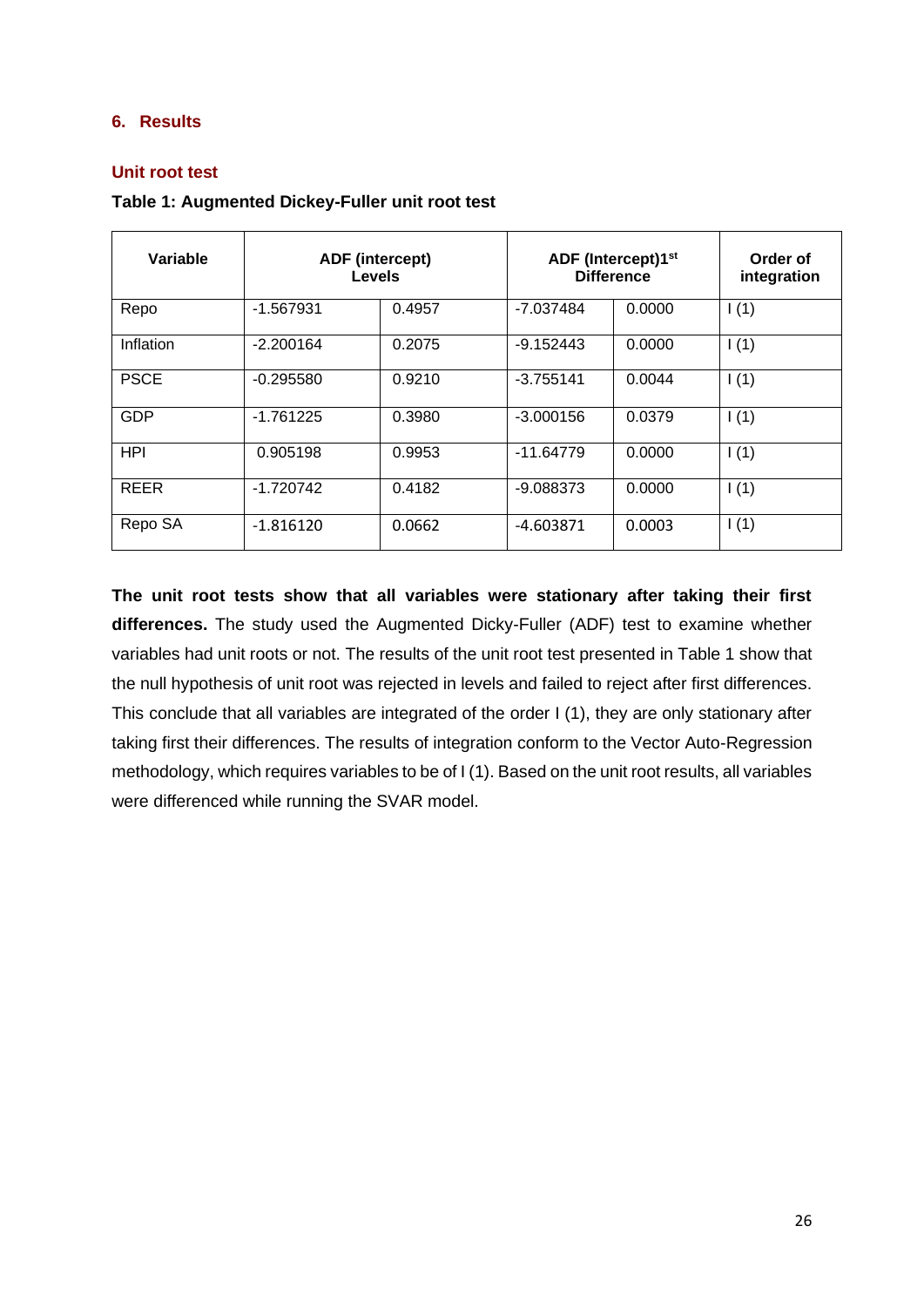| Lag            | LogL     | LR.       | <b>FPE</b>  | <b>AIC</b>   | SC           | HQ           |
|----------------|----------|-----------|-------------|--------------|--------------|--------------|
|                |          |           |             |              |              |              |
| 0              | 184.7903 | <b>NA</b> | 2.26e-10    | $-5.182328$  | -4.988058    | $-5.105255$  |
| 1              | 262.7800 | 140.1554  | 6.73e-11    | $-6.399421$  | $-5.039530*$ | $-5.859907*$ |
| 2              | 287.0138 | 39.33591  | 9.68e-11    | $-6.058370$  | $-3.532858$  | $-5.056415$  |
| 3              | 308.9435 | 31.78216  | 1.55e-10    | $-5.650535$  | $-1.959402$  | $-4.186139$  |
| $\overline{4}$ | 356.6494 | 60.84230  | 1.24e-10    | $-5.989836$  | $-1.133083$  | $-4.063000$  |
| 5              | 421.6025 | 71.54256* | $6.60e-11*$ | $-6.829057$  | $-0.806683$  | $-4.439780$  |
| 6              | 460.7035 | 36.26765  | 8.45e-11    | $-6.918943*$ | 0.269052     | $-4.067225$  |

#### **Table 2: Lag Length selection**

**The study used lag of one as recommended by SC and HQ and all models were stable and no autocorrelation was detected.** Table 2 above shows the lag length selection criteria by various tests such as sequential modified LR test statistic (LR), Final prediction error (FPE), Akaike Information Criterion (AIC), Schwarz information criterion (SC) and Hannan-Quinn information criterion (HQ). The majority of the tests including FPE, AIC and FPE recommended to use the lag of five, however, due to limited observations and the fear of losing economic meaning of the study, using lags of five maybe seen to distort the expected underlying macroeconomic mechanism. Based on these, the study made use of the lag length four, which mid-point between the recommended criteria. (The residual diagnostic results are summarised in table 4-6 in the annex. The results revealed that models have no autocorrelation, residuals are normally distributed and does not suffer from heteroscedasticity. The SVAR model was found to be stable as depicted by the inverse root of AR characteristic Polynomial in figure 4 of the annex, which shows that no roots lie out of the unit circle.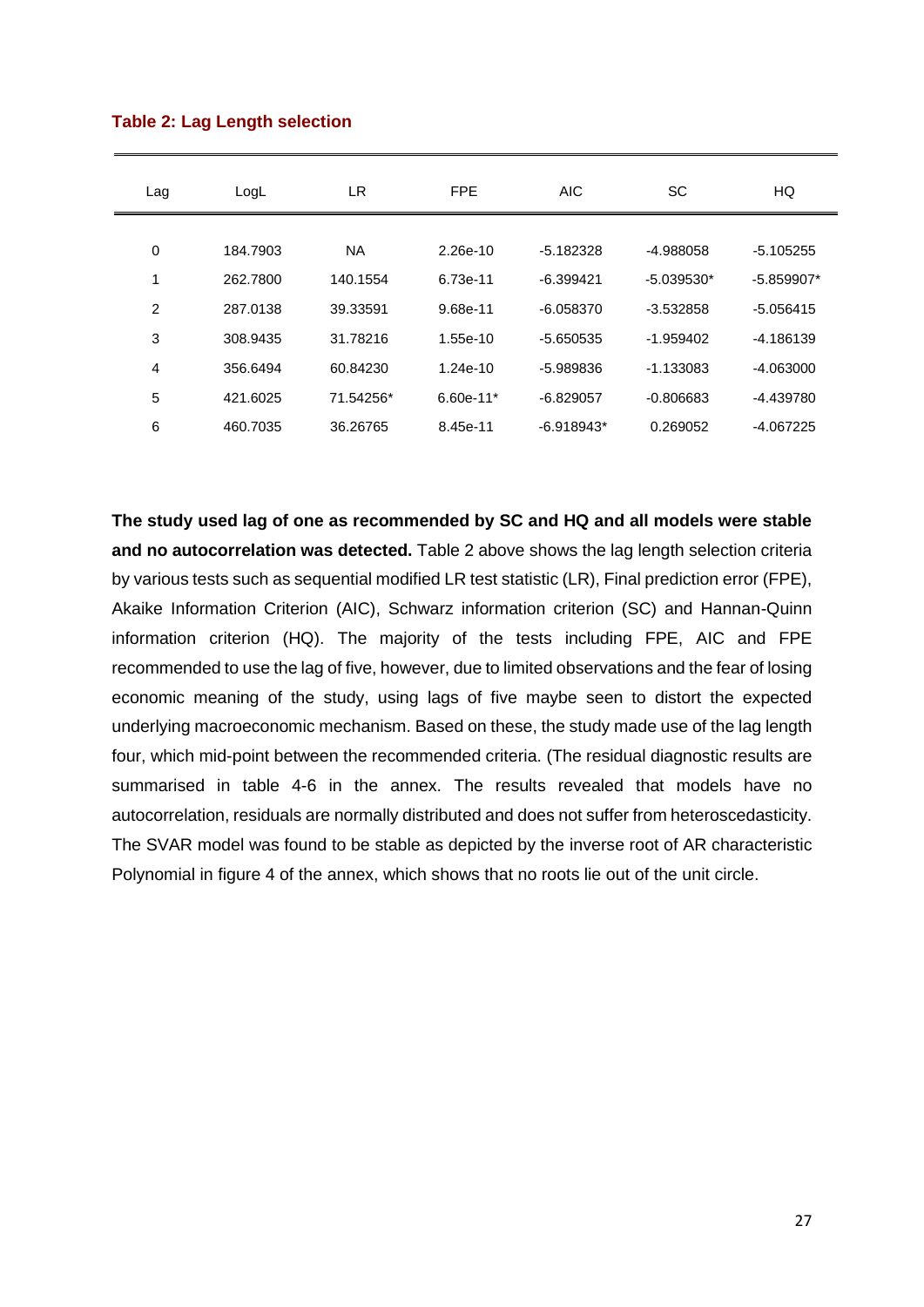#### **6.1. Monetary Policy Transmission Mechanism through various channels**

**Figure 1: The Effect of SA's positive Repo rate policy shock on Namibia's Inflation<sup>4</sup> .**

Response to Cholesky One S.D. (d.f. adjusted) Innovations ± 2 S.E.



Response of D(INFLATION) to D(REPOSA)

**Namibia being under a fixed exchange regime with South Africa (SA), it was expected that the Bank of Namibia's monetary policy will closely be linked to the South African Reserve Bank (SARB).** In this case, a VAR model consisting of SA's Repo rate, and Namibia's inflation was used to analyse the effect of a positive SA monetary policy shock on Namibia's inflation (Figure 1). The impulse response function results indicate a positive response in Namibia's rate of inflation for the first two quarters after which it declines up to quarter six and becomes insignificant thereafter for the remaining quarters. These results are consistent with that of Kamati (2014). In addition, the variance decomposition shows that about 8 percent to 17 percent of variations in the rate of inflation in Namibia are explained by changes in SA's repo rate over a period of 12 quarters. This is much higher than the 1 percent to 8 percent variations explained by Namibia's repo rate and confirms the expectations that Namibia's inflation is largely explained by import prices from SA.

<sup>4</sup> Variables with D, means the variables were differenced.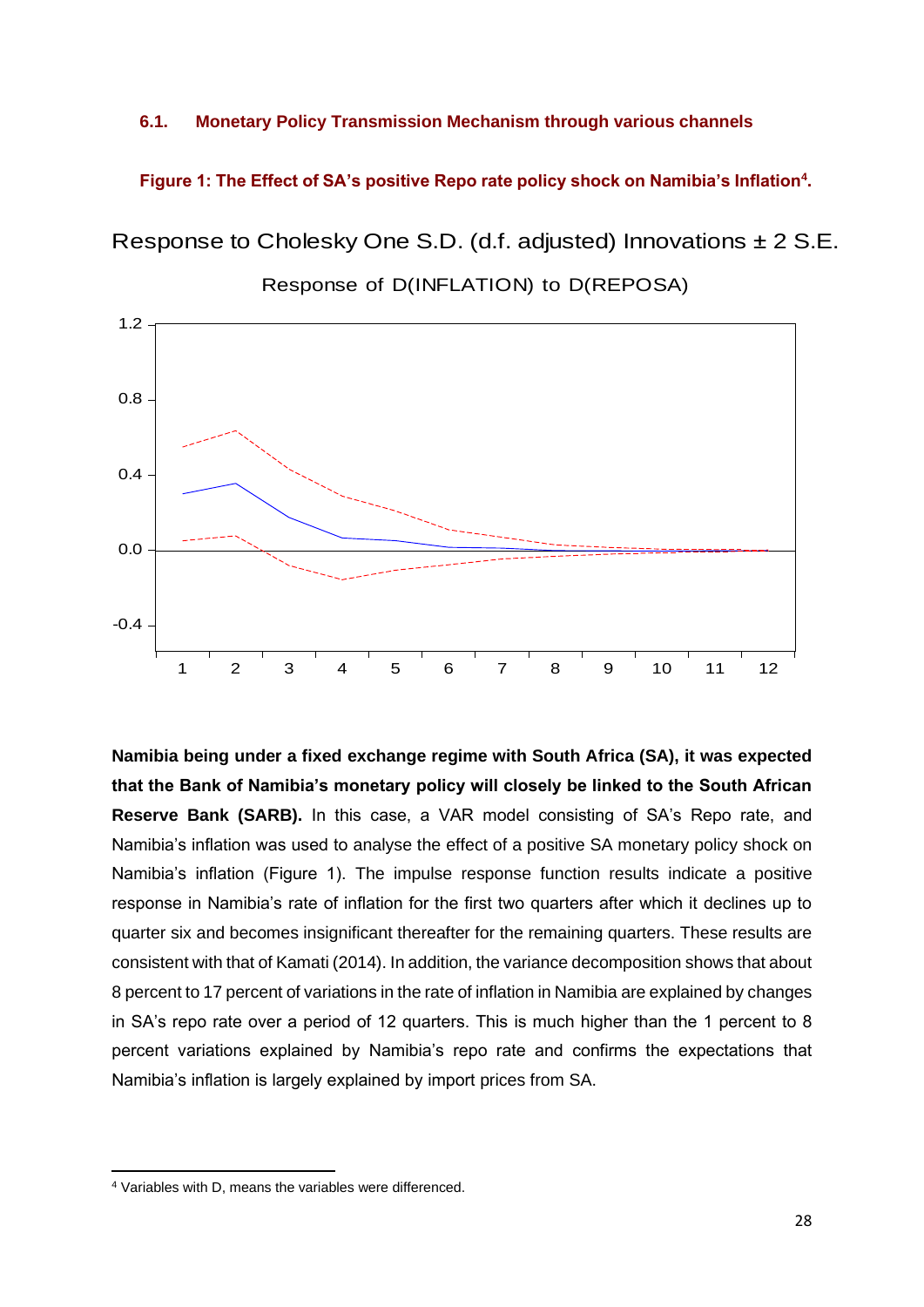#### **6.1.1. Interest rate Channel**

# **and Output**



**Figure 2: Impulse Response of a positive Repo rate policy shock on PSCE, Inflation** 

**Figure 1 displays the output results of the impulse response functions of a positive policy shock of the Repo rate (contractionary monetary policy) on private sector credit, inflation and real output.** The impulse response functions results suggest that a positive shock to the policy rate (repo rate), results in a decline in private domestic credit extension starting in the third quarter and proceeding to the fourth quarter after which it sharply increases from then to the sixth quarter and then sharply declines again up to the tenth quarter and after which it briefly rises and steadily declines at a slower pace ,becomes almost static after the tenth quarter and turns positive in the  $12<sup>th</sup>$  quarter. Inflation responds negatively after the policy shock for the first two quarters and starts increasing from the third quarter after which it declines and remains steady between the  $4<sup>th</sup>$  and  $5<sup>th</sup>$  quarter. It picks up in the sixth quarter and declines sharply in seventh quarter, and the effect becomes negative thereafter. A positive shock in the repo rate results in a significant and immediate decline in real GDP.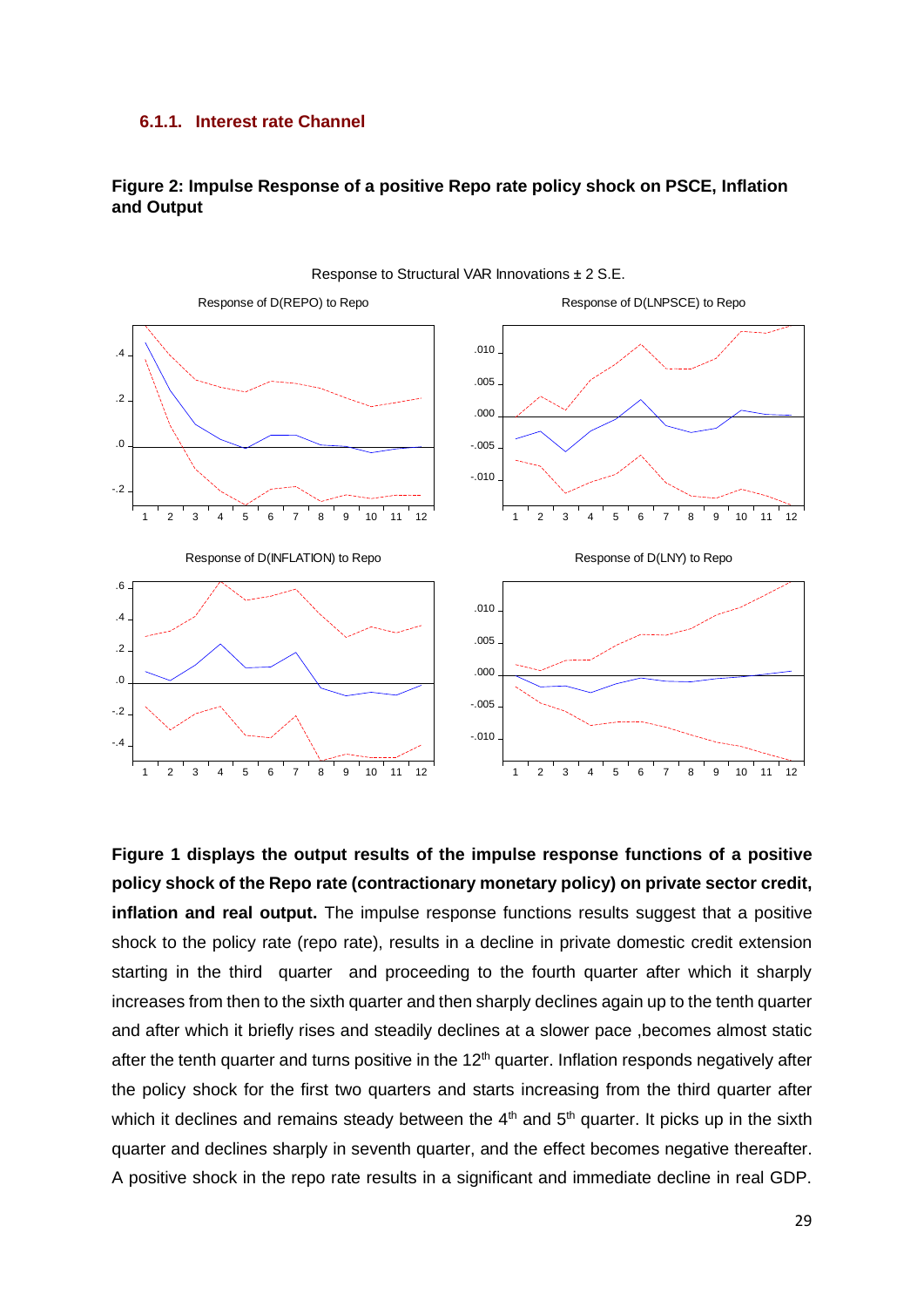The negative effect is larger in the earlier periods, from quarters one to about six quarters and becomes smaller thereafter from quarter seven. The effect on real GDP is almost insignificant and non-responsive by quarter 10. This shows that domestic credit responds to contractionary monetary policy by the third quarter while inflation reacts negatively immediately in the first two quarters, fluctuates in between, and declines more consistently from the sixth quarter onwards. Real GDP also responds immediately and more consistently for the first six quarters after which the effect becomes smaller. domestic credit responds to contractionary monetary policy by the third quarter while real GDP responds immediately from quarter one but becomes more visibly around quarter three and four. Inflation first reacts negatively in the first and second quarter before it starts declining in third quarter.

**The effect of the policy shock response is more noticeable on real GDP and domestic credit compared to inflation.** These results confirm that using repo rate to control domestic credit and GDP growth is effective in Namibia. The results of a positive repo rate shock to real GDP are consistent with the findings of Uanguta and Ikhide (2002), Sheefeni (2012), Kamati (2014) and Sheefeni (2020). While the finding on the inflation is similar to Ikhide and Uanguta (2002) and Sheefeni (2020) but contrary with Sheefeni (2012) and Kamati (2014) who found that prices respond positively to shocks in repo rate in the first two quarters and then followed by an immediate decline in the three quarters before convergence towards the initial level. According to Kamati (2014), this positive response of inflation to contractionary monetary policy is commonly cited in literature as the price-puzzle. Investigating the price puzzle anomaly in the case of Namibia is beyond the scope of the current paper but a step towards further future research.

**In conclusion, the effectiveness of monetary policy in Namibia through interest rate channel is evident as the results confirm that it does immediately transmit to real GDP from quarter one and will last up until quarter 12.** In addition, the effectiveness of the transmission to credit, occurs from the third quarter and lasts well into quarter 12. However, the effectiveness of monetary policy in the case of inflation only occurs in the second quarter, stays low and steady between the fifth and sixth quarter after which it turns negative from the eighth quarter and thereafter.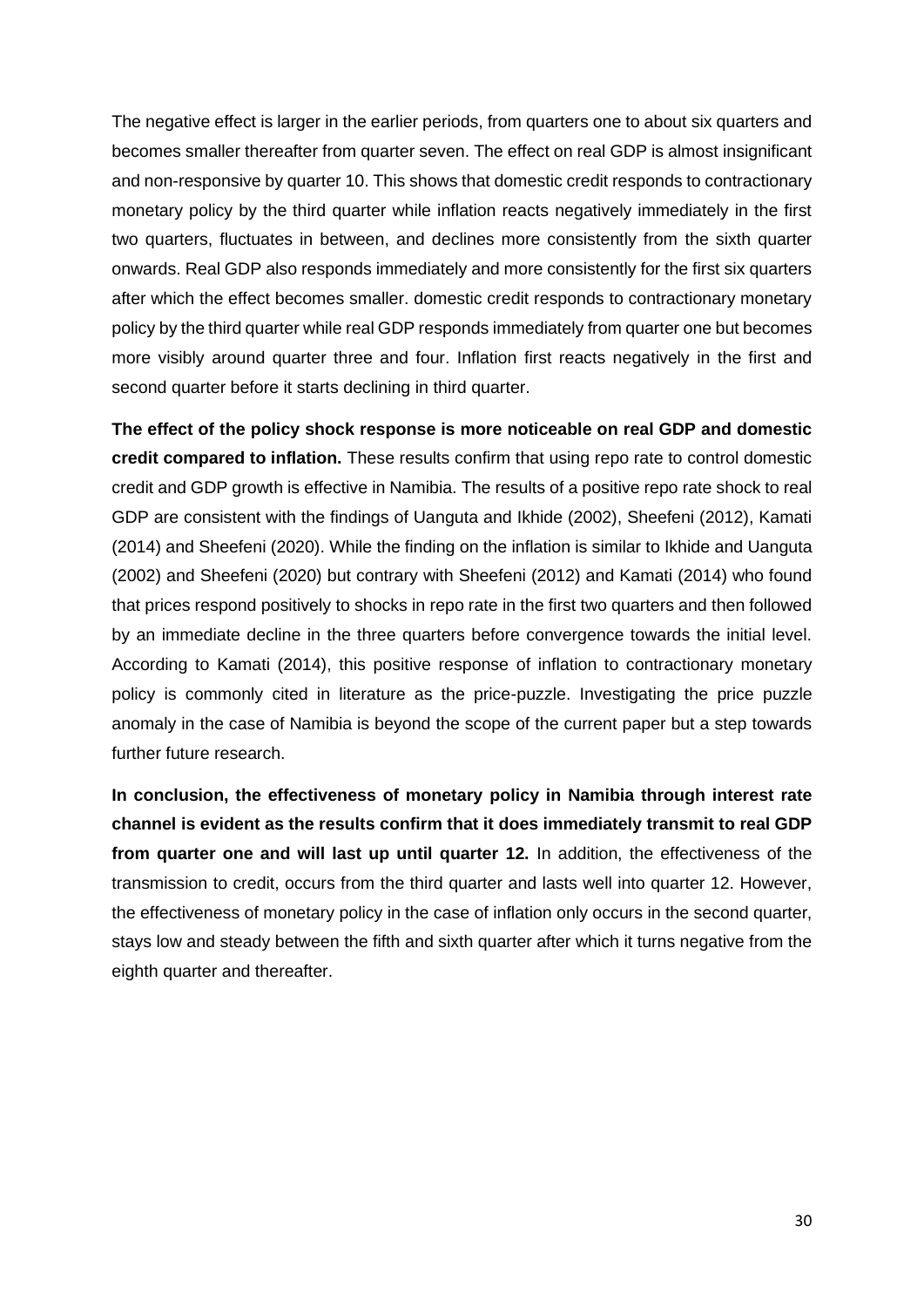#### **6.1.2. Credit Channel**

# **Figure 3: Impulse Response of a positive private sector credit shock on Inflation, the interest rate and output**



Response to Structural VAR Innovations ± 2 S.E.

**Figure 3 displays the impulse response of a positive policy shock of private sector credit, on inflation, real GDP, and the interest rate.** The results demonstrate that a positive shock on domestic private sector credit extended in Namibia, results in an increase in inflation from the first and second quarters after the shock. The effect of the shock on inflation is greater (i.e. increases significantly) in quarter two and starts declining sharply afterwards, but becomes almost insignificant from quarter 6 onwards. The shock to private sector credit in this paper occurs at a faster rate than in Kamati (2014) who concluded that shocks to private credit increase the rate of inflation from quarter one to the third quarter. In addition, the real GDP immediately responds positively to positive shock on domestic credit between quarter one and quarter two after which it gradually starts declining until it becomes insignificant around the 5<sup>th</sup> quarter. These results are consistent with both Uanguta and Ikhide (2002) as well as Kamati (2014), who also established that shocks to domestic credit result in an increase in real GDP.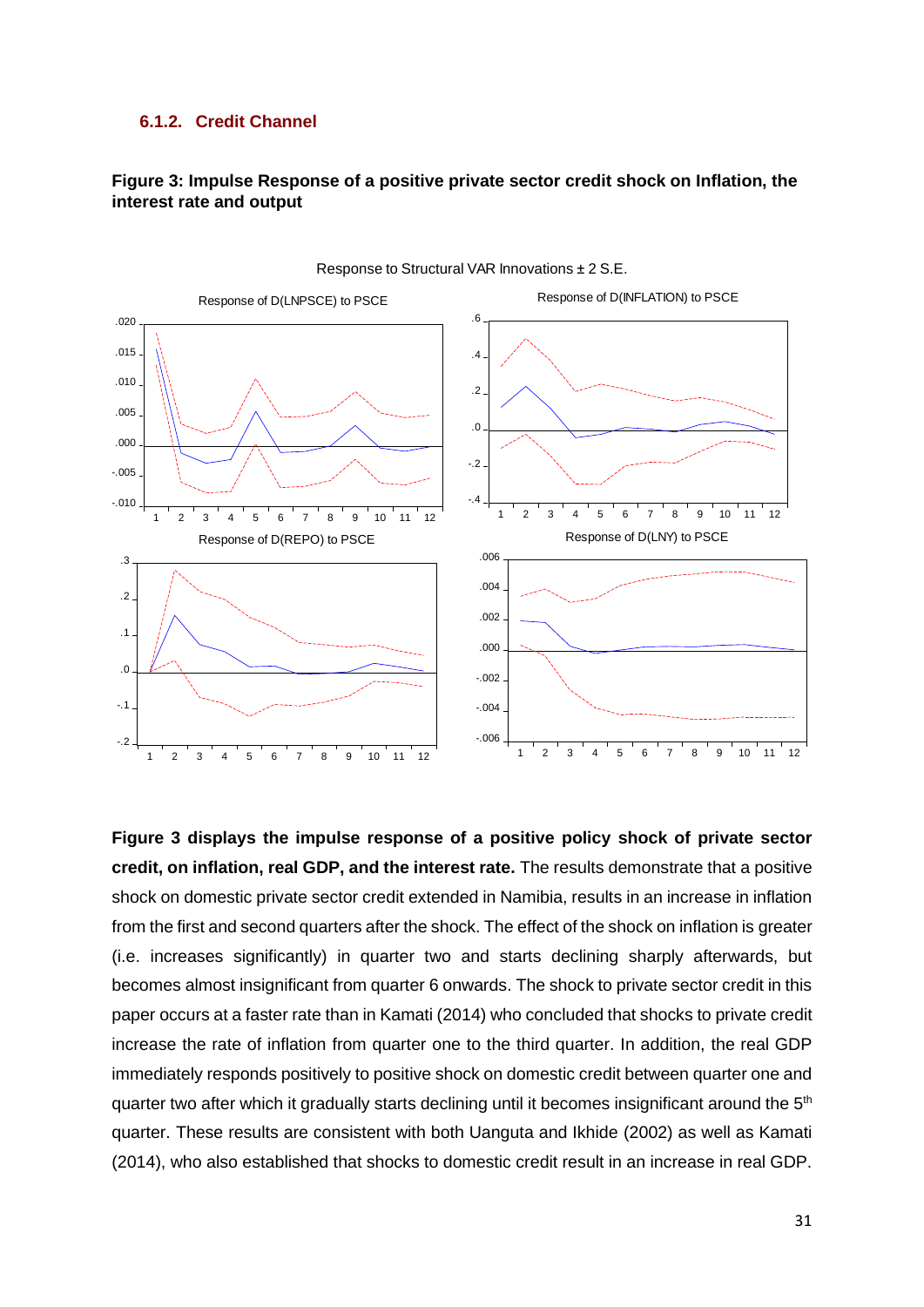Similar to findings of Kamati (2014), interest rate (repo rate) reacts positively to increase in domestic credit in quarter one and two and becomes more pronounced in quarter two and three, thereafter it gradually declines until it becomes insignificant from quarter seven.

**The credit channel emerges as another effective channel of the monetary policy transmission mechanism.** This is demonstrated by its ability of transmitting to the key macroeconomic variables, i.e., inflation, real GDP and Repo rate. The effect on all these variables starts immediately from the first quarter and becomes more evident around quarter three and four.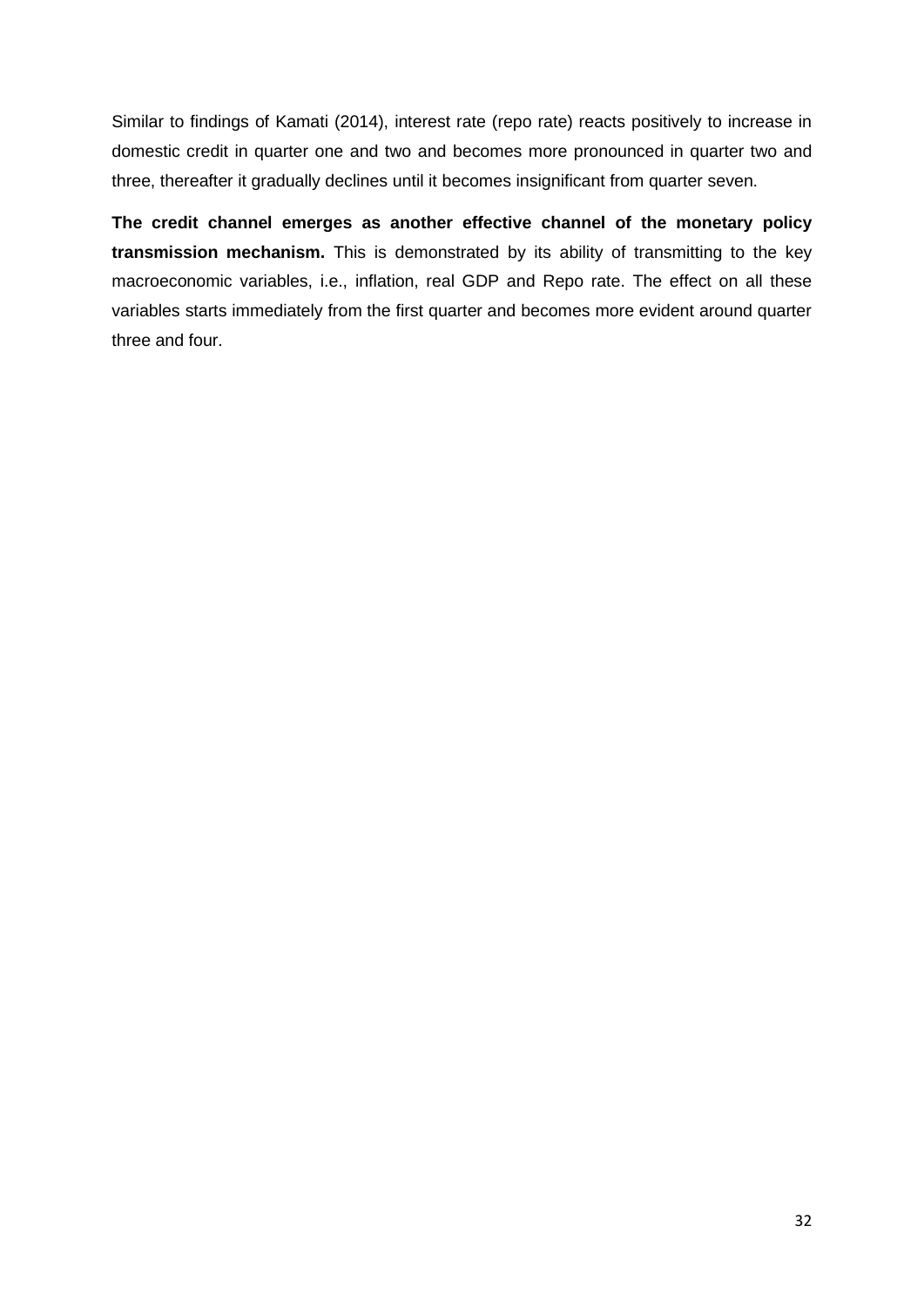#### **6.1.3. Exchange rate channel**

# **Figure 4: Impulse Response of a positive exchange rate shock on inflation, private sector credit extended and output**



Response to Structural VAR Innovations ± 2 S.E.

**Figure 4 displays the output results of the impulse response functions of a positive shock on the real effective exchange rate, inflation, the domestic credit, and real output.** The results show that a positive shock on real exchange rate or appreciation of Namibia dollar, results in an immediate decline in the rate of inflation and the interest rate from quarter one with a gradual pick up from quarter five and seven respectively to positive levels slightly above base levels. Domestic credit also responds negatively to policy shock on real effective exchange rate from quarter two to four and then positively from quarter five and remains positive for the remaining quarters. Real GDP reacts positively to unexpected appreciation in real exchange rate, and the effect remains significant from quarter one up to quarter 12. The direct impact of this finding is theoretically inconsistent unless an assumption is indirectly made via the impact of cheaper imports. Although the channel showed its ability to transmit to inflation, private sector credit extended and real GDP, the effectiveness of monetary policy under the exchange rate channel is compromised due to the fixed exchange rate arrangement and hence invalid in this regard.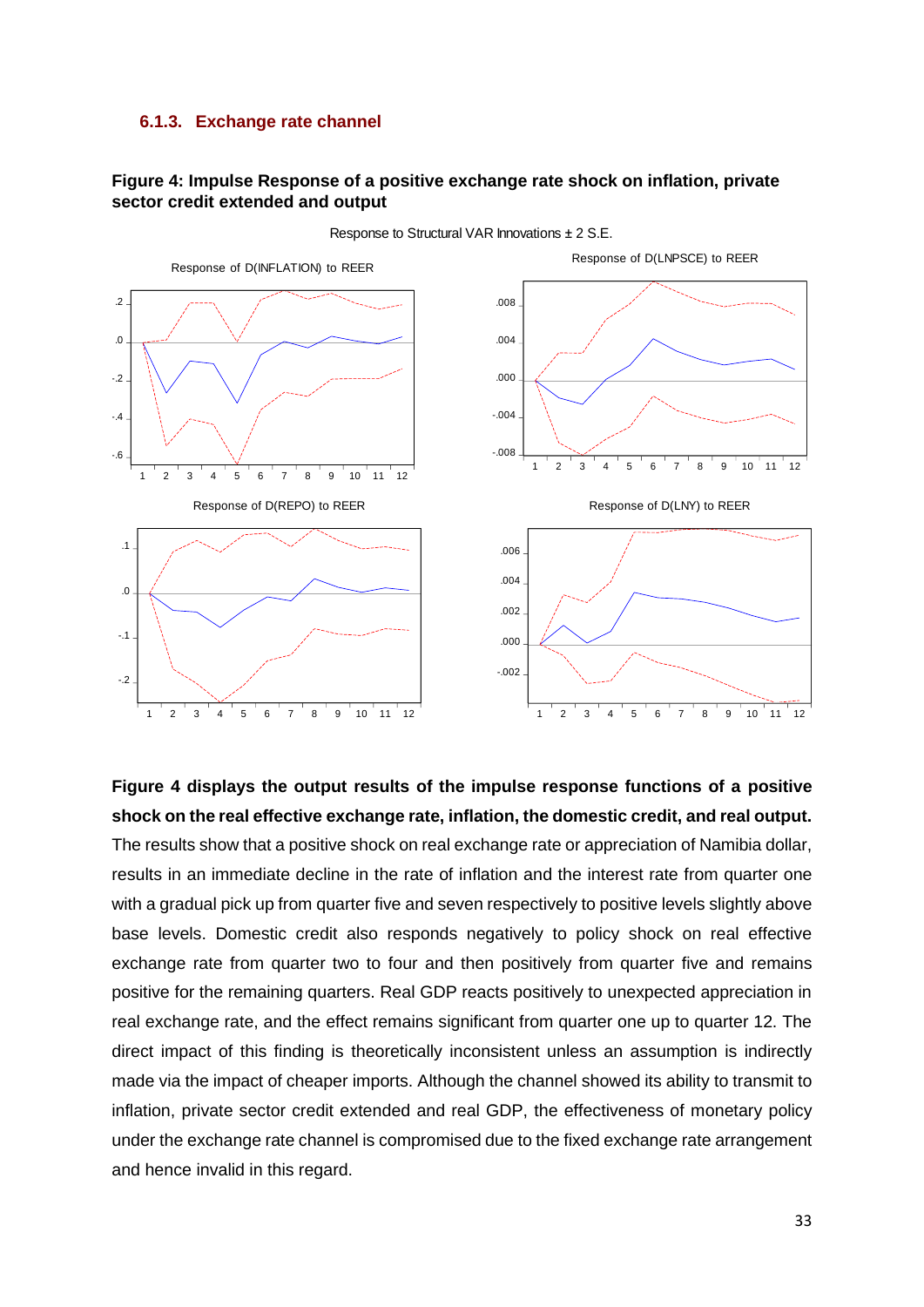## **6.1.4. Asset Price channel**

## **Figure 5: Impulse Response of a positive asset price shock on inflation, the interest rate and output**



**Figure 5 displays the output results of the impulse response functions of a shock on asset prices on inflation, the interest rate and real output.** Both PSCE and the Repo rate display an immediate positive reaction to a positive shock on asset prices from quarter one, which are proxied by the House price index. The positive effect on PSCE is more evident in quarter two followed by negative responses in quarter three, before increasing and remaining above zero in for the remaining quarters. Inflation on the other hand, responds positively to positive shocks in asset price in quarter one and two, before declining in quarter three, thereafter, inflation starts fluctuating around zero. Similarly, real GDP responds positively to a positive shock in the house price index from quarter 1 and throughout the entire period. Comparing the transmission of the repo rate and credit rate on real GDP and inflation, this channel is the least effective mainly on its effect on inflation in the medium term as the reactions become insignificant earlier than the other two channels while the effect on credit and the repo rate is similar.

Response to Structural VAR Innovations ± 2 S.E.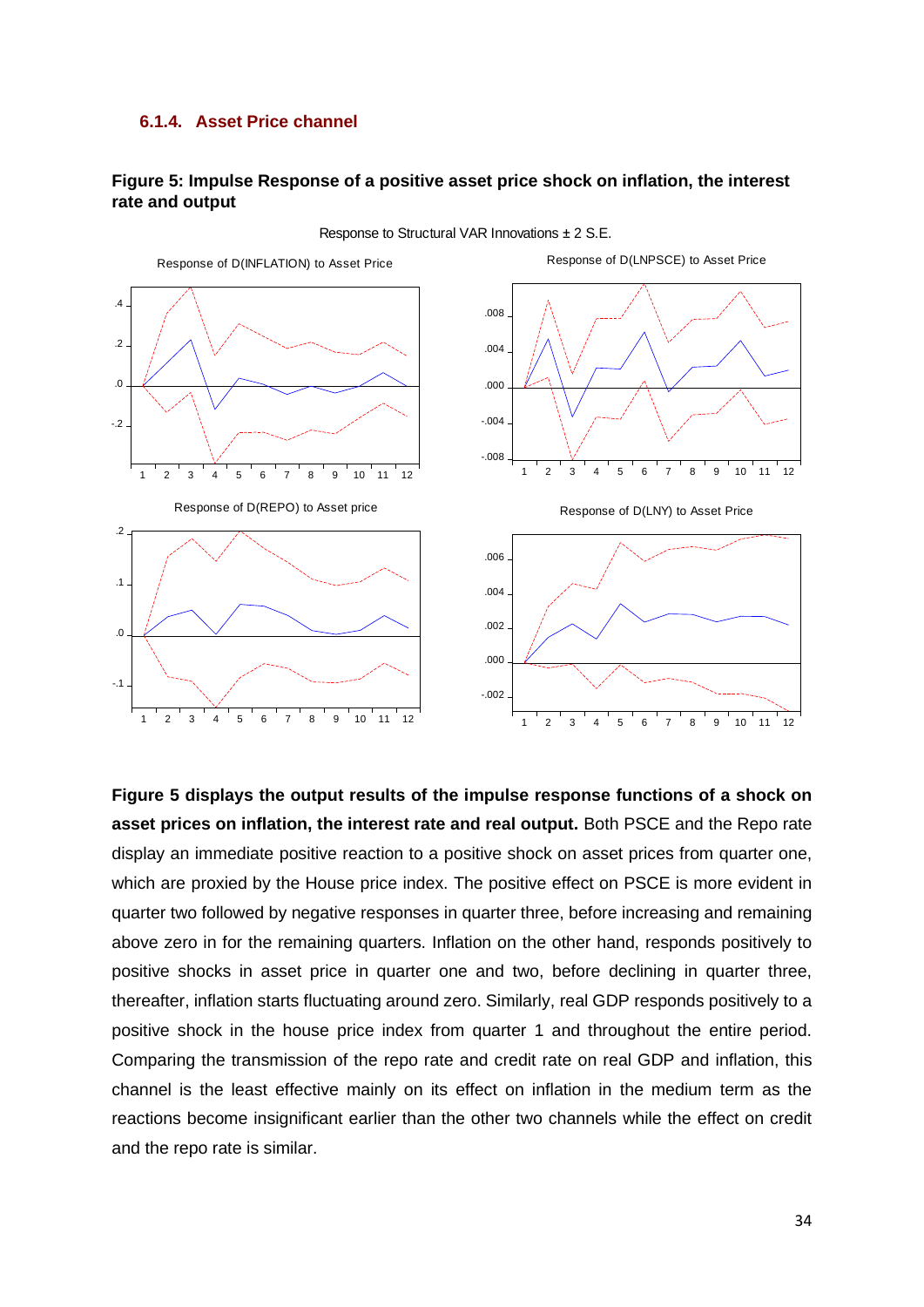**Comparing all four monetary policy transmission channels it can be determined that interest rate and credit channels are the most effective channels of transmission to achieve key objectives of monetary policy, i.e., price stability and GDP growth.** The asset price channel is the least effective in terms of its impact on inflation in the medium term, while the exchange rate channel is invalid for Namibia, and as per expectation due to the fixed peg arrangement. The monetary policy transmission to inflation and GDP takes place from the first quarter to quarter 12 translating into 3 to 36 months. Hence, the effects are much faster in the short-term and last a little longer in the long-term than the theoretical expectations of 12 to 24 months respectively.

# **6.2. Variance Decomposition Analysis**

**The variance decomposition results of all variables are presented in Table 3 in the annex.** The variance decomposition assessed the effects of monetary policy shocks on variables in the VAR model and indicate the level of influence of each variable to variations in the other variables.

- **Changes in the Repo rate are mainly explained by changes in domestic credit, inflation and real GDP.** The decomposition results show that changes in the Repo rate are mostly driven by changes in domestic credit, which account for about 8 percent to 10 percent of variation in Repo rate from the second to the twelfth quarter. This is followed by inflation and GDP, which account for about 8 percent of the variations between quarter one to twelve. The influence of real exchange rate and asset price is minimal with less than 3 percent over the twelve quarters. The dominance of private credit, inflation and real GDP on the variations in repo rate shows that monetary policy reaction in Namibia is chiefly triggered by developments in credit conditions, inflation and real GDP.
- **The decomposition of private sector credit is mostly explained by variations in real GDP, asset prices, repo rate and inflation.** In this regard, real GDP accounts for about 17 percent to 39 percent of variations in domestic credit from quarter 2 to 12 followed by asset prices with 8 to 13 percent. Inflation, and Repo rate account for almost 4 to 7 percent of the variations in private sector credit, mainly from quarter 2 to 12, and to a lesser extent by the REER, which accounts for only about 2 to 5 percent of the variations in private sector credit from quarter two to 12. The fact that real GDP, asset price, the Repo rate and inflation dominate the variations in PSCE, also confirm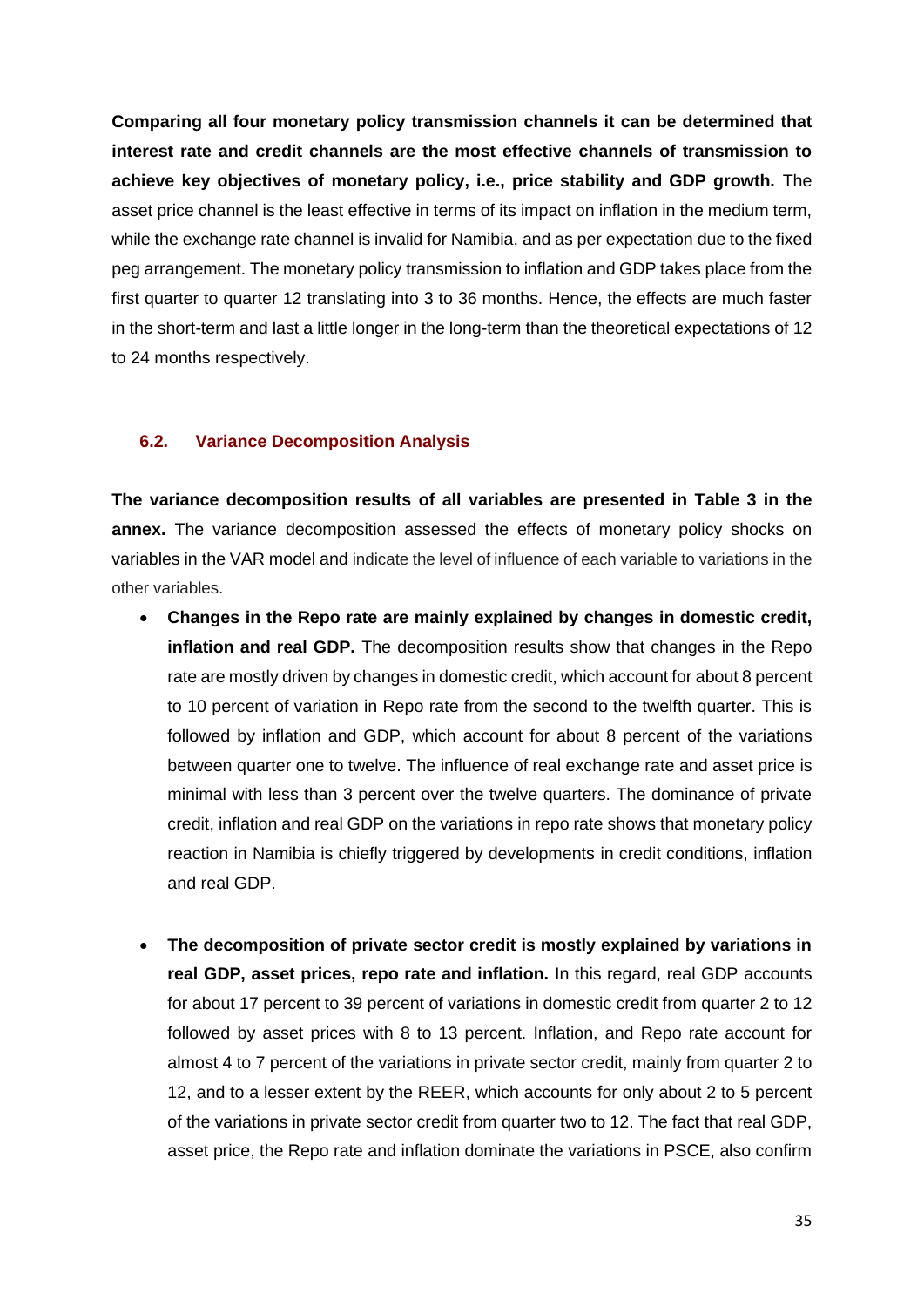that monetary policy is likely to respond through credit channel in order to correct for any variations in GDP and inflation.

- **The variance decomposition of inflation is mainly explained by variations in the REER and repo rate.** The REER accounts for about 6 percent to 11 percent of changes in inflation over a period up to quarter twelve, while the repo rate accounts for about 2 percent in the second quarter and increases to about eight percent in the twelfth quarter. Domestic credit also accounts for about 2 percent in the first quarter and about 5 percent to 7 percent between quarter two to twelve. Asset prices accounts for about one percent of variation in inflation in the first and second quarter and increase to about 5 percent to 6 percent from quarter three to twelve. The influence of real GDP on inflation is significantly small (less than one percent), from quarter one to twelve. The low influence of real GDP on the variations in inflation, may confirm the assumption that much of the imported inflation is likely induced by developments in South Africa than in Namibia.
- **Private sector credit, Asset prices and the REER appear to be the key contributors to the variations in the real GDP**. In this regard, private sector credit accounts for almost 8 percent to 9 percent of the variations in real GDP in quarter one and two. It gradually reduces to about 5 percent and 4 percent in the third and fourth quarter, and about 1 percent by the twelfth quarter. Moreover, the influence of repo rate on real GDP is low in the first two quarters but increases thereafter to account for about 5 percent to 7 percent in quarter three and four and remains significant at about 5 percent until quarter seven and reduces to about 3 percent in quarter twelve. Asset prices and REER have a significantly low influence in the first two quarters but gradually increase to account for about 7 percent to 10 percent variation in GDP from quarter 5 to twelve. The results of the variance decomposition confirm that the interest rate, credit and asset price channels are key to achieving the monetary policy goal of stable prices and sustainable economic development in the short to long-term (first quarter to sixth quarter). The results further confirm that the speed of transmission to real GDP via the credit channel is faster from quarter one, i.e within 3 months compared to interest rate channel which only transmits the effects from quarter 4, that is, 12 months.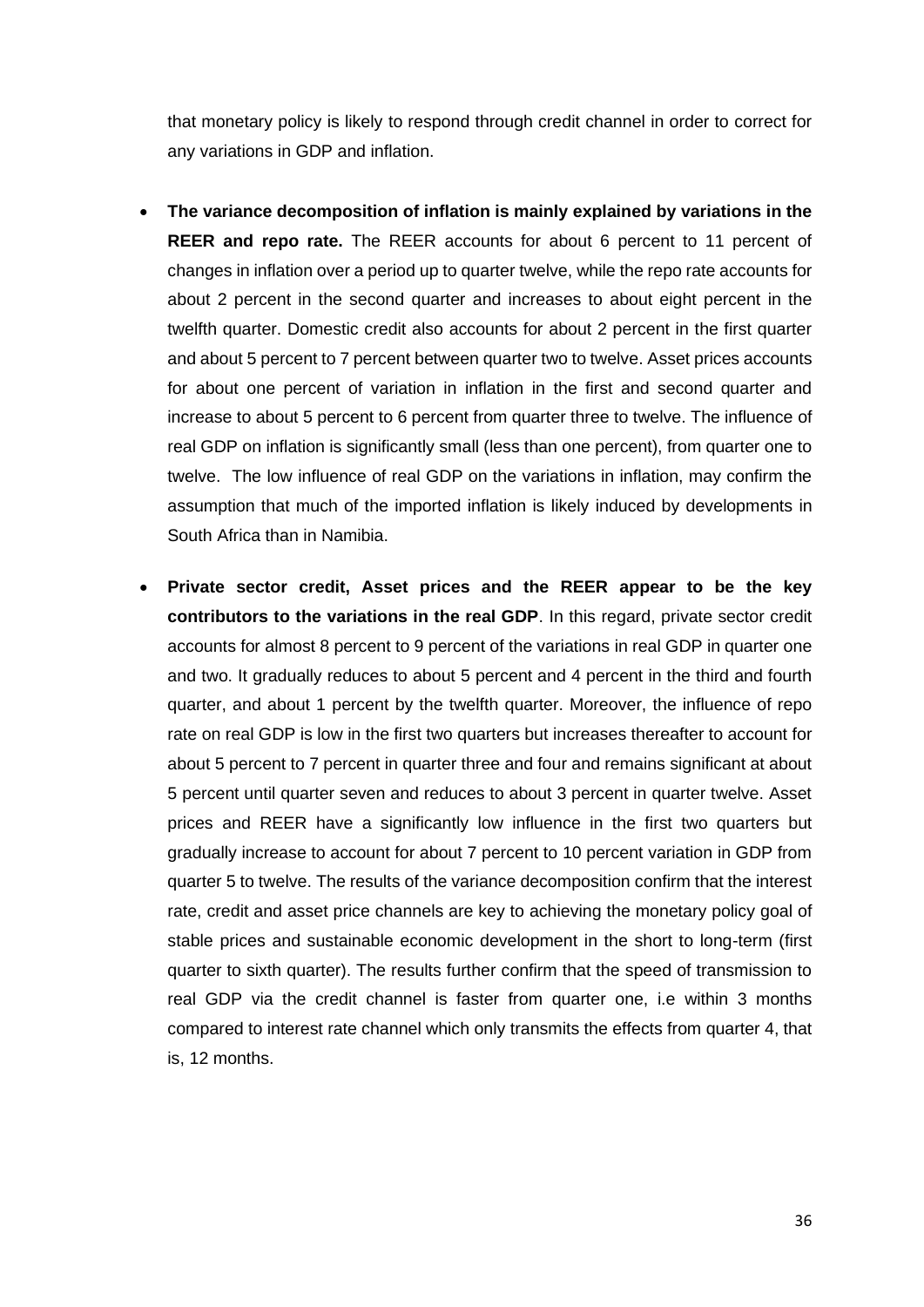- **The variance decomposition of real effective exchange rate is mainly explained by variations in the Repo rate, inflation and credit.** In this regard, Repo rate accounts for about 1 percent to 15 percent of the variations in REER in quarter one to twelve, while inflation gradually accounts for about 2 percent to 4 percent variations over the same period. Domestic credit and asset prices account for about 2 percent to 3 percent from quarter two to twelve. Real GDP accounts for less than one percent of variation in exchange rate from quarter one to three and for less than 3 percent from quarter four to twelve. The result of this channel maybe purely mechanical, as Namibia is under a fixed exchange regime and has no influence in managing the movements in the exchange rate.
- **The variance decomposition of asset prices is mainly explained by variations in the Repo rate and REER.** The repo rate accounts for about 3 percent in the first three quarters and increases to 17 percent in quarter four and five and then declines to 16 percent variations in asset prices from quarter six to twelve. The REER accounts for 2 percent to 9 percent of the variations in asset prices in quarter one and two, before increasing to 10 percent from quarter three to twelve. GDP accounts for less than one percent in the first two quarters but increases from about 4 percent to 10 percent between quarter four and twelve. Private sector credit and inflation, account for less than five percent of the variations in asset prices over a period up to twelve quarters.

**The conclusion from the variance decomposition confirms that the interest rate and credit channels are the most effective channels of the monetary policy transmission mechanism.** This is because the Repo rate has influence on the variations of both inflation and real GDP, although this effect is very low in the first two quarters but becomes more significant from quarter four. Although the influence of Namibia's Repo rate on inflation is low compared to the South African repo rate, it does confirm that the Bank of Namibia's monetary policy has some degree of effectiveness in controlling domestically induced inflation through interest rate channel. In addition, the credit channel has influence on real GDP and inflation from quarter one to twelve, While the influence of asset prices on changes in real GDP is significantly low in the early quarters but gradually increases. Although REER, has minimal influence on the changes in inflation and real GDP, it is assumed that these variations are due to the effect import prices from South Africa. The asset price channel emerges to be the least effective channel as confirmed by its low and insignificant contributions to changes in both inflation and the GDP.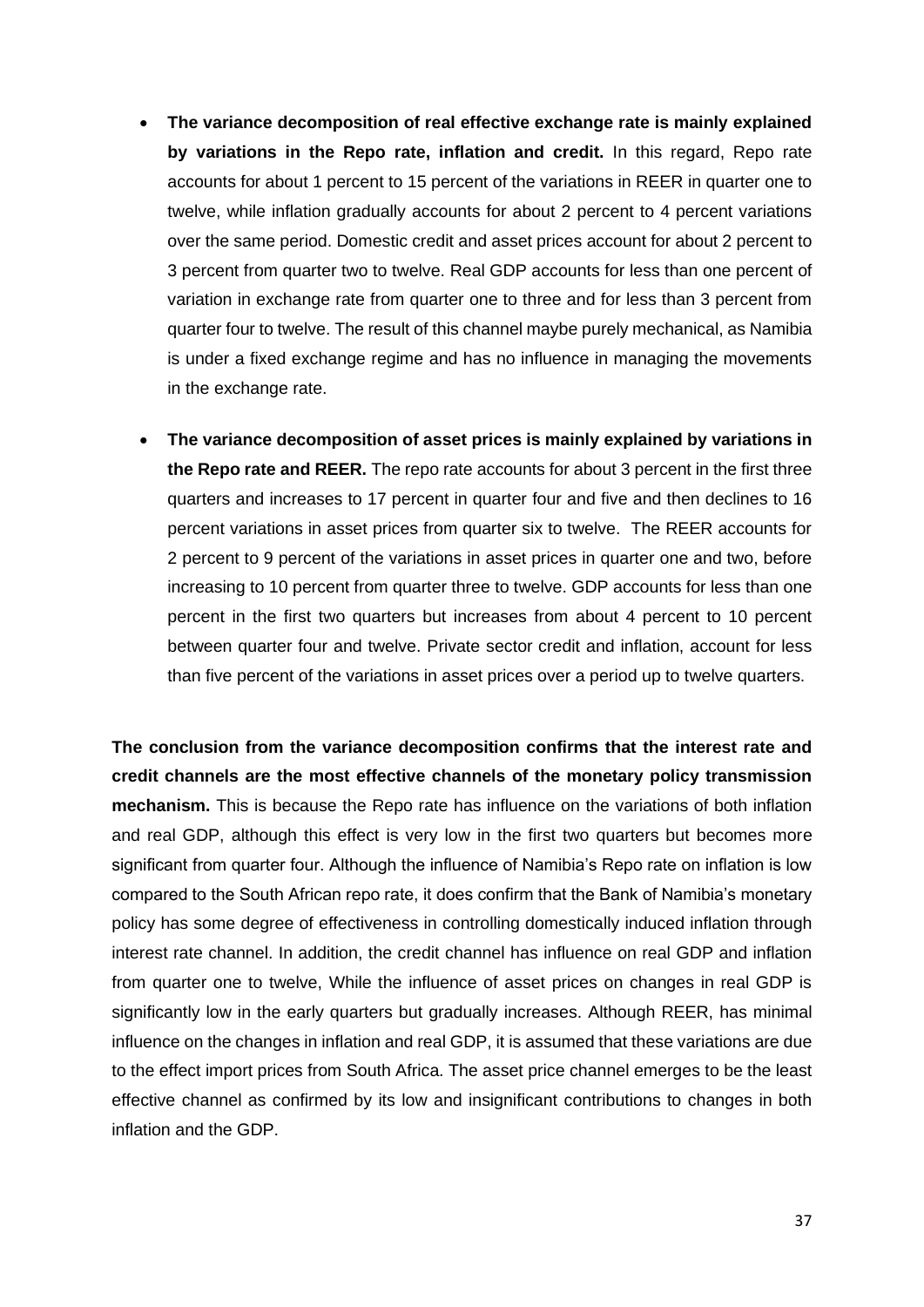#### <span id="page-37-0"></span>**7. Conclusion and Policy recommendations**

**The analysis from both the impulse response functions and variance decomposition analysis concluded that the interest rate and credit channels are the most effective channels of monetary policy transmission to inflation and GDP.** The study analysed four channels of transmission, namely the interest, credit, exchange rate and asset price channels, using the SVAR model with quarterly data from 2002Q1 to 2020Q4. The interest rate and credit channels emerged as the most effective channels of the monetary policy transmission mechanism to achieve the ultimate goals of price stability and sustainable economic growth.

**The monetary policy transmission mechanism is the most effective through the interest rate and credit channels.** The transmission of a positive repo rate shock to both inflation and GDP in the interest rate channel takes place from the first quarter with the effect on real GDP becoming stagnant around quarter ten. However, the variance decomposition analysis shows that the magnitude of the effect lasts from quarter two to twelve. Although the transmission to private sector credit extended is only effective from the third quarter, the effects also last until quarter twelve. A positive private sector credit extended shock to inflation, real GDP and the repo rate in the credit channel similarly transmits immediately from quarter one, and the effects become more significant around quarter two and four but with all effects broadly wearing off from quarter five. The magnitude of the effect on inflation and real GDP is the greatest in the latter and similarly lasts from quarter two to twelve. The transmission of a positive asset price shock to inflation and real GDP occurs immediately from quarter one and lasts until quarter twelve for real GDP while the effect on inflation becomes insignificant from quarter four. However, the magnitude of the effect is the least significant of all channels and hence the least effective. These findings are also consistent with the variance decomposition analysis, which revealed that the repo rate and domestic credit mainly explain the variations observed in inflation and real GDP. The transmission mechanism in the exchange rate channel is invalid due to Namibia's fixed peg arrangement. The variance decomposition analysis further confirms this invalidity as the effect on inflation and real GDP is the lowest for all quarters under review.

**The overall finding is that monetary policy is effective as the transmission mechanism occurs much faster than theoretical expectations.** Therefore, the effect of a policy rate change by the monetary authorities on inflation and real GDP occurs immediately from the first quarter with the effects lasting into quarter twelve. This translates into a monetary policy transmission mechanism of between 3 to 36 months and implies that the effects of monetary policy decisions occur much faster in the short-term and last longer in the long-term than the theoretical expectations of 12 to 24 months.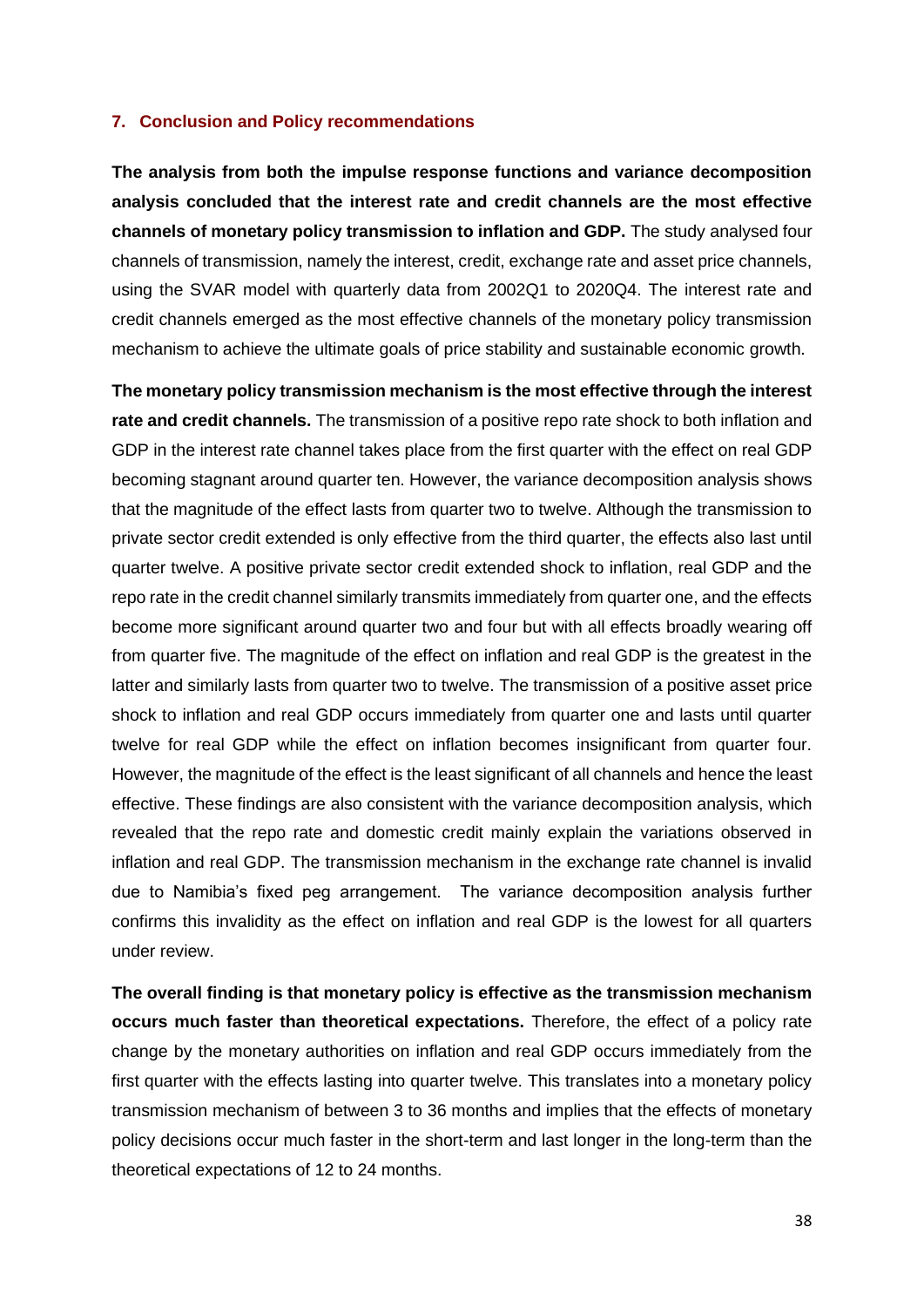**The key policy finding points to the validity of monetary policy decisions that are enacted, with some discretion, given the fixed exchange rate regime.** In this regard, the key policy implication is that despite Namibia being in a fixed exchange rate regime, the monetary policy decisions enacted by the monetary authorities, given some level of discretion, have an effective impact on the aggregate economy. The interest rate channel and credit channels therefore remain the most effective conduits of the transmission mechanism to achieve the monetary policy objectives of price stability and economic growth.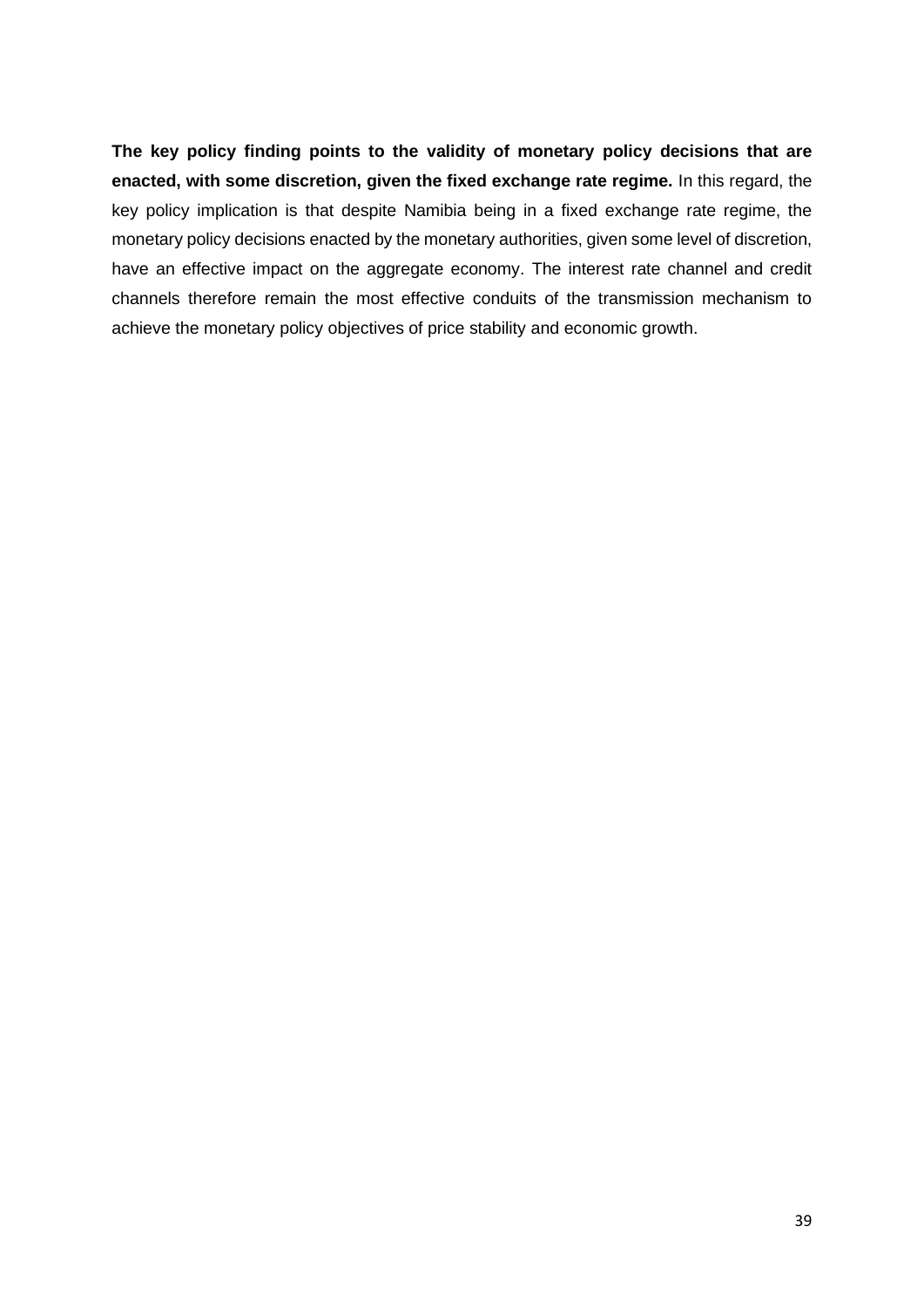#### <span id="page-39-0"></span>**8. References**

Awana, C., (2021). The Relevance of the Credit Channel in the African Franc Zone: The Case of CEMAC. Academic Research International, 12(1).

Bank of Namibia., (2020). Namibia's Monetary Policy Framework.

Bernanke, B.S., and Gertler, M., (1995). Inside the Black Box. The Credit Channel of Monetary Policy Transmission. *Journal of Economic Perspectives*, 9(4), 27-48.

Brandao-Marques, L., Gelos, G., Harjes, T., Sahay, R., Xue,Y.,(2020). Monetary Policy Transmission in Emerging Markets and Developing Economies. IMF Working Paper. WP/20/35.

Deuker, M.J., (2006). The Price Puzzle. An Update and a Lesson. National Economic Trends, Federal Reserve Bank of St. Louis.

Drama, B. G. H., (2017). Estimation of the Impact of Monetary Policy on Economic Growth: The Case of Cote d'Ivoire in Line with SVAR Methodology. *Applied Economics and Finance*, 4(4), 66-83.

Fernández-Villaverde, J., and Rubio-Ramirez, J.F., (2008). Structural Vector Autoregressions, Second Edition, The New Palgrave Dictionary of Economics.

Gerlach, S., and Smets, F., (1995). The Monetary Transmission Mechanism: Evidence from the G-7 countries, Bank for International Settlements (BIS), Working paper no.26.

Jan, G., (2001). An Introduction into the SVAR Methodology: Identification, Interpretation and Limitations of SVAR models, Kiel Working Paper, No. 1072, Kiel Institute of World Economics (IfW), Kiel

Kamati, R., (2014). Monetary Policy Transmission Mechanism and Interest Rate Spreads (Doctoral dissertation). University of Glasgow, United Kingdom.

Kelikume, I., (2014). Interest Rate Channel of Monetary Transmission Mechanism. Evidence from Nigeria. The International Journal of Business and Finance Research, (8) 4, 1-12.

Khoabane, S., (2020). Monetary Policy Transmission Channels in Lesotho. Central Bank of Lesotho. December Research Bulletin, Vol.5, Issue 1.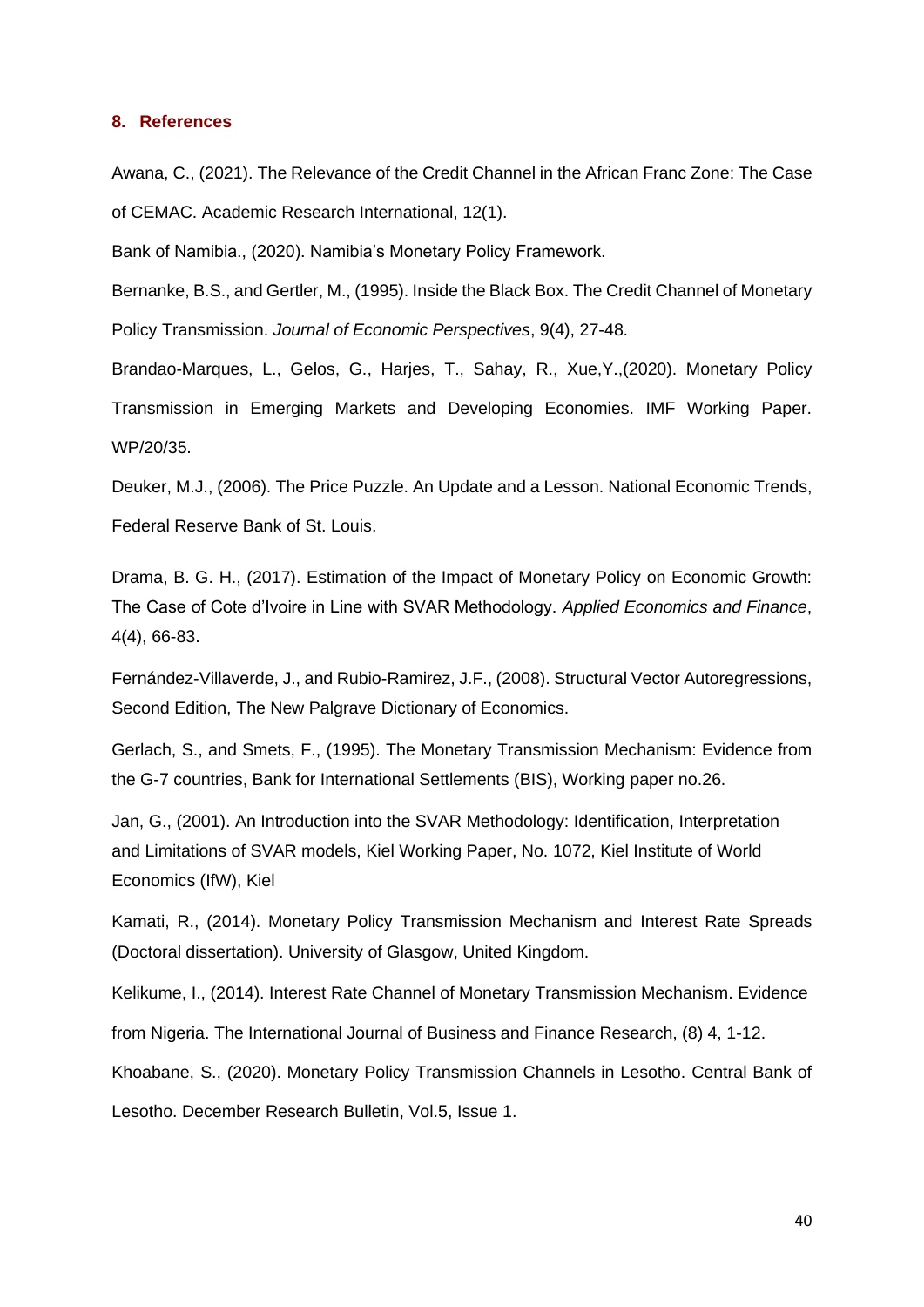Kingdom of Eswatini, Kingdom of Lesotho, Republic of Namibia and Republic of South Africa., (1993). Multilateral Monetary Agreement between the Government of the Kingdom of Eswatini, the Government of the Republic of Namibia, The Government of the Republic of South Africa and the Government of the Kingdom of Lesotho.

Mbazima-Lando, D., and Manuel, V., (2020). The Impact of Financial Innovation on the Demand for Money and its Implications for Monetary Policy in Namibia. Bank of Namibia Working Paper, WP1-2020.

Mishkin, F. S., (1995). Symposium on the Monetary Transmission Mechanism. *Journal of Economic Perspectives,* 9 (4), 3-10.

Mishkin, F.S., (1996). The Channels of Monetary Transmission: Lessons for Monetary Policy. NBER Working Paper Series 5464.<https://doi.org/10.3386/w5464>

Ouchchikh, R., (2017). Monetary Policy Transmission Mechanism in a Small Open Economy under Fixed Exchange Rate. An SVAR Approach for Morocco. *International Journal of Business and Economic Sciences Applied Research*.11(1), 42-51.

Republic of Namibia and Republic of South Africa., (1993). Bilateral Monetary Agreement between the Government of the Republic of Namibia and the Government of the Republic of South Africa of 1993.

Salihu, A., Sani, B, M., and Garba, G. I., (2020). Monetary Policy Transmission Mechanism: Evidence from Economic Community of West African States. *International Journal of Advanced Research in Economics and Finance.* 2(3), 8-21.

Sander, H., and Kleimeier, S., (2006). Interest rate Pass-through in the Common Monetary Area of the SACU Countries. Maastricht University School of Business and Economics. METEOR Research Memorandum; No. 023.

Sheefeni, J.P., and Ocran, M.K., (2012). Monetary Policy Transmission Mechanism: The Interest Rate Channel. *Journal for Studies in Economics and Econometrics,* 36(3), 47-63. Sheefeni, J.P., and Ocran, M.K., (2013). Monetary Policy Transmission Mechanism: The Credit Channel. *Journal for Development and Leadership*, 2(2), 115-126.

41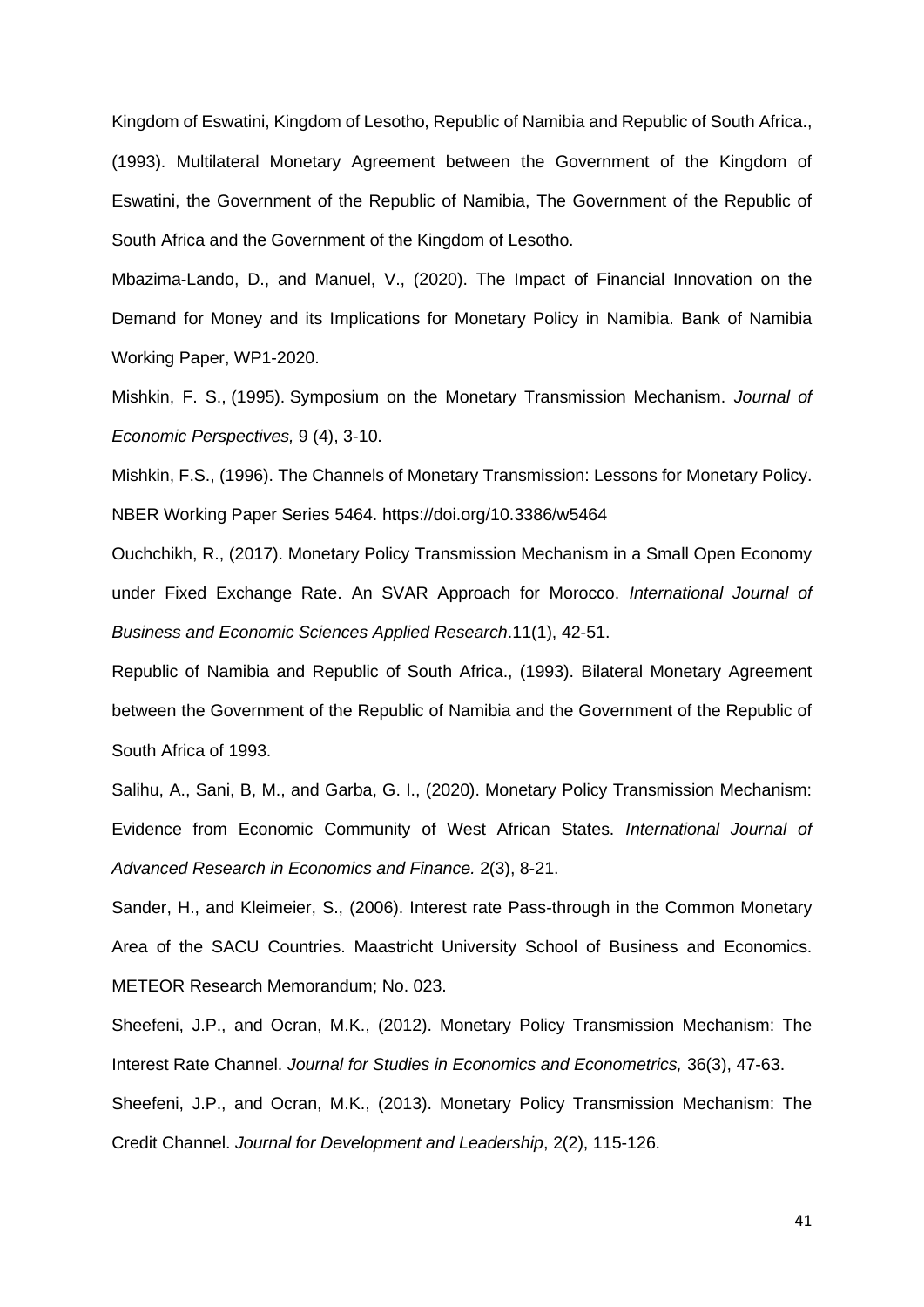Sheefeni, J.P.S., (2013). Demand for money in Namibia: An ARDL bounds testing approach. *Asian Journal of Business and Management*, 01 (03), 65-71.

Sheefeni, J.P.S., (2017). Monetary Policy Transmission Mechanism in Namibia: A Bayesian VAR Approach. *Journal of Economics and Behavioral Studies*, 9 (5), 169-184.

Sheefeni, J.P.S., (2020). Money Channel of Monetary Policy Transmission in Namibia. I*nternational Economics*, 73(1), 131-150.

Sims, C., (1980), Macroeconomics and Reality, Econometrica, 48.

Taylor, J. B., (1995). The Monetary Transmission Mechanism. An Empirical Framework. *Journal of Economic Perspectives,* 9 (4),11-26.

Uanguta, E., and Ikhide, S., (2002). Monetary Policy Transmission Mechanism in Namibia. Bank of Namibia Working Paper, No.2/02.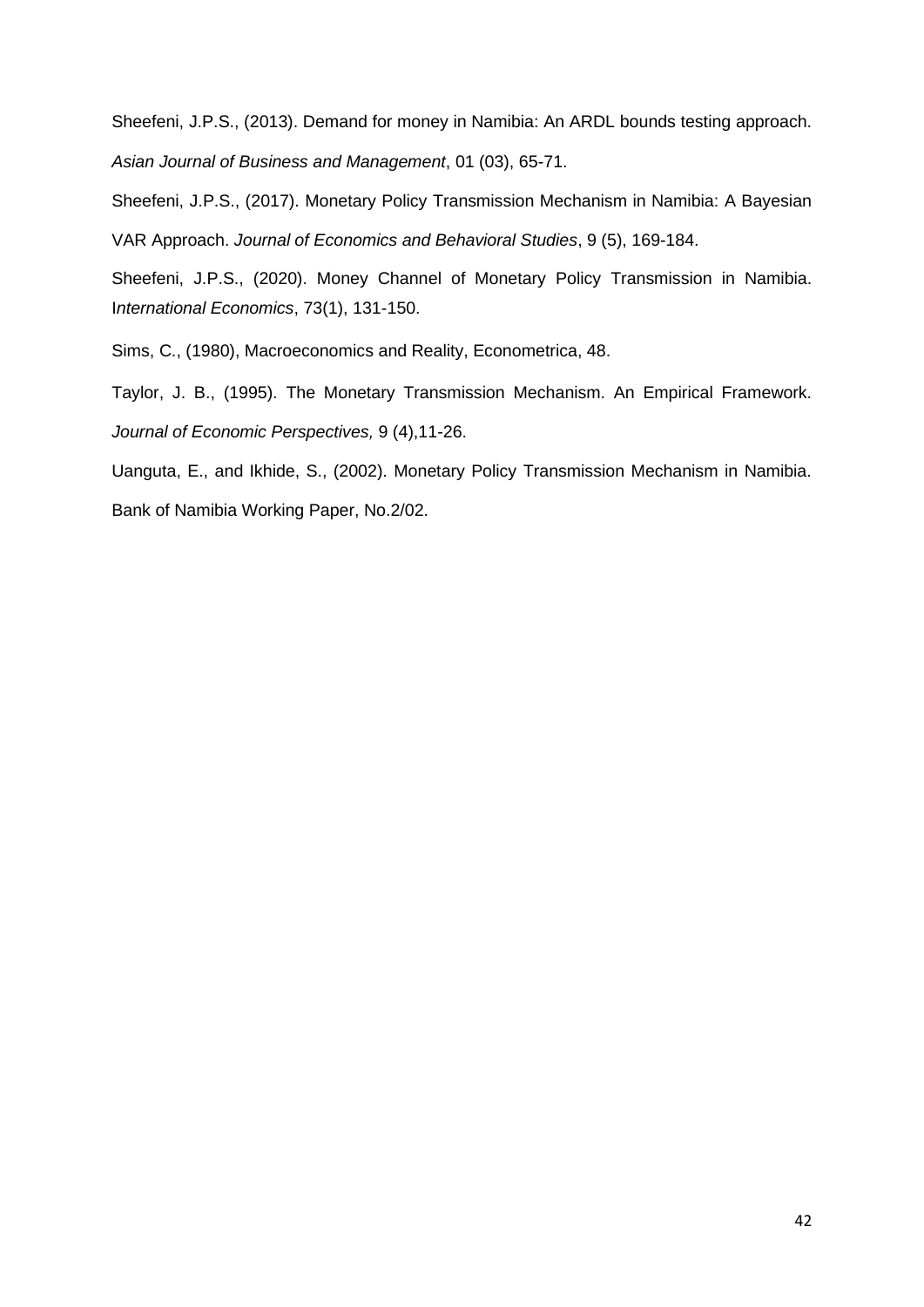# <span id="page-42-0"></span>**9. Annex**

| <b>Variance Decomposition of D(INFLATION)</b> |          |           |          |              |  |  |  |  |
|-----------------------------------------------|----------|-----------|----------|--------------|--|--|--|--|
| Period                                        | S.E.     | D(REPOSA) | D(REPO)  | D(INFLATION) |  |  |  |  |
|                                               | 1.087557 | 7.696795  | 1.631954 | 90.67125     |  |  |  |  |
| 2                                             | 1.192130 | 15.40823  | 7.167615 | 77.42416     |  |  |  |  |
| 3                                             | 1.227394 | 16.59109  | 10.29713 | 73.11178     |  |  |  |  |
| 4                                             | 1.233747 | 16.71252  | 10.32460 | 72.96288     |  |  |  |  |
| 5                                             | 1.237428 | 16.79169  | 10.26419 | 72.94412     |  |  |  |  |
| 6                                             | 1.238170 | 16.78970  | 10.34676 | 72.86354     |  |  |  |  |
|                                               | 1.238356 | 16.79454  | 10.36305 | 72.84241     |  |  |  |  |
| 8                                             | 1.238485 | 16.79111  | 10.36689 | 72.84200     |  |  |  |  |
| 9                                             | 1.238502 | 16.79083  | 10.36678 | 72.84239     |  |  |  |  |
| 10                                            | 1.238510 | 16.79116  | 10.36705 | 72.84179     |  |  |  |  |
| 11                                            | 1.238513 | 16.79116  | 10.36734 | 72.84150     |  |  |  |  |
| 12                                            | 1.238514 | 16.79115  | 10.36736 | 72.84149     |  |  |  |  |

# **Table 3: Variance decompositions**

| <b>Variance Decomposition of D(REPO)</b> |                                             |          |                                                               |           |            |                      |                      |  |  |
|------------------------------------------|---------------------------------------------|----------|---------------------------------------------------------------|-----------|------------|----------------------|----------------------|--|--|
| Period                                   | S.E.                                        | Repo     | <b>PSCE</b>                                                   | Inflation | GDP        | <b>REER</b>          | <b>Asset Price</b>   |  |  |
| 1                                        |                                             | 100.0000 | 0.000000                                                      | 0.000000  | 0.000000   | 0.000000             |                      |  |  |
| $\overline{c}$                           | 0.460426<br>0.558761                        | 87.53689 | 7.820250                                                      | 1.644427  | 2.109779   | 0.455502             | 0.000000<br>0.433148 |  |  |
| 3                                        | 0.587002                                    | 82.06681 | 8.749523                                                      | 5.124300  | 2.042929   | 0.901484             | 1.114952             |  |  |
|                                          | 0.604178                                    | 77.73494 | 9.121617                                                      | 4.854348  | 4.823445   | 2.412220             | 1.053434             |  |  |
| 4                                        | 0.614461                                    | 75.17821 | 8.874679                                                      | 5.235698  | 6.015328   | 2.685570             | 2.010514             |  |  |
| 5                                        |                                             | 73.53115 |                                                               | 6.445251  | 5.926005   |                      | 2.800779             |  |  |
| 6<br>$\overline{7}$                      | 0.623963                                    | 72.46111 | 8.678545<br>8.487078                                          |           |            | 2.618266<br>2.623251 |                      |  |  |
|                                          | 0.631328                                    |          |                                                               | 7.000085  | 6.313745   |                      | 3.114728             |  |  |
| 8                                        | 0.632891                                    | 72.11345 | 8.449477                                                      | 7.026878  | 6.398519   | 2.890255             | 3.121421             |  |  |
| $\boldsymbol{9}$                         | 0.633839                                    | 71.89790 | 8.424468                                                      | 7.024944  | 6.608691   | 2.930957             | 3.113041             |  |  |
| 10                                       | 0.637309                                    | 71.30700 | 8.475828                                                      | 7.230161  | 6.982692   | 2.901320             | 3.103003             |  |  |
| 11                                       | 0.641313                                    | 70.44770 | 8.419465                                                      | 7.490747  | 7.303730   | 2.906448             | 3.431912             |  |  |
| 12                                       | 0.643648                                    | 69.93814 | 8.360178                                                      | 7.579125  | 7.766264   | 2.898624             | 3.457667             |  |  |
|                                          | <b>Variance Decomposition of D(LNPSCE):</b> |          |                                                               |           |            |                      |                      |  |  |
| Period                                   | S.E.                                        | Repo     | <b>PSCE</b>                                                   | Inflation | <b>GDP</b> | <b>REER</b>          | <b>Asset Price</b>   |  |  |
| 1                                        | 0.016362                                    | 4.714542 | 95.28546                                                      | 0.000000  | 0.000000   | 0.000000             | 0.000000             |  |  |
| $\overline{\mathbf{c}}$                  | 0.019250                                    | 4.893170 | 69.24632                                                      | 0.186003  | 16.67440   | 0.933403             | 8.066706             |  |  |
| 3                                        | 0.022027                                    | 10.12252 | 54.60753                                                      | 0.516250  | 24.35061   | 2.062812             | 8.340274             |  |  |
| $\overline{\mathbf{r}}$                  | 0.023226                                    | 10.10035 | 50.08935                                                      | 3.560082  | 25.98008   | 1.858862             | 8.411272             |  |  |
| 5                                        | 0.024754                                    | 8.924205 | 49.33759                                                      | 4.109428  | 27.44127   | 2.060506             | 8.126999             |  |  |
| $\,6\,$                                  | 0.027211                                    | 8.320318 | 41.00657                                                      | 5.170525  | 29.12238   | 4.421728             | 11.95848             |  |  |
| $\overline{\mathbf{7}}$                  | 0.028399                                    | 7.909800 | 37.76132                                                      | 5.294636  | 32.74421   | 5.284095             | 11.00594             |  |  |
| 8                                        | 0.029263                                    | 8.211291 | 35.56446                                                      | 5.738217  | 33.93842   | 5.564539             | 10.98307             |  |  |
| 9                                        | 0.030372                                    | 8.008330 | 34.22083                                                      | 5.916108  | 35.55242   | 5.466739             | 10.83557             |  |  |
| 10                                       | 0.031692                                    | 7.444067 | 31.44599                                                      | 6.384266  | 36.56447   | 5.438186             | 12.72302             |  |  |
| 11                                       | 0.032318                                    | 7.165729 | 30.32258                                                      | 6.390454  | 37.97971   | 5.742198             | 12.39933             |  |  |
| 12                                       | 0.032662                                    | 7.017593 | 29.68959                                                      | 6.340860  | 38.69215   | 5.754536             | 12.50527             |  |  |
|                                          |                                             |          |                                                               |           |            |                      |                      |  |  |
| Period                                   | S.E.                                        |          | <b>Variance Decomposition of D(INFLATION):</b><br><b>PSCE</b> | Inflation | <b>GDP</b> | <b>REER</b>          | <b>Asset Price</b>   |  |  |
|                                          |                                             | Repo     |                                                               |           |            |                      |                      |  |  |
| 1                                        | 0.956593                                    | 0.568586 | 1.716305                                                      | 97.71511  | 0.000000   | 0.000000             | 0.000000             |  |  |
| $\overline{c}$                           | 1.052883                                    | 0.488693 | 6.674852                                                      | 85.38520  | 0.054649   | 6.201042             | 1.195567             |  |  |
| 3                                        | 1.096299                                    | 1.520171 | 7.327861                                                      | 79.08923  | 0.050437   | 6.474225             | 5.538073             |  |  |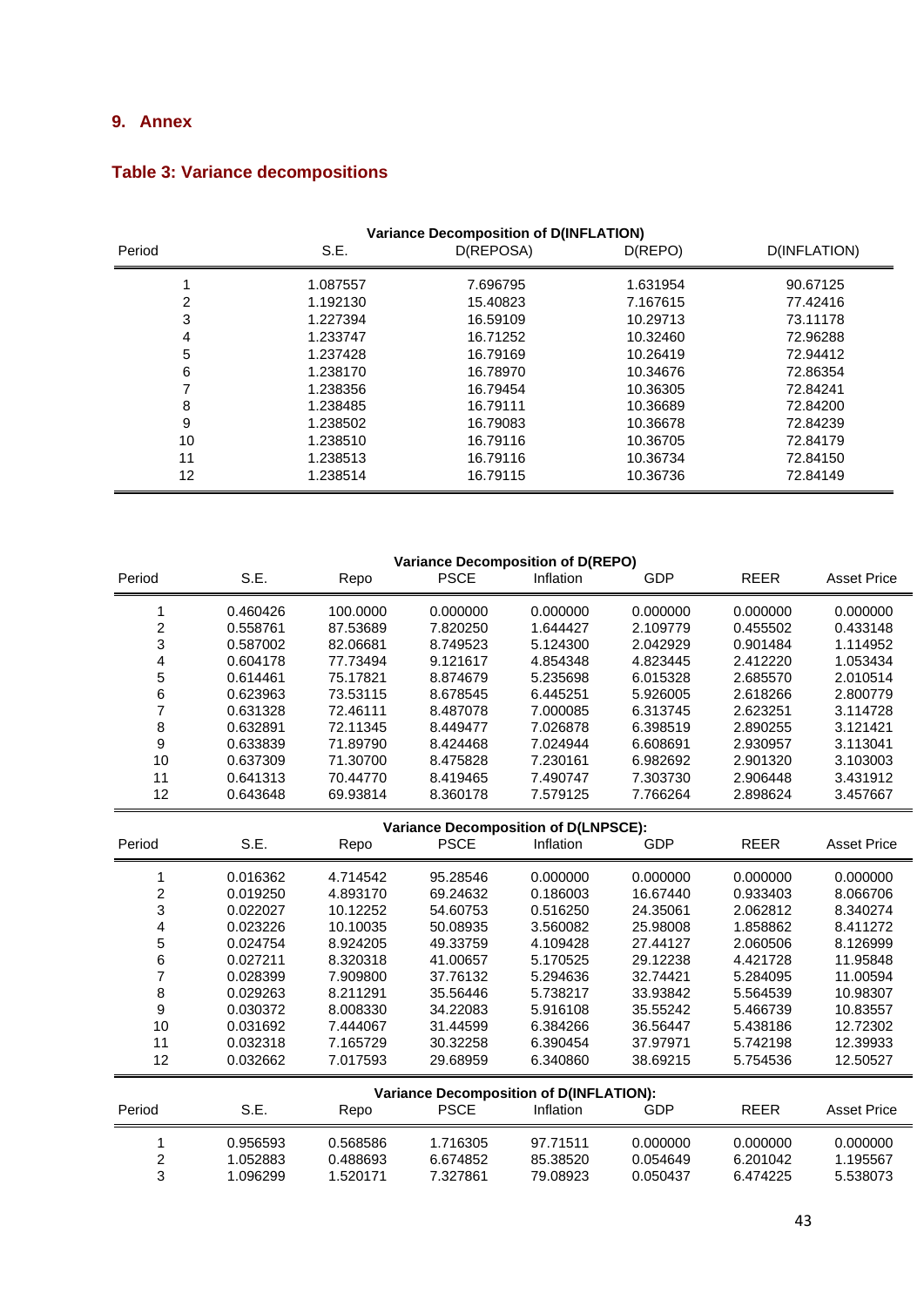| 4                        | 1.139156 | 6.122783 | 6.919103    | 73.76051                                        | 0.079474   | 6.924358    | 6.193775           |
|--------------------------|----------|----------|-------------|-------------------------------------------------|------------|-------------|--------------------|
| 5                        | 1.268543 | 5.504408 | 5.613565    | 71.39791                                        | 0.630056   | 11.76551    | 5.088552           |
| 6                        | 1.294510 | 5.890128 | 5.403202    | 71.63187                                        | 0.648781   | 11.53510    | 4.890921           |
| $\overline{7}$           | 1.311542 | 7.918892 | 5.266345    | 70.01965                                        | 0.686478   | 11.24017    | 4.868473           |
| 8                        | 1.322106 | 7.853282 | 5.188028    | 70.38869                                        | 0.676640   | 11.10232    | 4.791038           |
| $\boldsymbol{9}$         | 1.329280 | 8.151895 | 5.185958    | 70.11533                                        | 0.687506   | 11.04837    | 4.810940           |
| 10                       | 1.333089 | 8.306706 | 5.282103    | 69.85824                                        | 0.778679   | 10.99053    | 4.783740           |
| 11                       | 1.338076 | 8.583310 | 5.271802    | 69.33946                                        | 0.898549   | 10.91101    | 4.995861           |
| 12                       | 1.341825 | 8.548056 | 5.270560    | 69.30501                                        | 1.003753   | 10.90432    | 4.968299           |
|                          |          |          |             |                                                 |            |             |                    |
|                          |          |          |             | <b>Variance Decomposition of D(LNY):</b>        |            |             |                    |
| Period                   | S.E.     | Repo     | <b>PSCE</b> | Inflation                                       | GDP        | <b>REER</b> | <b>Asset Price</b> |
| 1                        | 0.006924 | 0.007257 | 7.988126    | 0.635509                                        | 91.36911   | 0.000000    | 0.000000           |
| $\overline{\mathbf{c}}$  | 0.009160 | 3.996364 | 8.614573    | 0.771784                                        | 82.07021   | 1.903703    | 2.643362           |
| 3                        | 0.011606 | 4.606698 | 5.422240    | 0.938658                                        | 82.34975   | 1.192731    | 5.489921           |
| 4                        | 0.014353 | 6.652383 | 3.563936    | 0.651530                                        | 83.47018   | 1.141984    | 4.519989           |
| 5                        | 0.016366 | 5.798518 | 2.741210    | 0.596306                                        | 77.65131   | 5.287564    | 7.925087           |
| 6                        | 0.018171 | 4.761805 | 2.240573    | 1.000983                                        | 76.68266   | 7.178366    | 8.135617           |
| $\overline{\mathbf{7}}$  | 0.019847 | 4.220250 | 1.895803    | 2.928269                                        | 73.74678   | 8.325209    | 8.883685           |
| 8                        | 0.021276 | 3.907409 | 1.662365    | 3.605836                                        | 72.38754   | 8.951457    | 9.485389           |
| $\boldsymbol{9}$         | 0.022532 | 3.541116 | 1.504727    | 5.098157                                        | 71.15380   | 9.122880    | 9.579316           |
| 10                       | 0.023476 | 3.273778 | 1.412931    | 5.616503                                        | 70.46958   | 9.065943    | 10.16126           |
| 11                       | 0.024264 | 3.069257 | 1.329282    | 5.741354                                        | 70.23671   | 8.871135    | 10.75226           |
| 12                       | 0.024905 | 2.977804 | 1.261938    | 5.950765                                        | 69.90129   | 8.918374    | 10.98983           |
|                          |          |          |             |                                                 |            |             |                    |
|                          |          |          |             | Variance Decomposition of D(RER):               |            |             |                    |
| Period                   | S.E.     | Repo     | <b>PSCE</b> | Inflation                                       | <b>GDP</b> | <b>REER</b> | <b>Asset Price</b> |
| 1                        | 2.432286 | 1.144736 | 2.160023    | 2.021270                                        | 0.788601   | 93.88537    | 0.000000           |
| $\overline{\mathbf{c}}$  | 2.478336 | 1.391327 | 2.352254    | 2.150516                                        | 0.807219   | 91.94203    | 1.356653           |
| 3                        | 2.667660 | 13.74320 | 2.404416    | 2.096897                                        | 0.949555   | 79.63493    | 1.170997           |
| 4                        | 2.729350 | 15.22438 | 2.304965    | 2.298476                                        | 2.074187   | 76.15220    | 1.945788           |
| 5                        | 2.825013 | 14.37168 | 2.728974    | 3.239788                                        | 1.939348   | 75.59474    | 2.125476           |
| 6                        | 2.831335 | 14.30869 | 2.747091    | 3.388506                                        | 2.126561   | 75.30934    | 2.119815           |
| $\overline{\mathcal{I}}$ | 2.843462 | 14.37471 | 2.762067    | 3.971823                                        | 2.108538   | 74.67210    | 2.110760           |
| 8                        | 2.863237 | 14.77917 | 2.861307    | 4.167723                                        | 2.255220   | 73.77864    | 2.157938           |
| 9                        | 2.870207 | 14.98675 | 2.953564    | 4.148941                                        | 2.325356   | 73.42139    | 2.164003           |
| 10                       | 2.879996 | 14.88871 | 2.933551    | 4.126794                                        | 2.692701   | 73.11226    | 2.245984           |
| 11                       | 2.886042 | 14.84668 | 2.939008    | 4.241775                                        | 2.844105   | 72.86766    | 2.260774           |
| 12                       | 2.893483 | 14.83860 | 2.943970    | 4.324777                                        | 3.101356   | 72.52732    | 2.263986           |
|                          |          |          |             |                                                 |            |             |                    |
| Period                   | S.E.     | Repo     | <b>PSCE</b> | Variance Decomposition of D(LNHP):<br>Inflation | <b>GDP</b> | <b>REER</b> | <b>Asset Price</b> |
|                          |          |          |             |                                                 |            |             |                    |
| 1                        | 0.048451 | 0.287169 | 0.845335    | 0.150665                                        | 0.875002   | 2.334134    | 95.50770           |
| $\overline{\mathbf{c}}$  | 0.052653 | 1.653818 | 2.350353    | 0.716228                                        | 0.994704   | 8.562691    | 85.72221           |
| 3                        | 0.055386 | 3.531532 | 2.124789    | 3.051557                                        | 3.157515   | 10.21995    | 77.91465           |
| 4                        | 0.063094 | 17.32685 | 1.972959    | 3.379413                                        | 4.917172   | 10.29600    | 62.10761           |
| 5                        | 0.063707 | 17.02401 | 1.943785    | 4.302870                                        | 4.977113   | 10.10230    | 61.64993           |
| 6                        | 0.064660 | 16.78499 | 1.967506    | 4.691935                                        | 6.464840   | 10.10129    | 59.98944           |
| 7                        | 0.065086 | 16.58818 | 2.095390    | 5.350847                                        | 6.540978   | 10.13004    | 59.29457           |
| 8                        | 0.065725 | 16.39545 | 2.068137    | 5.410024                                        | 7.600836   | 10.37140    | 58.15415           |
| $\boldsymbol{9}$         | 0.066397 | 16.38981 | 2.174143    | 5.313131                                        | 8.724852   | 10.17980    | 57.21827           |
| 10                       | 0.067159 | 16.02797 | 2.197333    | 5.468186                                        | 9.456627   | 10.57753    | 56.27235           |
| 11                       | 0.067482 | 15.88235 | 2.218864    | 5.421900                                        | 10.18929   | 10.47662    | 55.81098           |
| 12                       | 0.067933 | 15.70672 | 2.229033    | 5.363322                                        | 10.74912   | 10.59947    | 55.35233           |